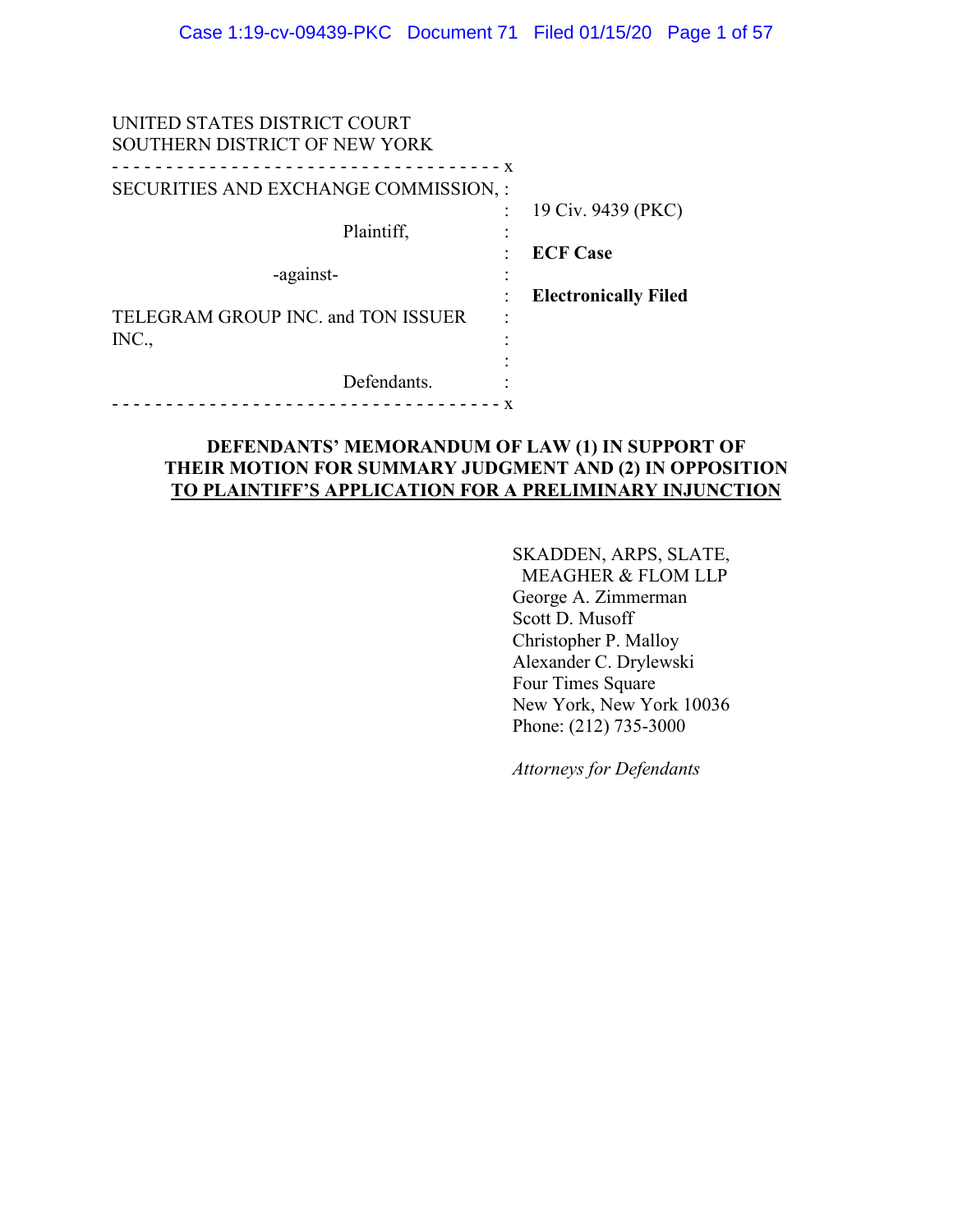## **TABLE OF CONTENTS**

|    | A.        |    |     |                                                                         |  |
|----|-----------|----|-----|-------------------------------------------------------------------------|--|
|    | <b>B.</b> |    |     |                                                                         |  |
|    |           | 1. |     |                                                                         |  |
|    |           | 2. |     |                                                                         |  |
|    |           | 3. |     | Telegram Conducts a Private Placement To Fund the TON                   |  |
|    |           | 4. |     |                                                                         |  |
|    |           | 5. |     |                                                                         |  |
|    | $C$ .     |    |     |                                                                         |  |
|    |           | 1. |     |                                                                         |  |
|    |           | 2. |     |                                                                         |  |
|    | D.        |    |     |                                                                         |  |
|    | Ε.        |    |     |                                                                         |  |
|    |           |    |     |                                                                         |  |
| I. |           |    |     | GRAMS WILL NOT BE SECURITIES FOLLOWING LAUNCH OF THE TON                |  |
|    |           |    |     | A. Gram Purchasers Will Not Have an Expectation of Profits Based on the |  |
|    |           | 1. |     | Grams Were Designed and Promoted for Consumptive Use25                  |  |
|    |           | 2. |     | Any Expectation of Profits Will Not Be Based on Telegram's              |  |
|    |           |    | (a) | Telegram Has Disclaimed Any Promise of Future Efforts28                 |  |
|    |           |    | (b) | Any Profits Based on Speculative Trading Are Insufficient               |  |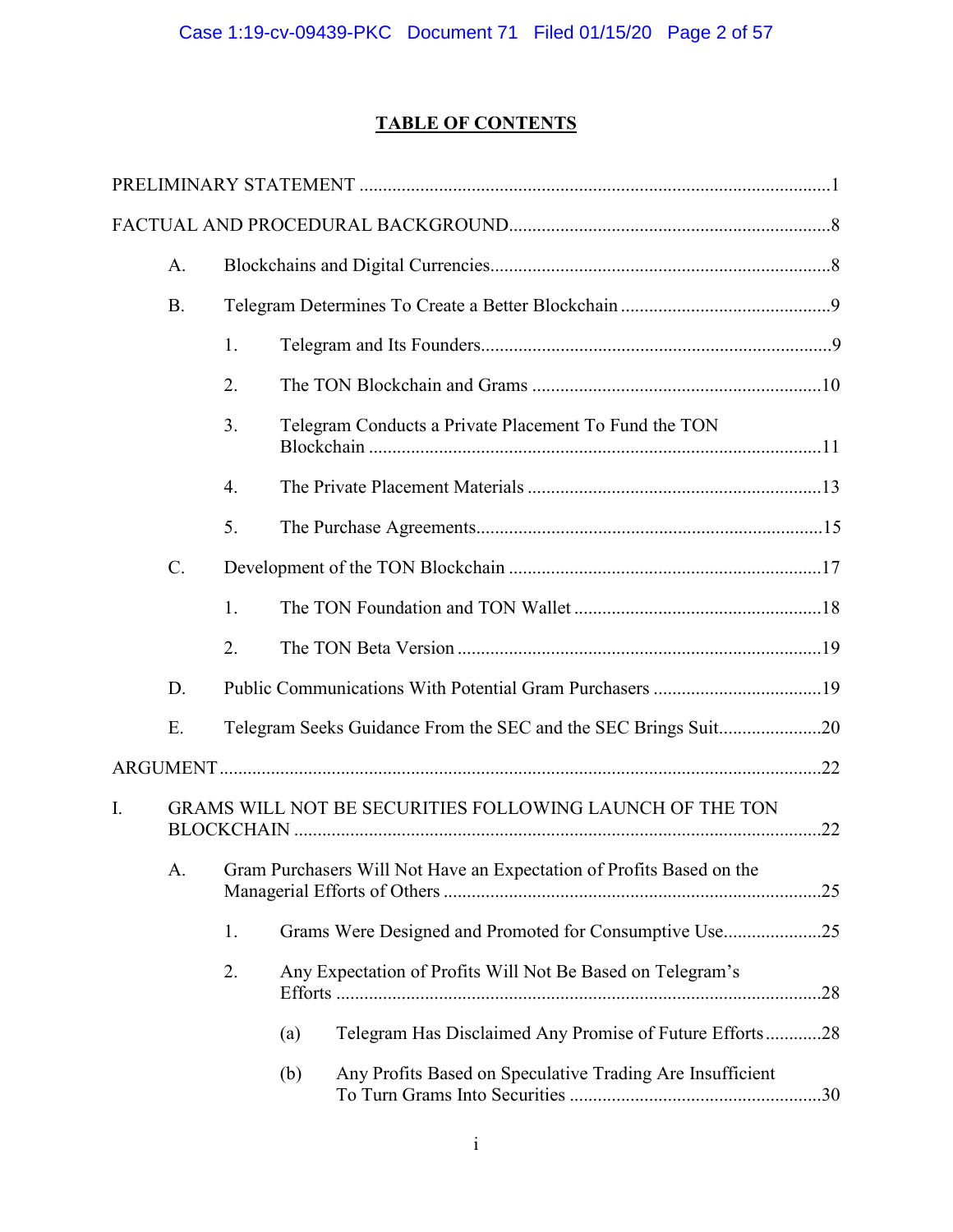## Case 1:19-cv-09439-PKC Document 71 Filed 01/15/20 Page 3 of 57

|      |           | Any Future Efforts By Telegram Would Not Be "Essential"32<br>(c)        |
|------|-----------|-------------------------------------------------------------------------|
|      | <b>B.</b> | There Will Be No "Common Enterprise" in Grams Following Launch34        |
|      |           | 1.                                                                      |
|      |           | 2.                                                                      |
|      | C.        | Whether Grams Are Securities Depends on Their Circumstances After       |
|      | D.        | The SEC's Failure To Provide Clarity and Fair Notice Regarding Its      |
| Π.   |           | DEFENDANTS' PRIVATE PLACEMENT DOES NOT CONSTITUTE A                     |
|      | A.        | The Private Placement Was Conducted Pursuant to Valid Exemptions        |
|      | <b>B.</b> | Defendants Are Entitled to a Valid Exemption Under Section $4(a)(2)$ of |
| III. |           | THE SEC'S APPLICATION FOR AN INJUNCTION SHOULD BE DENIED 47             |
|      |           |                                                                         |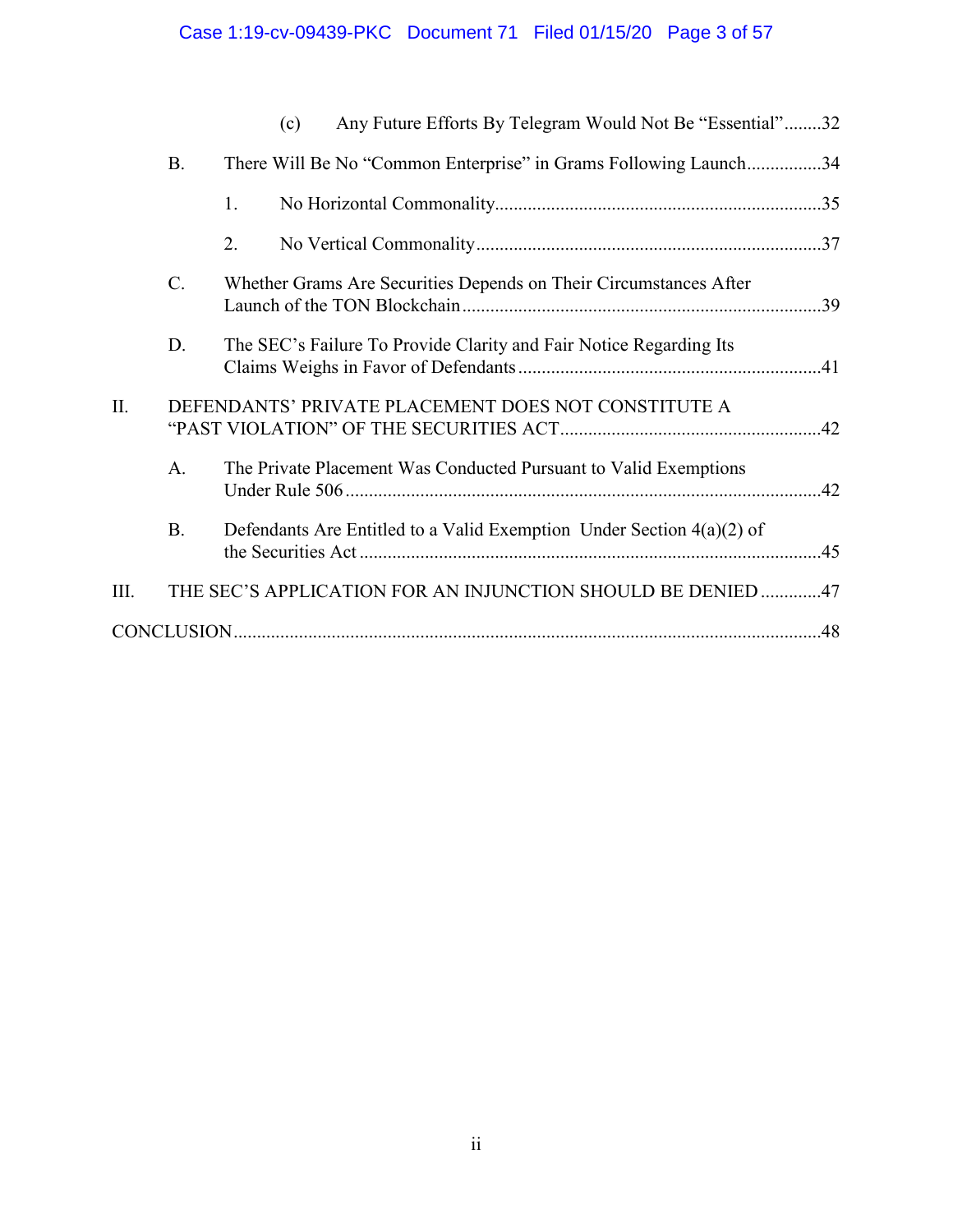## **TABLE OF AUTHORITIES**

### **CASES**

| Anderson v. Liberty Lobby, Inc.,                                                                      |
|-------------------------------------------------------------------------------------------------------|
| Avenue Capital Management II, L.P. v. Schaden,                                                        |
| Berman v. Dean Witter & Co.,                                                                          |
| Charette v. Town of Oyster Bay,                                                                       |
| In re Coinflip, Inc.,                                                                                 |
| Columbia Natural Resources, Inc. v. Tatum,                                                            |
| Commodity Futures Trading Commission v. McDonnell,                                                    |
| De Luz Ranchos Investment, Ltd. v. Caldwell Banker & Co.,                                             |
| Demarco v. Lapay,                                                                                     |
| Frederiksen v. Poloway,                                                                               |
| Gordon v. Terry,                                                                                      |
| Gugick v. Melville Capital LLC,                                                                       |
| Happy Investment Group v. Lakeworld Properties, Inc.,                                                 |
| Hirsch v. duPont,<br>396 F. Supp. 1214 (S.D.N.Y. 1975), aff'd sub nom., 553 F.2d 750 (2d Cir. 1977)23 |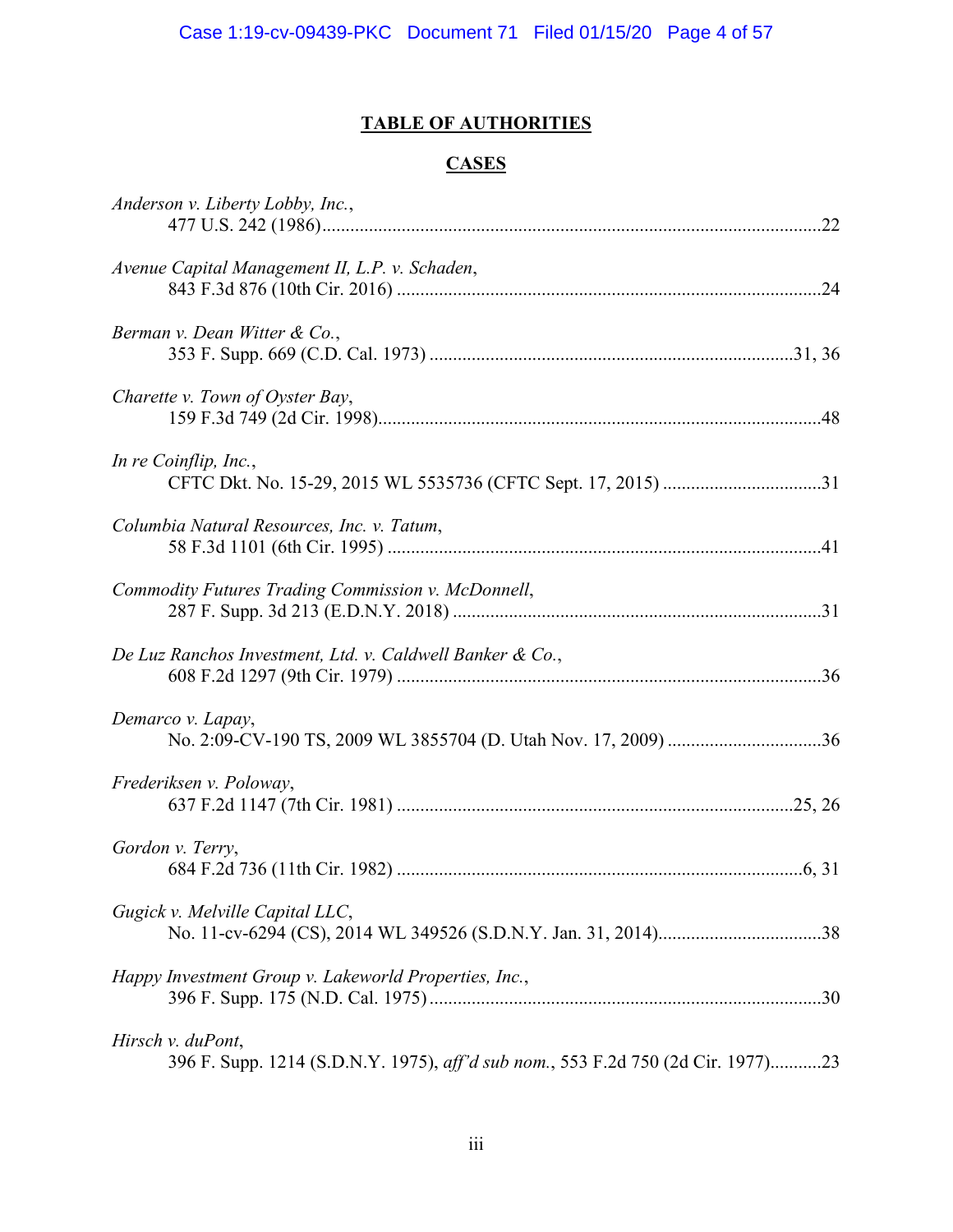# Case 1:19-cv-09439-PKC Document 71 Filed 01/15/20 Page 5 of 57

| Holt v. Continental Group, Inc.,                                                                   |
|----------------------------------------------------------------------------------------------------|
| International Brotherhood of Teamsters, Chauffeurs, Warehousemen & Helpers of                      |
| Landreth Timber Co. v. Landreth                                                                    |
| Lavery v. Kearns,                                                                                  |
| Marine Bank v. Weaver,                                                                             |
| Marini v. Adamo,                                                                                   |
| McCurnin v. Kohlmeyer & Co.,                                                                       |
| Neuwirth Investment Fund, Ltd. v. Swanton,                                                         |
| Noa v. Key Futures, Inc.,                                                                          |
| Park Yield LLC v. Brown,<br>No. 18 Civ. 1947 (GBD) (SN), 2019 WL 6684127 (S.D.N.Y. Dec. 6, 2019)46 |
| Revak v. SEC Realty Corp.,                                                                         |
| Rodriguez v. Banco Central Corp.,                                                                  |
| Schwartz v. Bache & Co.,                                                                           |
| Seagrave Corp. v. Vista Resources, Inc.,                                                           |
| SEC v. Aqua-Sonic Products Corp.,                                                                  |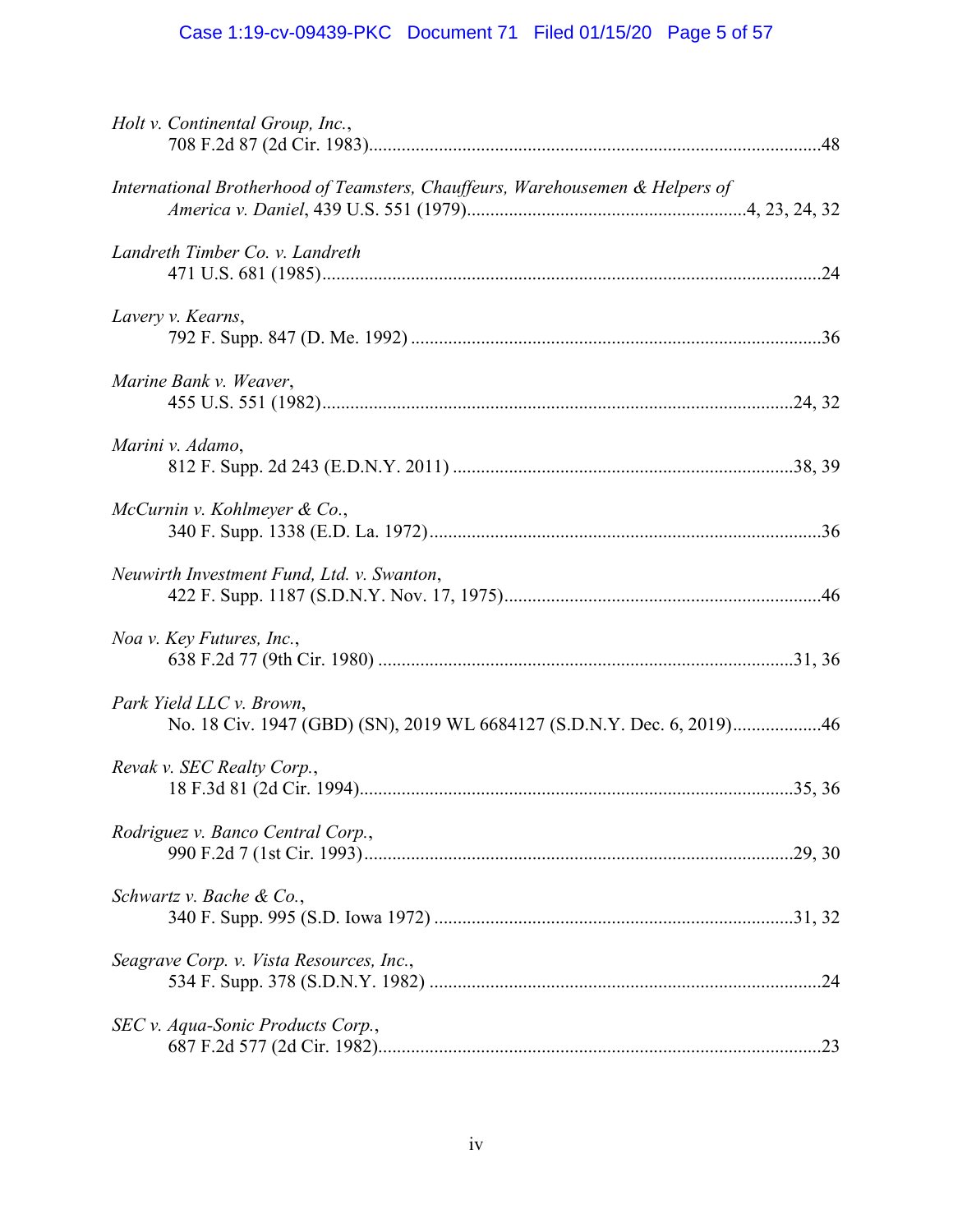# Case 1:19-cv-09439-PKC Document 71 Filed 01/15/20 Page 6 of 57

| SEC v. Belmont Reid & Co.,                                                                      |
|-------------------------------------------------------------------------------------------------|
| SEC v. Blockvest, LLC,<br>No. 18CV2287-GPB(BLM), 2019 WL 625163 (S.D. CaL. Feb. 14, 2019), 2019 |
| SEC v. Cavanagh,                                                                                |
| SEC v. Edwards,                                                                                 |
| SEC v. Glenn W. Turner Enterprises, Inc.,                                                       |
| SEC v. Life Partners, Inc.,                                                                     |
| SEC v. Petrofunds, Inc.,                                                                        |
| SEC v. R.G. Reynolds Enterprises, Inc.,                                                         |
| SEC v. Ralston Purina Co.,                                                                      |
| SEC v. Shavers,                                                                                 |
| SEC v. Thompson,                                                                                |
| SEC v. Unifund SAL,                                                                             |
| SEC v. United Benefit Life Insurance Co.,                                                       |
| SEC v. W.J. However Co.                                                                         |
| Sinva, Inc. v. Merrill, Lynch, Pierce, Fenner & Smith, Inc.,                                    |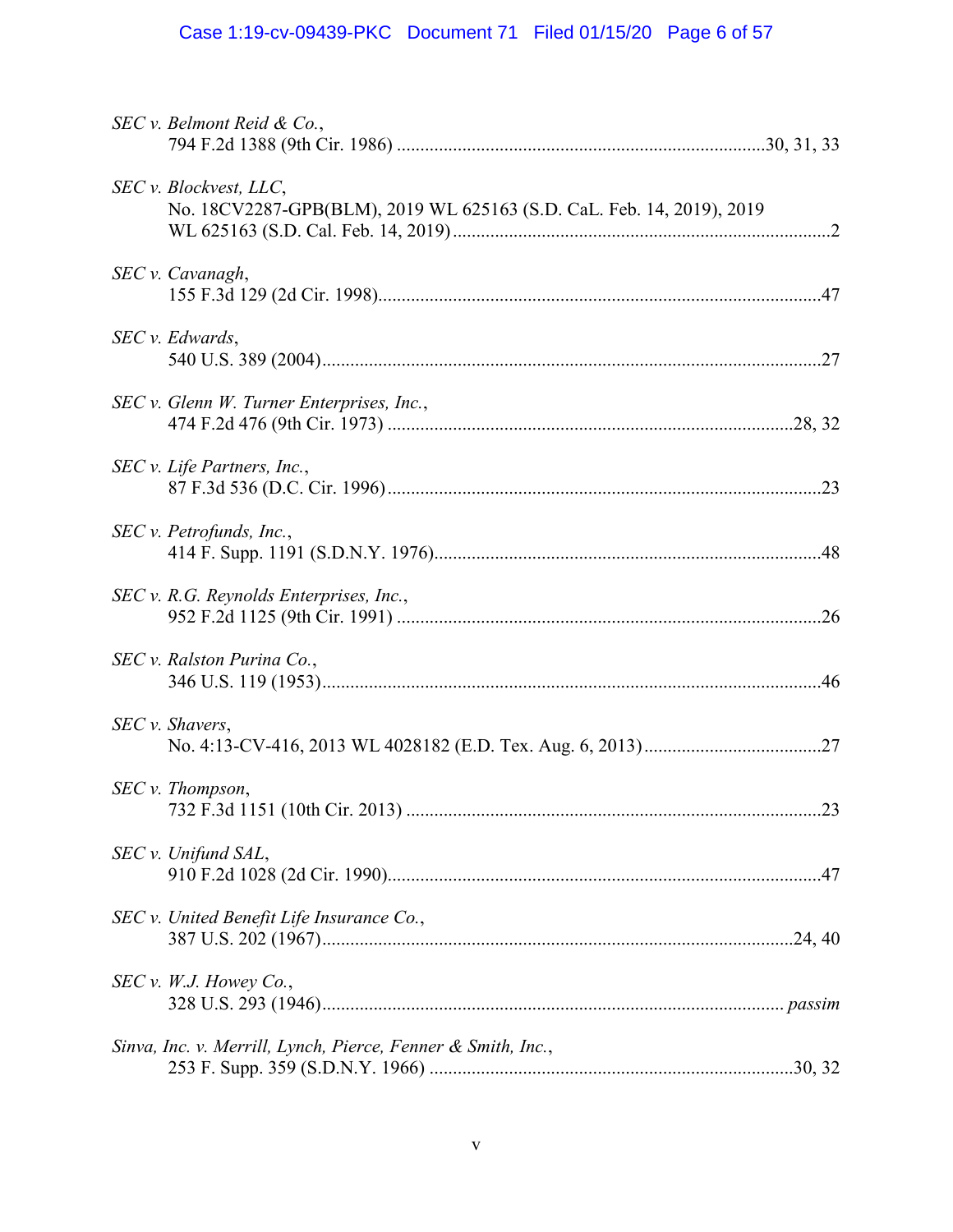## Case 1:19-cv-09439-PKC Document 71 Filed 01/15/20 Page 7 of 57

| Svets v. Osborne Precious Metals Co.,             |
|---------------------------------------------------|
| Teague v. Bakker,                                 |
| United Housing Foundation, Inc. v. Forman,        |
| United States v. Faiella,                         |
| United States v. Johnson,                         |
| United States v. Leonard,                         |
| United States v. Ulbricht,                        |
| Wals v. Fox Hills Development Corp.,              |
| Walsh v. International Precious Metals Corp.,     |
| Warfield v. Alaniz,                               |
| Woodward v. Terracor,                             |
| Zelnik v. Fashion Institute of Technology,<br>.22 |
| <b>STATUTES</b>                                   |
| .27                                               |

# **RULES**

|--|--|--|--|--|--|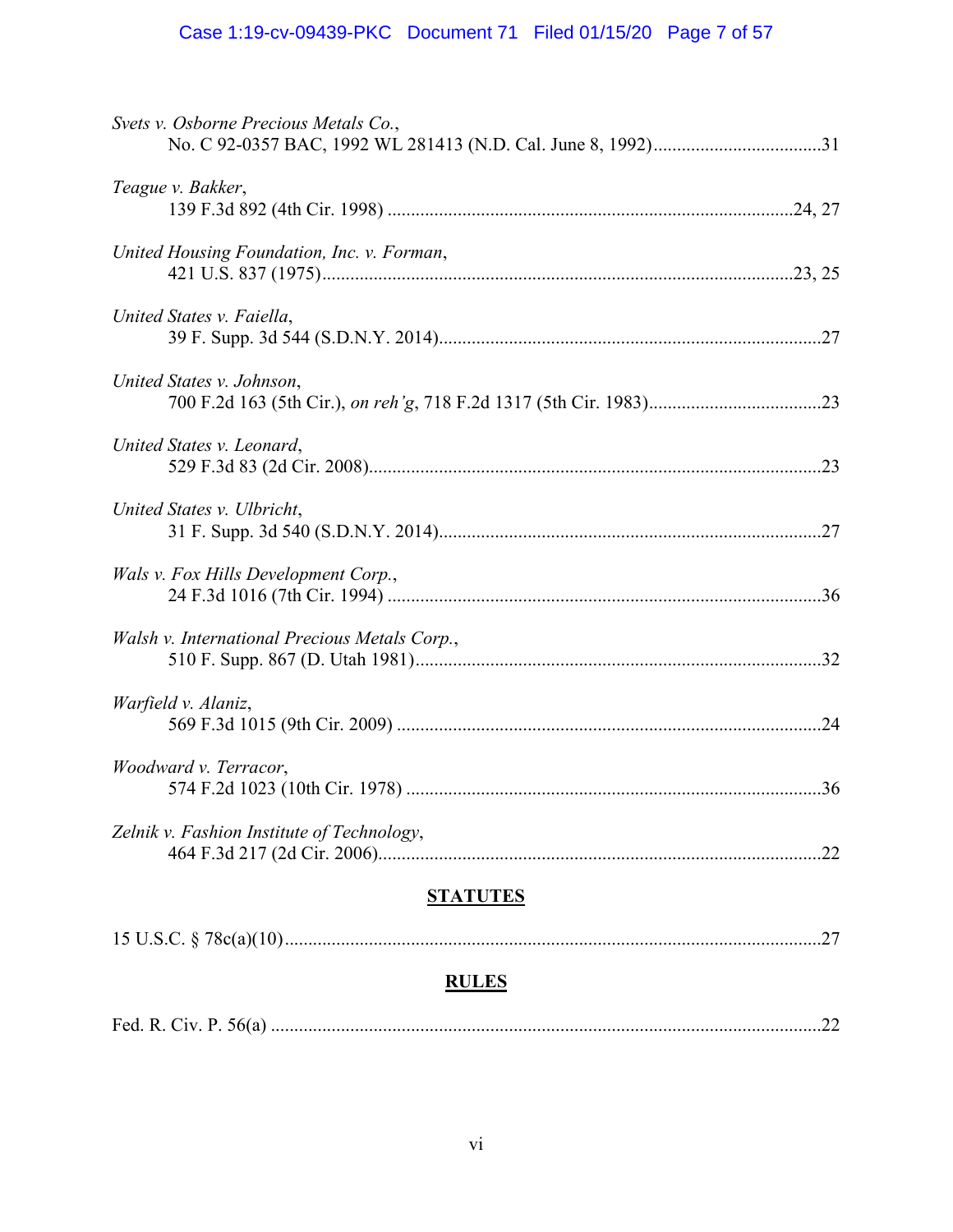## **REGULATIONS**

| Offshore Offers and Sales, Securities Act Release No. 6863, Exchange Act Release No.<br>27,942, Investment Company Act Release No. 17,458, 46 SEC Docket 52 (Apr.    |  |
|----------------------------------------------------------------------------------------------------------------------------------------------------------------------|--|
| Order Instituting Cease-and-Desist Proceedings Pursuant to Section 8A of the Securities<br>Act of 1933, Making Finding, and Imposing a Cease-and Desist Order, In re |  |

## **OTHER SOURCES**

| <i>Currency</i> , Black's Law Dictionary                                              |
|---------------------------------------------------------------------------------------|
|                                                                                       |
|                                                                                       |
| Nikhilesh De & Mahishan Gnanaseharan,                                                 |
| SEC Chief Touts Benefits of Crypto Regulation, CoinDesk (Apr. 6, 2018, 11:58          |
|                                                                                       |
| Letter to Cipher Technologies Management LP, Brent J. Fields, Assoc. Dir., Disclosure |
|                                                                                       |
| Speech, William Hinman, Dir., Sec. Exch. Comm'n Div. Corp. Fin.,                      |
| Digital Asset Transactions: When Howey Met Gary (Plastic) (June 14, 2018), 7, 24, 41  |
| Sec. Exch. Comm'n, Framework for "Investment Contract" Analysis                       |
|                                                                                       |
| Press Release No. 8051-19, Heath P. Tarbert, Chairman, U.S. Commodity Futures         |
|                                                                                       |
|                                                                                       |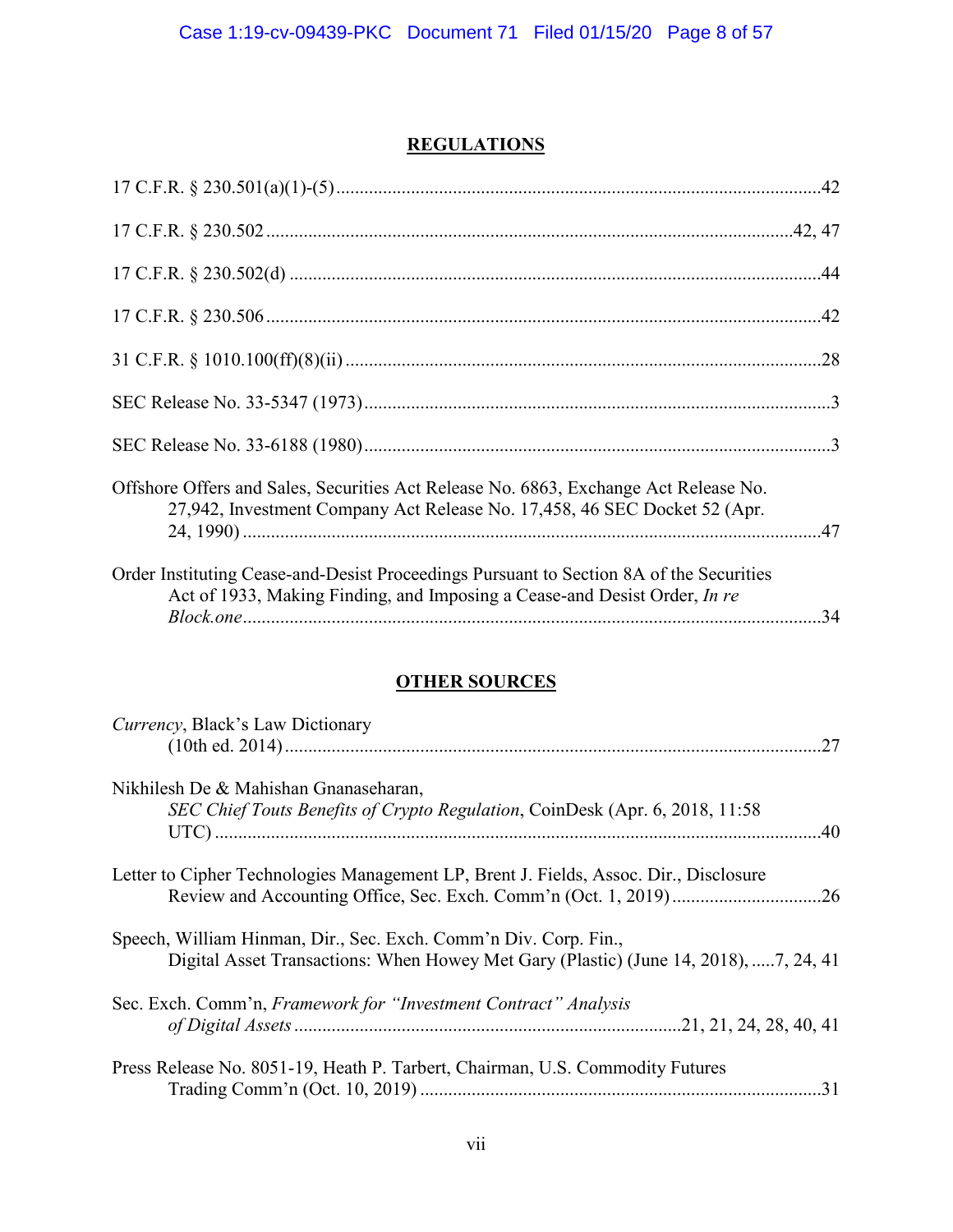### Case 1:19-cv-09439-PKC Document 71 Filed 01/15/20 Page 9 of 57

Defendants respectfully submit this memorandum of law (1) in support of their motion for summary judgment and (2) in opposition to the application for a preliminary injunction filed by Plaintiff Securities and Exchange Commission ("SEC").

### **PRELIMINARY STATEMENT**

This non-fraud action presents the narrow legal question of whether Defendants' yet-tobe-issued digital currency, called Grams, constitutes a "security" subject to the U.S. federal securities laws. Defendants submit that the SEC has impermissibly stretched its jurisdiction far beyond what the law allows and that Grams, when launched, will not be a security but rather a currency or commodity subject to anti-fraud and anti-manipulation oversight by the U.S. Commodity Futures and Trading Commission ("CFTC").

Telegram's development team began building its highly anticipated blockchain platform, called the "Telegram Open Network (TON)," in 2017.<sup>1</sup> Telegram expects Grams to serve as a fully functional, "mass-market" digital currency for buying and selling goods and services on the TON Blockchain upon its launch. Grams have been developed to improve the speed, efficiency and security of commercial transactions in the U.S. and globally, and Telegram believes the technological underpinnings of Grams represent a significant improvement upon existing digital currencies like Bitcoin and Ether — neither of which has been deemed "securities" by the SEC.

Digital assets, which can take many forms, are a new asset class and the regulatory landscape is unsettled in many respects, to say the least. At one end of the spectrum, the SEC has acknowledged that Bitcoin and Ether are commodities, not securities. At the other end of the

<sup>&</sup>lt;sup>1</sup> Generally, a "blockchain platform" is a peer-to-peer network that records and reflects all transactions on a viewable and unalterable system. Many of these networks also allow for the running of "smart contracts" — i.e., programs that automatically execute the terms of an agreement when conditions are met without further input or oversight from any party. (*See infra* p. 10.)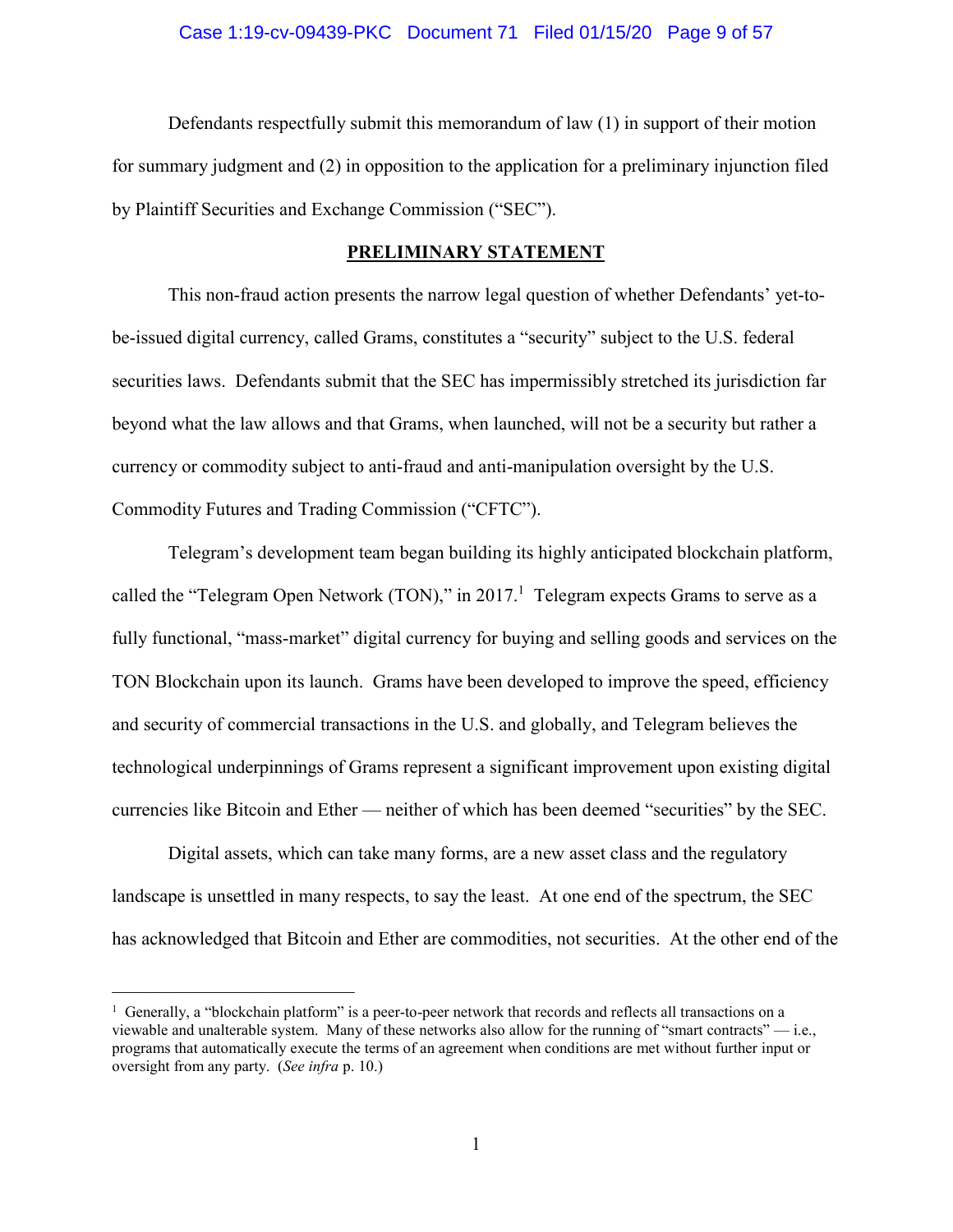### Case 1:19-cv-09439-PKC Document 71 Filed 01/15/20 Page 10 of 57

spectrum are digital assets that bear the traditional characteristics of securities. For example, in an initial coin offering ("ICO"), an issuer raises funds to develop a new blockchain or other product through a public offering where it promises to deliver a digital token when the project is complete — the investors are pooling risk capital for the project and logically expect to profit from a successful launch. To date, digital assets that have been deemed securities have involved public ICOs and/or fraudulent schemes. *See, e.g. SEC v. Blockvest, LLC*, No. 18CV2287- GPB(BLM), 2019 WL 625163, at \*2 (S.D. Cal. Feb. 14, 2019).

Here, in contrast, Telegram has never offered any Grams to the public through an ICO, and the TON Blockchain will already have been developed by the time Telegram issues any Grams — indeed, it already is. Instead, Telegram raised capital by privately entering into purchase agreements ("Purchase Agreements") with only a select number of high-net-worth, highly sophisticated purchasers that provided for the future issuance of a currency (Grams), but only following the completion and successful launch of the open source, *decentralized* TON Blockchain ("Private Placement").<sup>2</sup> These Purchase Agreements were expressly treated as securities and offered pursuant to exemptions to registration under the Securities Act of 1933 ("Securities Act"). If the TON Blockchain does not launch, then Telegram is contractually required to return unspent funds to the Private Placement purchasers and no Grams will be created or issued. Once the system is launched, Telegram will not have any ongoing managerial or entrepreneurial control over it (and in fact has *publicly disclaimed* any such control).

 $2 \text{ A}$  "decentralized platform" is one that does not have any central governance, authority or management. Rather, the system is managed through the platform's computer code and across a wide network of computers or nodes that act as "validators" of transactions that occur on the system, as is the case with Bitcoin. (Def. 56.1 ¶¶ 3-4, 9-11, 16- 18.)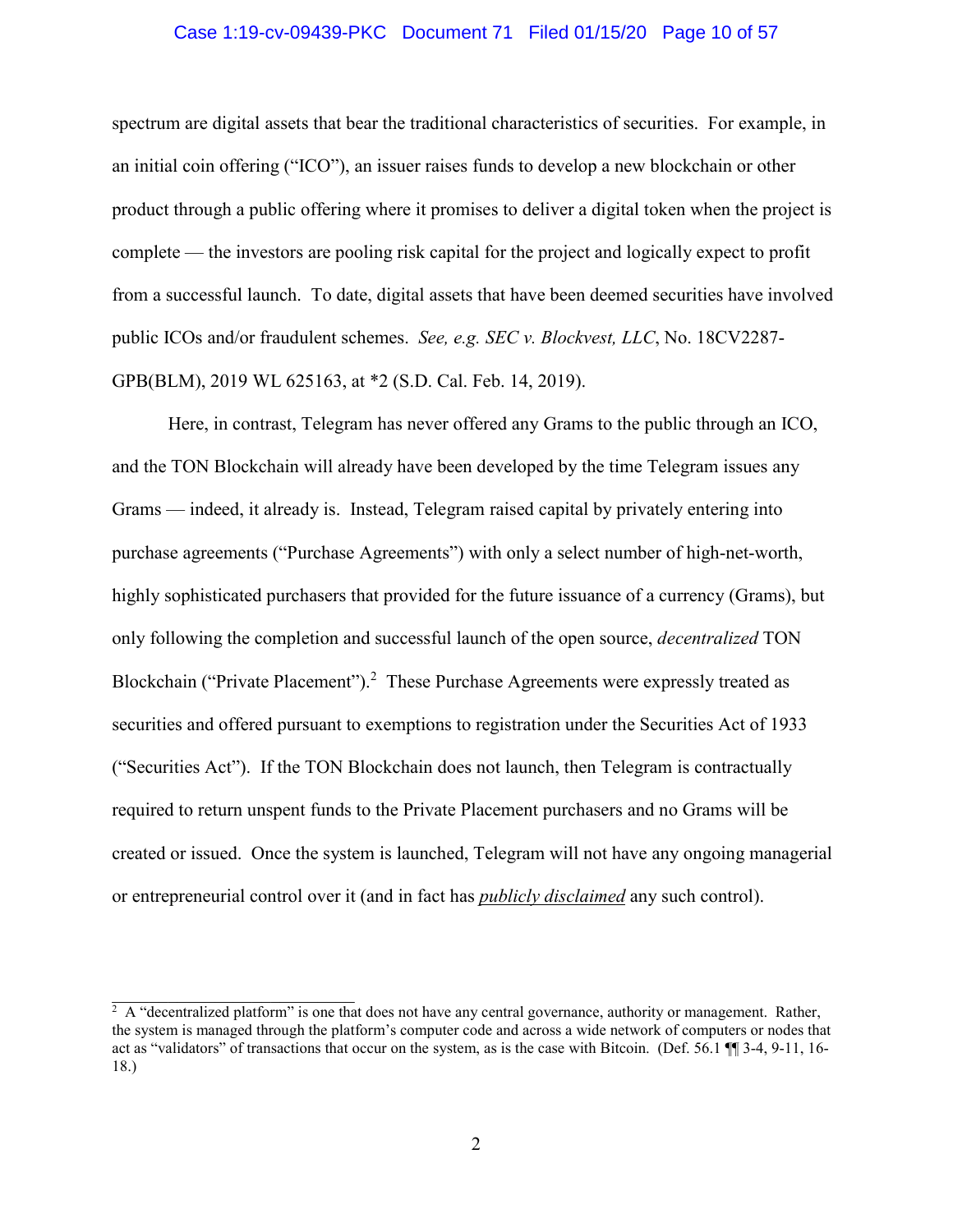#### Case 1:19-cv-09439-PKC Document 71 Filed 01/15/20 Page 11 of 57

For 18 months leading up to the filing of this action, Telegram attempted to engage with the SEC and solicit guidance regarding its plans for Grams, including producing thousands of pages of communications, conducting countless in-person meetings, phone calls and emails, and even making changes to the contemplated features of the project based on the limited feedback it obtained. Despite this, the SEC failed to provide meaningful guidance and rushed into this Court at the eleventh hour to enjoin the launch of the TON Blockchain with the urgency it would normally reserve for shutting down a boiler room pump-and-dump scheme. This was contrary to the SEC's stated desire to engage with developers of digital asset technologies and follows its prolonged failure to provide any workable guidance in this area, which has led to sharp criticism by U.S. lawmakers and one of the SEC's own commissioners. As Rep. Warren Davidson (R-OH) publicly expressed, "[t]he SEC is doing a complete patchwork of regulation. No one knows where they're going," and its approach of regulation through enforcement has "all the charm and inefficiencies of third-world power structures."<sup>3</sup> SEC Commissioner Hester Peirce recently added: "I am concerned about how the SEC has regulated this space, because I believe our lack of a workable regulatory framework has hindered innovation and growth . . . [and] offer[s] no clear path for a functioning token network to emerge."<sup>4</sup> The SEC's pursuit of "regulation through enforcement" here stands in contrast to past situations where it provided concrete guidance to resolve uncertainty regarding whether a new asset class fell within the definition of a security.<sup>5</sup>

<sup>3</sup> Kollen Post, *Rep. Warren Davidson: You Have to Defend Money to Defend Freedom*, Cointelegraph (Oct. 22, 2019), https://cointelegraph. com/news/rep-warren-davidson-you-have-to-defend-money-to-defend-freedom.

<sup>4</sup> Commissioner Hester M. Peirce, Broken Windows: Remarks before the 51st Annual Institute on Securities Regulation (Nov. 4, 2019), https://www.sec.gov/news/speech/peirce-broken-windows-51st-annual-institutesecurities-regulation.

<sup>5</sup> *See, e.g.*, SEC Release No. 33-6188 (1980) ("In an effort to resolve the uncertainty which has developed and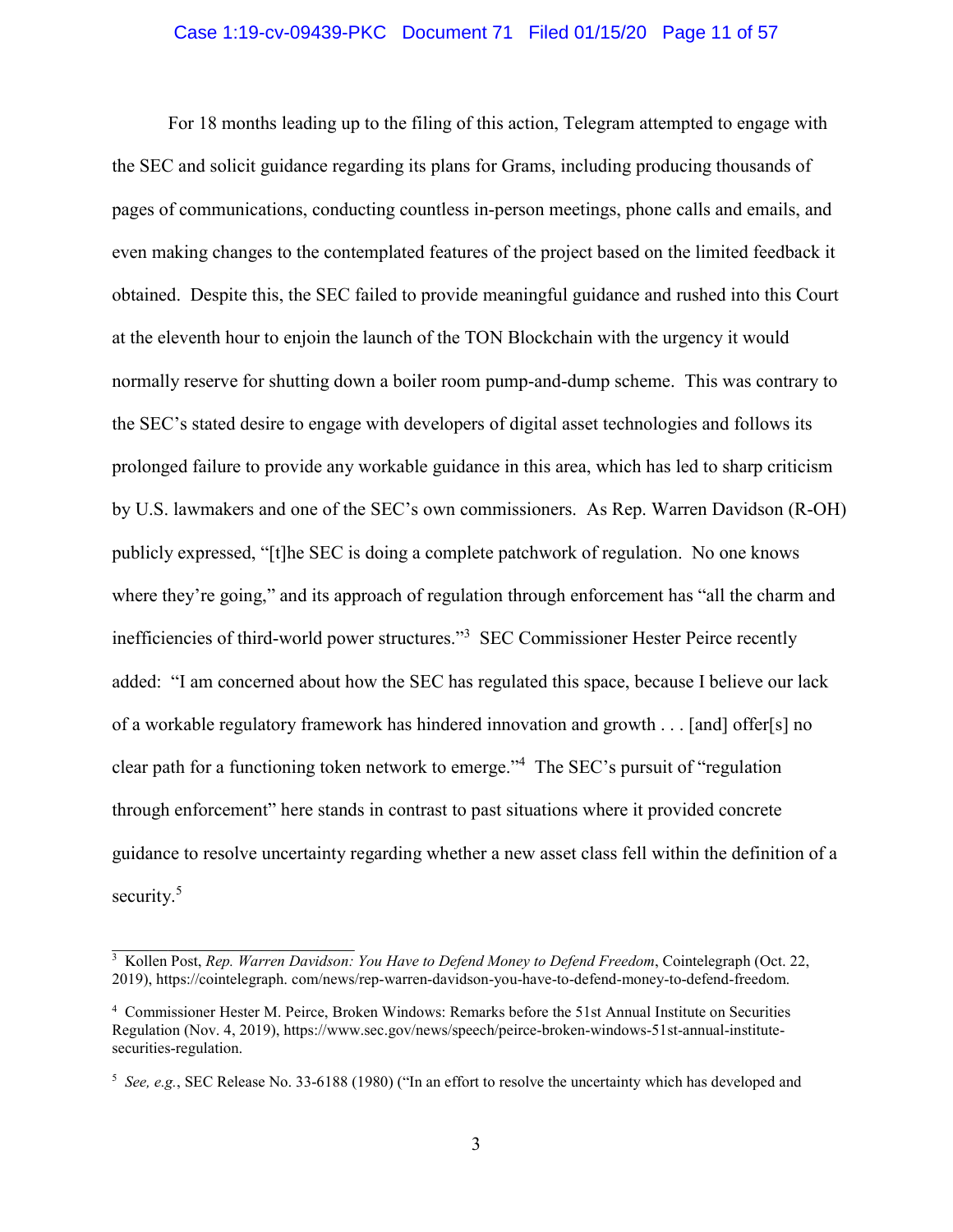### Case 1:19-cv-09439-PKC Document 71 Filed 01/15/20 Page 12 of 57

 Now, after months of expedited discovery, the undisputed record demonstrates what was already apparent when the SEC first filed suit: that its claims lack any legal basis. As detailed herein, the SEC's theories run counter to longstanding precedent and the undisputed facts of this case. Defendants are entitled to summary judgment, and the SEC's request for injunctive relief should be denied, for at least the following separate and independent reasons.

### **Grams Will Not Be Securities Subject to Federal Securities Laws (***infra* **§ I):** First,

Defendants are entitled to summary judgment because Grams, once they are created upon the launch of the TON Blockchain, will not fit the definition of "security." Where an instrument has "intermingled security and nonsecurity aspects," it falls within the securities laws only if it has "*substantially* the characteristics of a security." *Int'l Bhd. of Teamsters, Chauffeurs, Warehousemen & Helpers of Am. v. Daniel*, 439 U.S. 551, 560 (1979). Although the SEC contends that Grams will constitute "investment contracts" under the Supreme Court's test in *SEC v. W.J. Howey Co.*, 328 U.S. 293 (1946), the SEC cannot establish any common enterprise in Grams or that future Gram buyers will have a reasonable expectation of profits based on the managerial efforts of others, as *Howey* requires. *Id.* at 299.

Indeed, Grams will not entitle purchasers to any income, any dividends, or any interests in Telegram (or any other entity), nor do they resemble stock or any other form of equity. Rather, Grams are intended to serve as a bona fide medium of exchange and means for powering applications on the TON Blockchain, over which Telegram will not have, and in fact has affirmatively disclaimed, any ongoing control or involvement. This is reflected in Telegram's

thereby assist employers and plan participants in complying with the 1933 Act, the Commission has authorized the issuance of this release setting forth the views of its Division of Corporation Finance . . . on the application of the Act to [employee benefit] plans."); SEC Release No. 33-5347 (1973) (providing guidance in the face of "uncertainty about when offerings of condominiums and other types of similar units may be considered to be offerings of securities that should be registered pursuant to the Securities Act").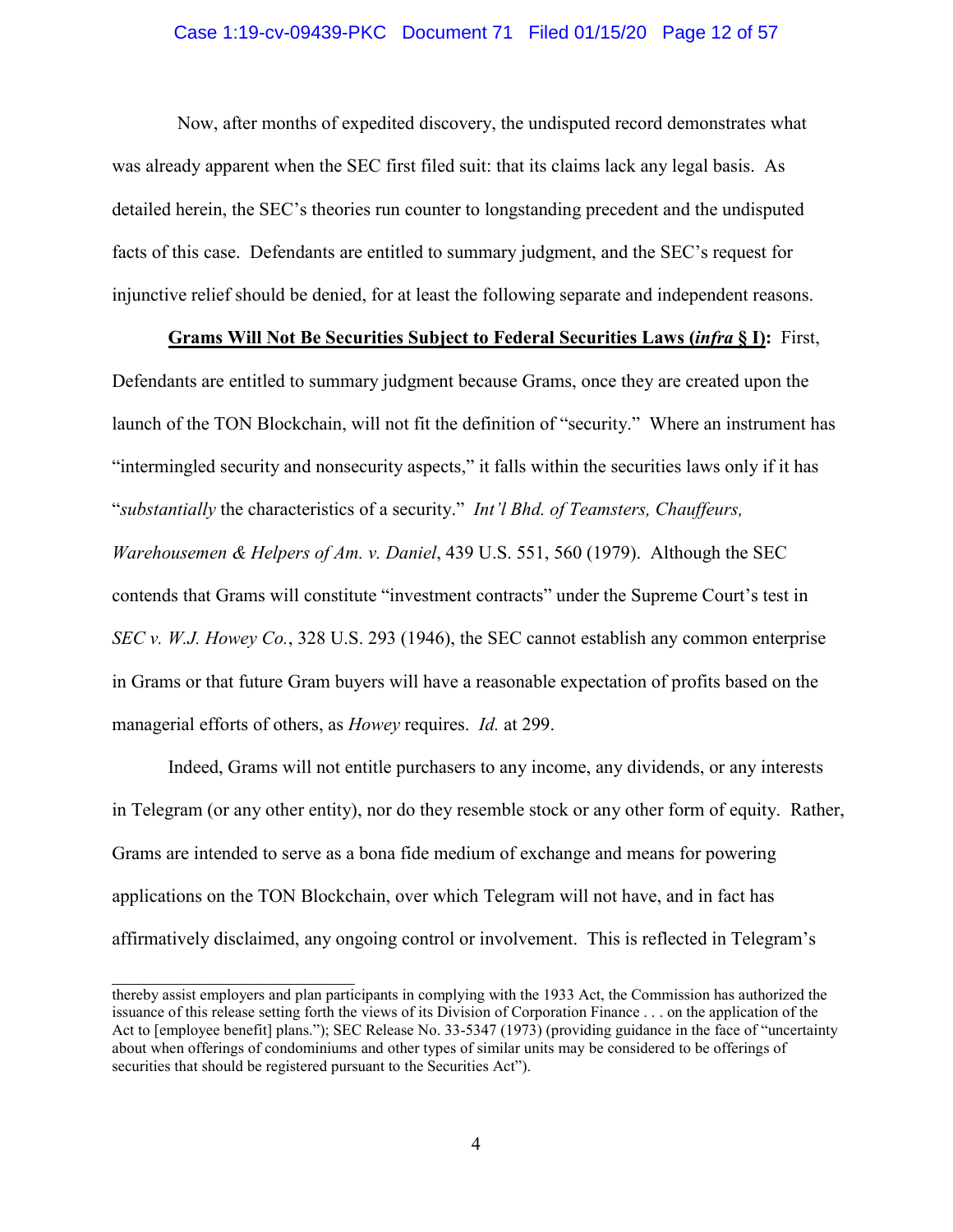#### Case 1:19-cv-09439-PKC Document 71 Filed 01/15/20 Page 13 of 57

communications to potential Gram purchasers and the public, which emphasized that "Grams are **NOT** investment products and there should be **NO** expectation of future profit or gain from the purchase, sale or holding of Grams," and that Telegram has "not made any promises or commitments to develop any applications or features for the TON Blockchain or otherwise contribute in any way to the TON Blockchain platform after it launches. In fact, it is possible that Telegram *may never do so*." (*Infra* p. 18.) The TON Blockchain code will be entirely open source, meaning anyone in the world can access it and build upon it to develop the system. As Telegram stressed, it "won't be able to control the blockchain after it launches. Pretty much like an architect who designed a skyscraper can't control what happens with the building after it's finished – including what gets built around, inside or on top of it." (*Id.*)

Aware that Grams themselves do not fit any established definition of security, the SEC attempts a sleight-of-hand, alleging instead that the sophisticated investors who entered into the Private Placement expected to profit from Telegram's pre-launch efforts to build the TON Blockchain. This is beside the point: whether Telegram's private placement constituted a securities offering is not an open question because *Telegram has already treated it as such*, and conducted it pursuant to exemptions to registration under the Securities Act. (*See infra* pp. 11- 12.) Telegram also does not dispute that the Private Placement investors, who have borne the risk that the TON Blockchain might not launch, expect to profit from their purchase of Grams if they are issued. The relevant question here is how Defendants are marketing Grams to potential public buyers and what those buyers' reasonable expectations will be when Grams are issued upon launch of the blockchain. As a result, the SEC's focus on private communications between Telegram and Private Placement investors in early 2018, many of which were subject to confidentiality obligations, is completely misplaced (and in fact, the SEC's actions in filing this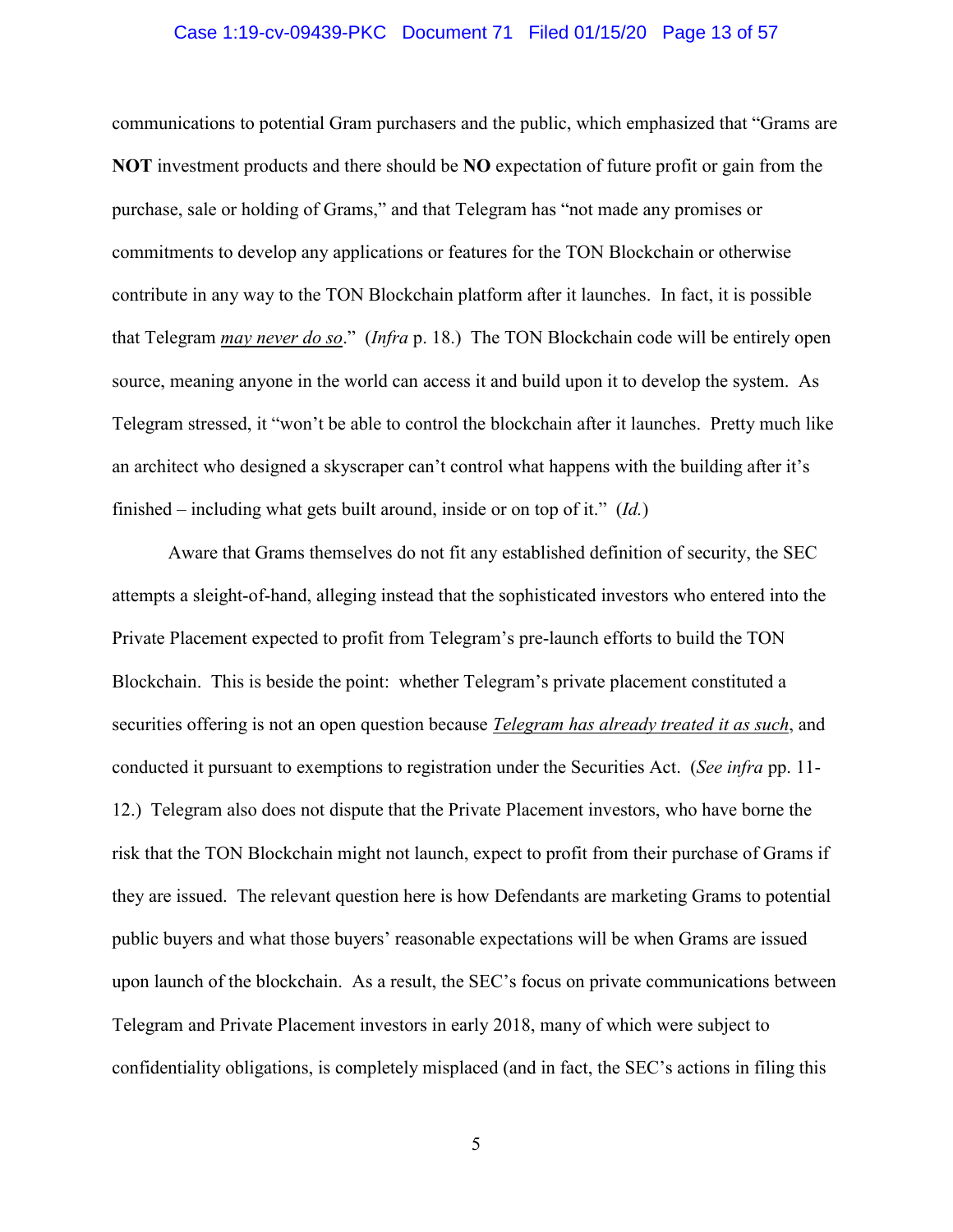### Case 1:19-cv-09439-PKC Document 71 Filed 01/15/20 Page 14 of 57

lawsuit have done more to draw public attention to such private communications than anything Defendants have done).

Even if some Gram purchasers acquire Grams with the expectation of trading them for profit, such expectations will be based on the market value of Grams, which, following the launch of the blockchain, will fluctuate due to market factors and the timing of each individual's decisions whether to buy or sell — *not* a common enterprise or the ongoing efforts of Defendants. Courts routinely hold that such speculative trading motive is thus insufficient under *Howey*, as "[a]n investor who has the ability to control the profitability of his investment [] is not dependent upon the managerial skills of others." *Gordon v. Terry*, 684 F.2d 736, 741 (11th Cir. 1982).

*Howey* itself provides a useful analogy. There, the defendants pooled funds from investors to develop plots of land into orange groves, offering the investors profits from the sale of oranges through what the Court deemed to be a securities offering. (*See infra* Section I.C.) Had the *Howey* defendants registered their offering or conducted it pursuant to an exemption, no one would have claimed that the sale of the oranges themselves violated securities laws. Similarly here, the orange grove has already been developed, and Telegram now intends to distribute the oranges to the investors in the enterprise, at which point the oranges can bought, sold, traded, and used by the recipients as they see fit. Through this action, the SEC has asserted that *both* the orange grove enterprise (the Private Placement) *and* the oranges themselves (Grams) are "securities," even though the oranges will not carry any of the hallmarks of a security or involve any pooling of additional funds. This broad view, which threatens to sweep within the definition of "security" all sorts of consumer goods and products, finds no support in the law and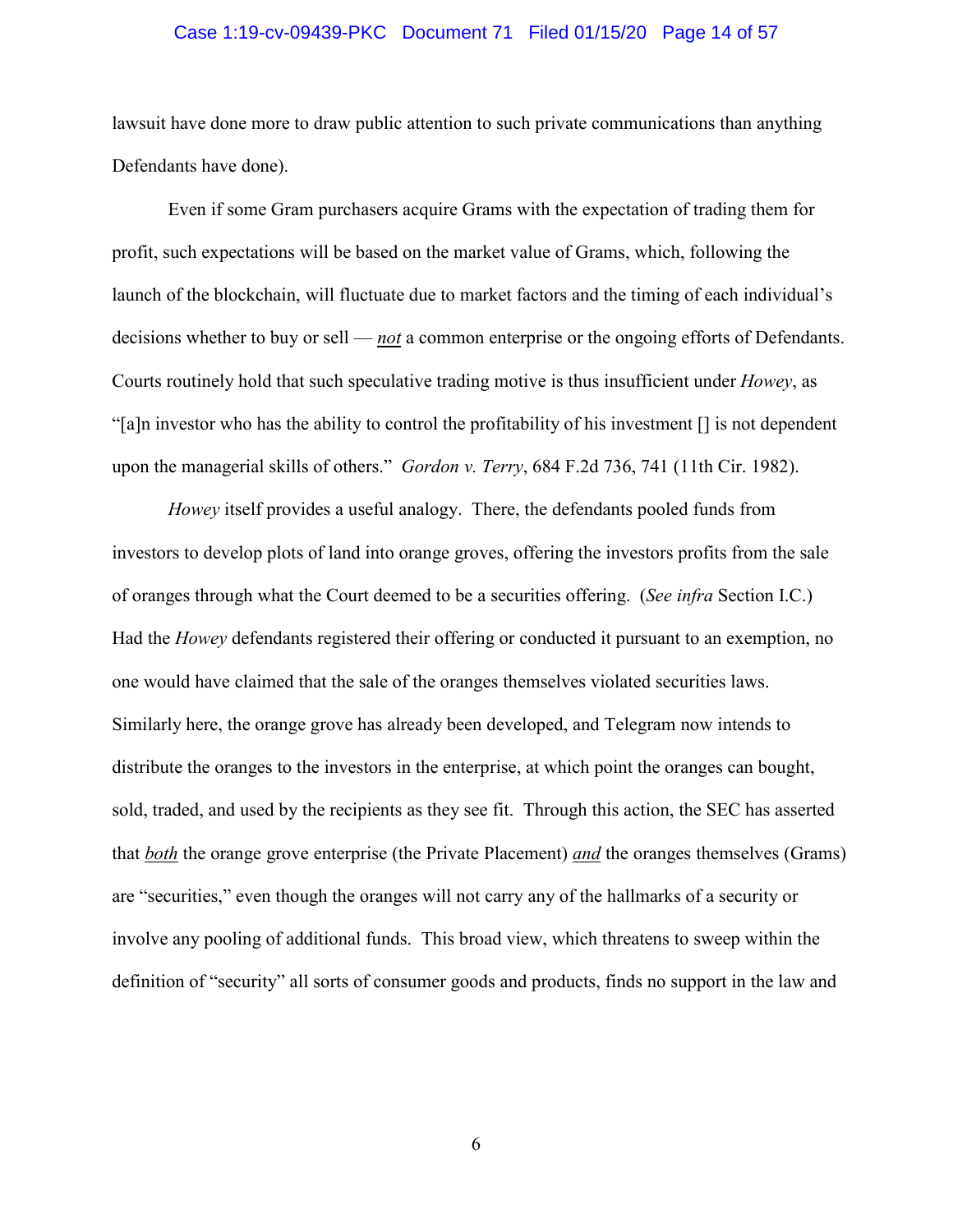### Case 1:19-cv-09439-PKC Document 71 Filed 01/15/20 Page 15 of 57

stands in stark contrast to the views of at least one SEC Director, who stated that a digital asset like Grams "all by itself is not a security, just as the orange groves in *Howey* were not."<sup>6</sup>

### **Defendants' Private Placement Did Not Violate the Securities Act (***infra* **§ II):**

Defendants are also entitled to summary judgment regarding the SEC's claim that they somehow committed a "past violation" of the Securities Act even if Grams will not be a security when issued. Although unclear, the SEC appears to suggest that the Private Placement was in fact a "public distribution" of Grams and that the private purchasers are in fact statutory underwriters because they may sell their Grams in the future. This is belied by the record and common sense. Grams do not exist yet, and may never exist unless the TON platform is successfully launched; thus, there has not been — and can never be — a "public distribution" of a security. Rather, Grams were specifically designed (and intended and understood from the beginning) to be a digital currency, not a security, thus defeating the SEC's "past violation" theory.

Moreover, the undisputed record reflects that Defendants entered into the Purchase Agreements with only highly sophisticated, high-net-worth accredited investors, through which the purchasers were required to represent and warrant that they were purchasing the right to receive Grams for themselves and without any intent to publicly distribute a statutory security. Those same Purchase Agreements contained prominent warnings that they should be treated as unregistered securities, and stated in no uncertain terms that neither the Purchase Agreements, *nor any interests in the underlying Grams themselves*, could be offered, sold, or transferred prior to launch of the TON Blockchain — at which point the Grams will *not* be securities for all of the

<sup>6</sup> Speech, William Hinman, Dir. Sec. Exch. Comm'n Div. Corp. Fin., Digital Asset Transactions: When Howey Met Gary (Plastic) (June 14, 2018), https://www.sec.gov/news/speech/speech-hinman-061418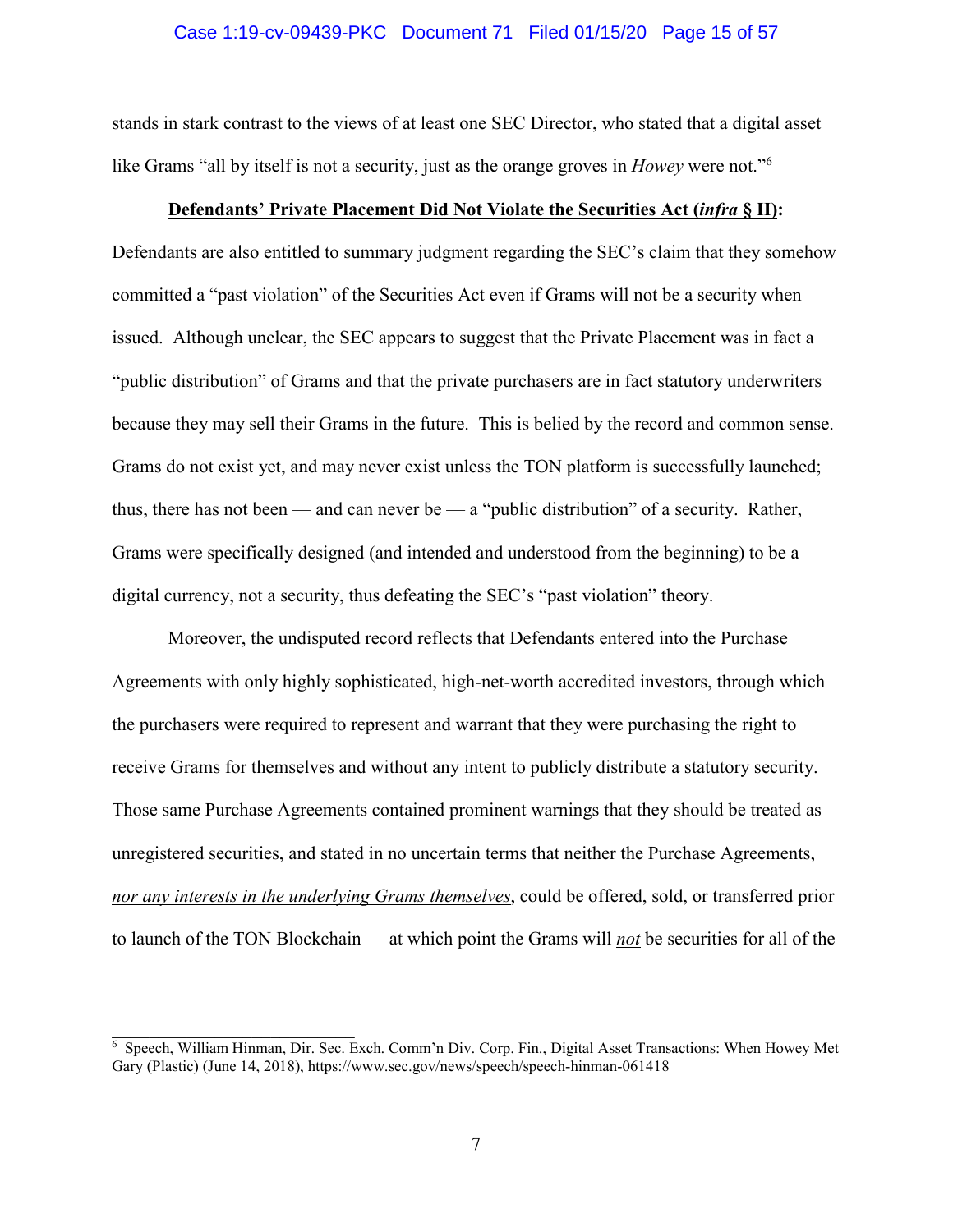### Case 1:19-cv-09439-PKC Document 71 Filed 01/15/20 Page 16 of 57

reasons stated herein. These facts conclusively establish that Defendants took reasonable care to ensure the purchasers were not underwriters of a statutory security.

### **The SEC Is Not Entitled to a Preliminary Injunction (***infra* **§ III):** Finally, the SEC's

application for a preliminary injunction should be denied. The SEC must make a "clear showing" of both a prima facie case of a past violation of the securities laws and a "reasonable likelihood" of future violations. The record demonstrates that the SEC cannot establish either element, let alone both. Indeed, even if the SEC could raise material factual disputes sufficient to defeat summary judgment regarding its allegations of future or past violations (and it cannot), those same purported factual disputes would preclude its ability to obtain injunctive relief here, particularly in light of its voluntary decision to forgo any evidentiary hearing.

\* \* \* \*

In sum, the SEC's approach of "regulation through enforcement" seeks an unprecedented expansion of its jurisdiction in this emerging area of technology and the law. Despite the SEC's efforts to enlarge the scope of this case far beyond the narrow legal questions at issue, at base, the record demonstrates the absence of any material issues of fact. Defendants submit that these legal issues can and should be decided in their favor without resort to any further proceedings.

#### **FACTUAL AND PROCEDURAL BACKGROUND<sup>7</sup>**

### **A. Blockchains and Digital Currencies**

A blockchain is a distributed ledger, which tracks the current and historical state of accounts, transactions, and/or events, and is maintained by multiple parties, often referred to as validators, miners and/or nodes. (Def. 56.1 ¶¶ 1-3.) These parties collectively, yet individually,

<sup>&</sup>lt;sup>7</sup> The facts set forth herein come from Defendants' Local Rule 56.1 Statement in Support of their Motion for Summary Judgment, filed concurrently herewith ("Def. 56.1  $\ldots$  ").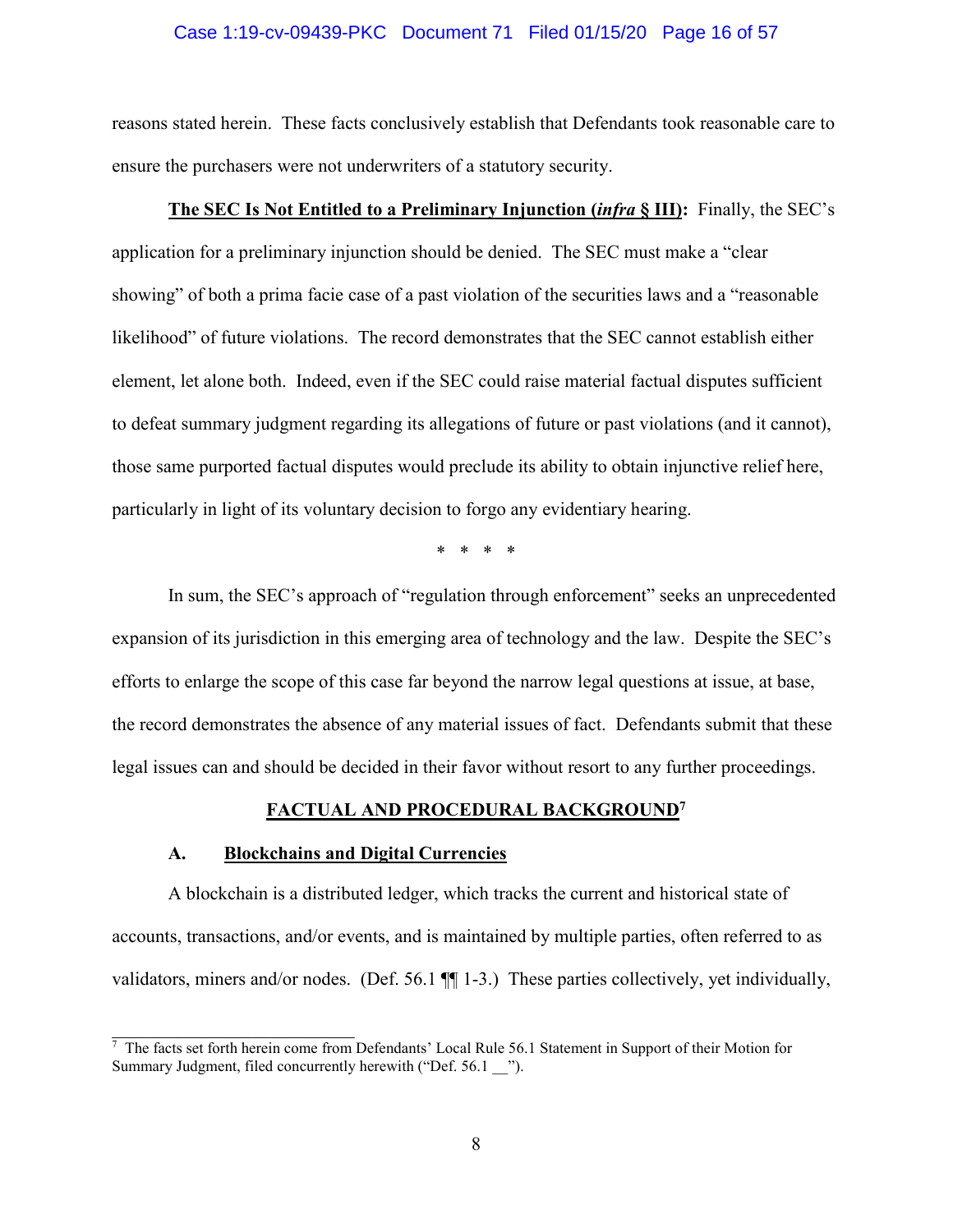### Case 1:19-cv-09439-PKC Document 71 Filed 01/15/20 Page 17 of 57

manage and operate the blockchain network. (*Id.* ¶ 4.) Transactions are grouped together over some time interval and posted to the ledger in "blocks," and each block is cryptographically linked to the previous block, creating an unbroken chain of valid transactions. (*Id.* ¶¶ 7-8.) In this respect, many blockchains are described as "decentralized," meaning that any ongoing governance and oversight of the ledger is not conducted by a single or centralized source, but rather by a disperse community of users, thereby eliminating the existence of a central point of failure and encouraging wider participation in the development and functionality of the blockchain code, which is typically open source and thus available to all. (*Id.* ¶¶ 9-11.)

Digital currencies, or cryptocurrencies, are native units of account on blockchains and serve as incentives for decentralized users to contribute to the platform by "validating" transaction blocks. (Def. 56.1 ¶¶ 17, 19-20.) Like traditional fiat currencies, cryptocurrencies are used to store value and as a medium of exchange that can be transferred among users on the platform, but do not require any central authority or intermediary. (*See id.* ¶ 21-22.) Together, blockchains and cryptocurrencies facilitate forms of digital commerce that traditionally have been cost prohibitive or functionally challenging with fiat currency. (*Id.* ¶ 32.) Examples of currently available cryptocurrencies are Bitcoin, which is native to the Bitcoin blockchain, and Ether, which is native to the Ethereum blockchain. (*See id.* ¶¶ 22-23.)<sup>8</sup>

### **B. Telegram Determines To Create a Better Blockchain**

### **1. Telegram and Its Founders**

In 2013, Pavel Durov and Dr. Nikolai Durov launched an encrypted messaging application ("Telegram Messenger") that today has a reported 300 million monthly users. (Def. 56.1 ¶¶ 42-43.) Pavel is the CEO of Telegram and the founder of the popular social media site

<sup>&</sup>lt;sup>8</sup> For a more in-depth discussion of blockchain technologies, *see* McKeon Ex. 1 ¶¶ 25-48.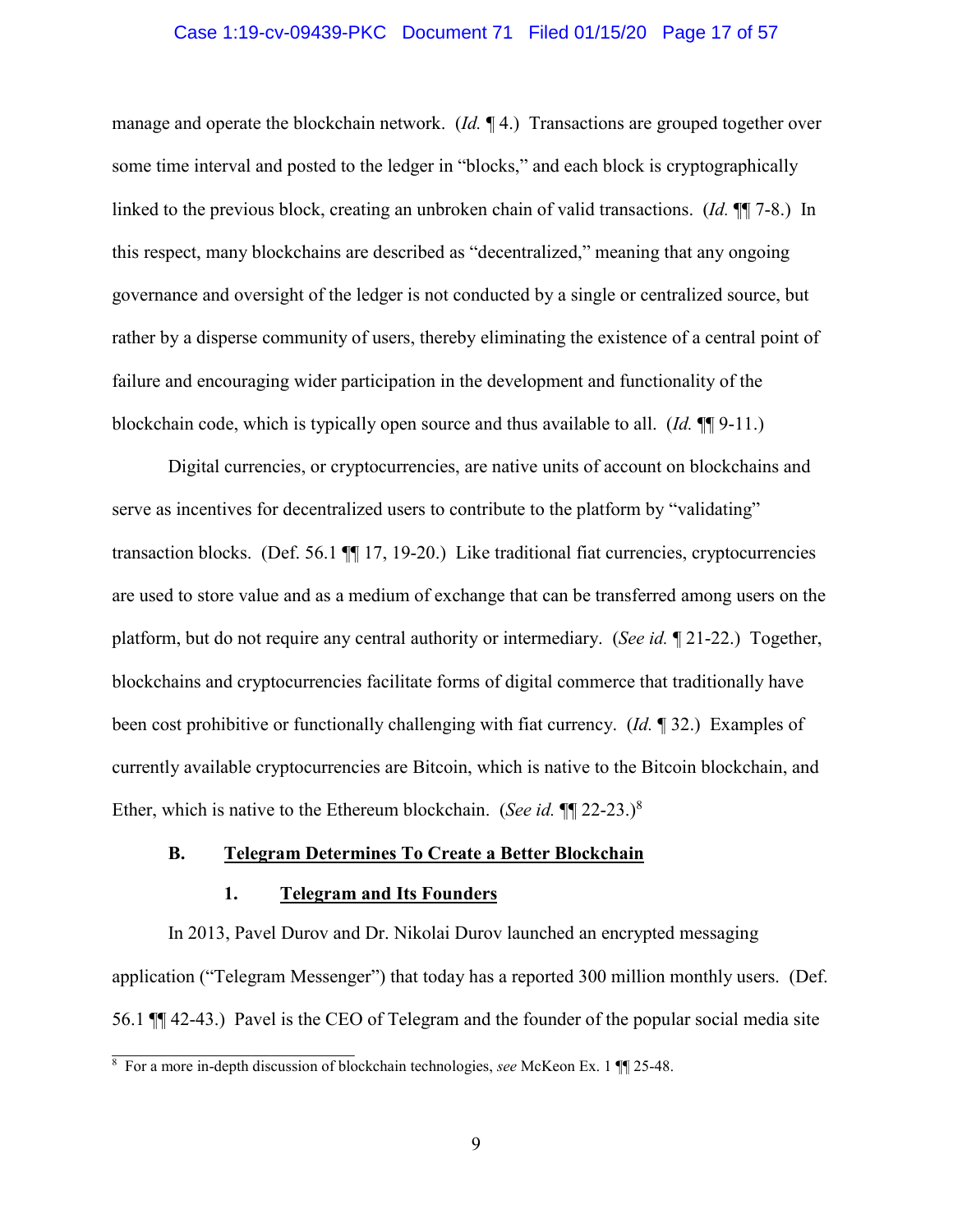VKontakte ("VK"). (*Id.* ¶¶ 36-37, 45.) In 2014, Pavel was named the most promising Northern European leader under 30 by the Nordic Business Forum. (*Id.* ¶ 38.) Nikolai is the Chief Technology Officer of Telegram and an accomplished mathematician and programmer who has won two World Championships in programming and three Gold Medals in the International Mathematical Olympiads, among other achievements. (*Id.* ¶ 41.) Telegram Messenger became publicly available in 2013 and is a free application operated without profit motive. (*Id.* ¶¶ 42, 44.)

Telegram Messenger is popular with the blockchain community. (Joint Stipulation of Undisputed Facts ("JSF") ¶ 23, filed concurrently herewith.) In connection with that, Pavel and Nikolai determined that limitations inherent in existing cryptocurrencies, including slow transaction speeds, inability to scale, and poor user interfaces, would prevent the widescale adoption of these currencies for consumptive use. (Def.  $56.1 \text{ T}$  46.) They set out to design a new distributed ledger technology that could give rise to a mass-market cryptocurrency, which would improve upon the speed, scalability, and ease of use over existing digital currencies so that consumers would more widely adopt and use it in commerce and applications for a wide range of purposes. (*Id.* ¶¶ 46-48.)

#### **2. The TON Blockchain and Grams**

In 2017, relying upon their expertise in coding, encryption and distributed data storage, the Telegram team began developing a new distributed ledger called the "TON Blockchain." (*See* Def. 56.1 ¶ 49.) The TON Blockchain will include a native cryptocurrency called "Grams." (*Id.* ¶ 52.) Grams are intended to function as a store of value and medium of exchange on the TON Blockchain, similar to the functionality of Bitcoin. (*Id.* ¶ 55.) At the same time, they are also intended to power decentralized applications ("dApps") and smart contracts built on the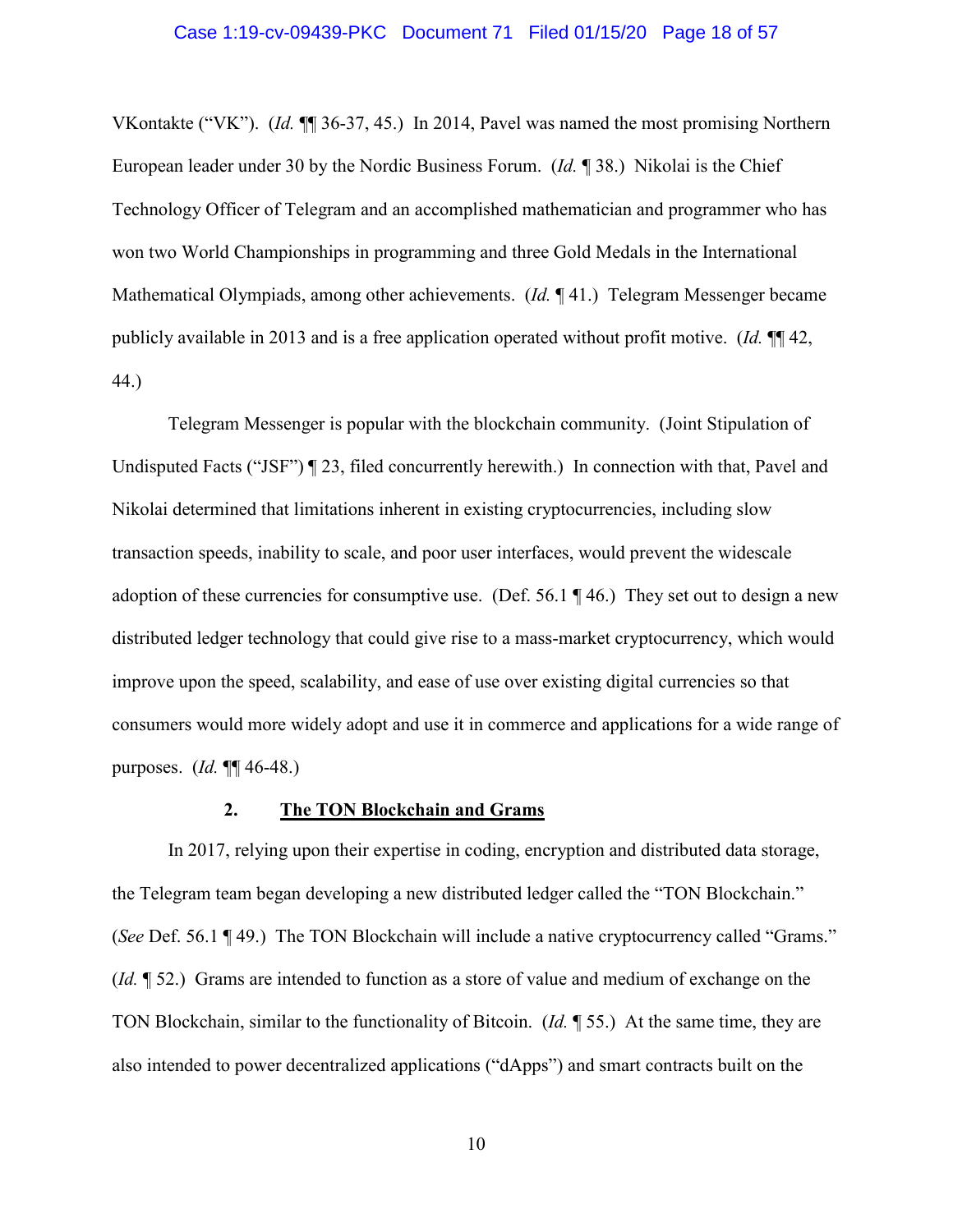### Case 1:19-cv-09439-PKC Document 71 Filed 01/15/20 Page 19 of 57

TON Blockchain, similar to the functionality of Ether. (*Id.* ¶ 58.) These uses will support the "TON Virtual Machine," which, similar to the "Ethereum Virtual Machine," is the computation layer for smart contracts and dApps that will be used to execute smart contract logic, thus allowing TON to function as a decentralized supercomputer. (*See id.* ¶¶ 59-61)

If and when the TON Blockchain is launched, it will be a decentralized system whereby its code will be open source, meaning anyone can access it to build upon the system, and every transaction occurring on it will be observable. (*See* Def. 56.1 ¶ 51.) The TON Blockchain will have no central governing body or management. (*Id.* ¶ 72.) Because the platform will be decentralized, Telegram will not have superior rights to any third parties on the system. (*Id.*  $\P\P$  72-73.)

### **3. Telegram Conducts a Private Placement To Fund the TON Blockchain**

The development of the TON Blockchain and Grams required funding. Beginning in early 2018, Telegram raised \$1.7 billion in funds through a global private placement (the "Private Placement") whereby Defendants entered into contracts (the "Purchase Agreements") with purchasers who paid U.S. dollars or Euros in exchange for Telegram's promise to develop the TON Blockchain and deliver a contractually agreed upon number of Grams only upon successful launch of the platform. (Def. 56.1  $\P$  103-106.) The Private Placement was conducted in accordance with Rule 506 of Regulation D (for U.S. purchasers) and Regulation S (for non-U.S. purchasers) under the Securities Act. (*Id.* ¶ 107.) The investors were highly sophisticated and of high net worth, with an average investment of over \$10 million. (*Id.* ¶ 100.)

The Private Placement was executed in two \$850 million rounds. (Def. 56.1 ¶¶ 109, 114.) In Round 1, Defendants entered into Purchase Agreements for a total of \$850 million from 81 purchasers. (*Id.* ¶109.) On February 13, 2018, Defendants filed a Form D, noticing "purchase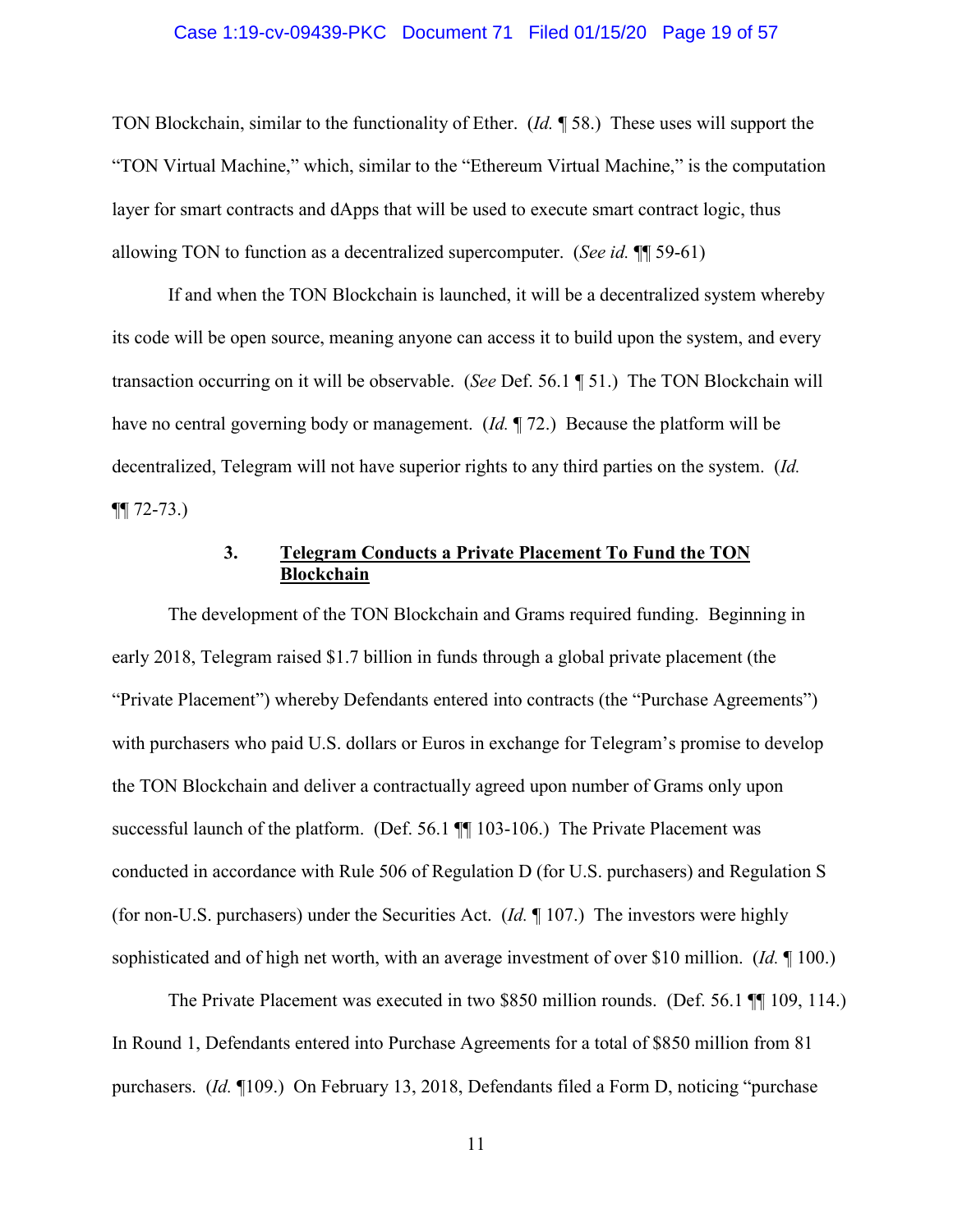### Case 1:19-cv-09439-PKC Document 71 Filed 01/15/20 Page 20 of 57

agreements for cryptocurrency" for amounts totaling \$850 million that began on January 29, 2018. (*Id.* ¶ 110.) In Round 2, Defendants entered into Purchase Agreements for another \$850 million from 94 purchasers. (*Id.* ¶ 114.) On March 29, 2018, Defendants filed a Form D, noticing an additional \$850 million through Purchase Agreements that began on March 14, 2018. (*Id.* ¶ 115.)

Telegram initially contemplated a public offering of Grams following the Private Placement. (Def. 56.1 ¶ 187.) Given the legal uncertainty surrounding ICOs of digital assets at that time, however, Telegram "decided that [it] should take a safer, as safe as possible approach and deal only with highly sophisticated institutional investors in a proper, organized private placement." (*Id.* ¶ 188.)

The Private Placement purchasers confirmed their status as sophisticated investors, warranting in the Purchase Agreement: "the Purchaser is a sophisticated party with sufficient knowledge and experience in financial and business matters to evaluate properly the merits and risks of entering into this Purchase Agreement, including the merits and risks associated with subscribing for [Grams]," and "can afford a complete loss of its investment hereunder, should such loss occur, and without any financial hardship, should such loss occur." (Def. 56.1 ¶ 209.) Defendants distributed representation letters to purchasers, which covered numerous jurisdictions and required the purchaser to represent its eligibility to participate in the Private Placement pursuant to applicable local law ("Rep Letters"). (*Id.* ¶¶ 126-128.) Defendants also undertook extensive Know-Your-Customer ("KYC") processes with respect to the purchasers, through which Defendants distributed KYC forms to potential purchasers requesting detailed information, and engaged a third-party expert KYC firm to conduct an independent review of the forms submitted. (*Id.* ¶¶ 118-119.)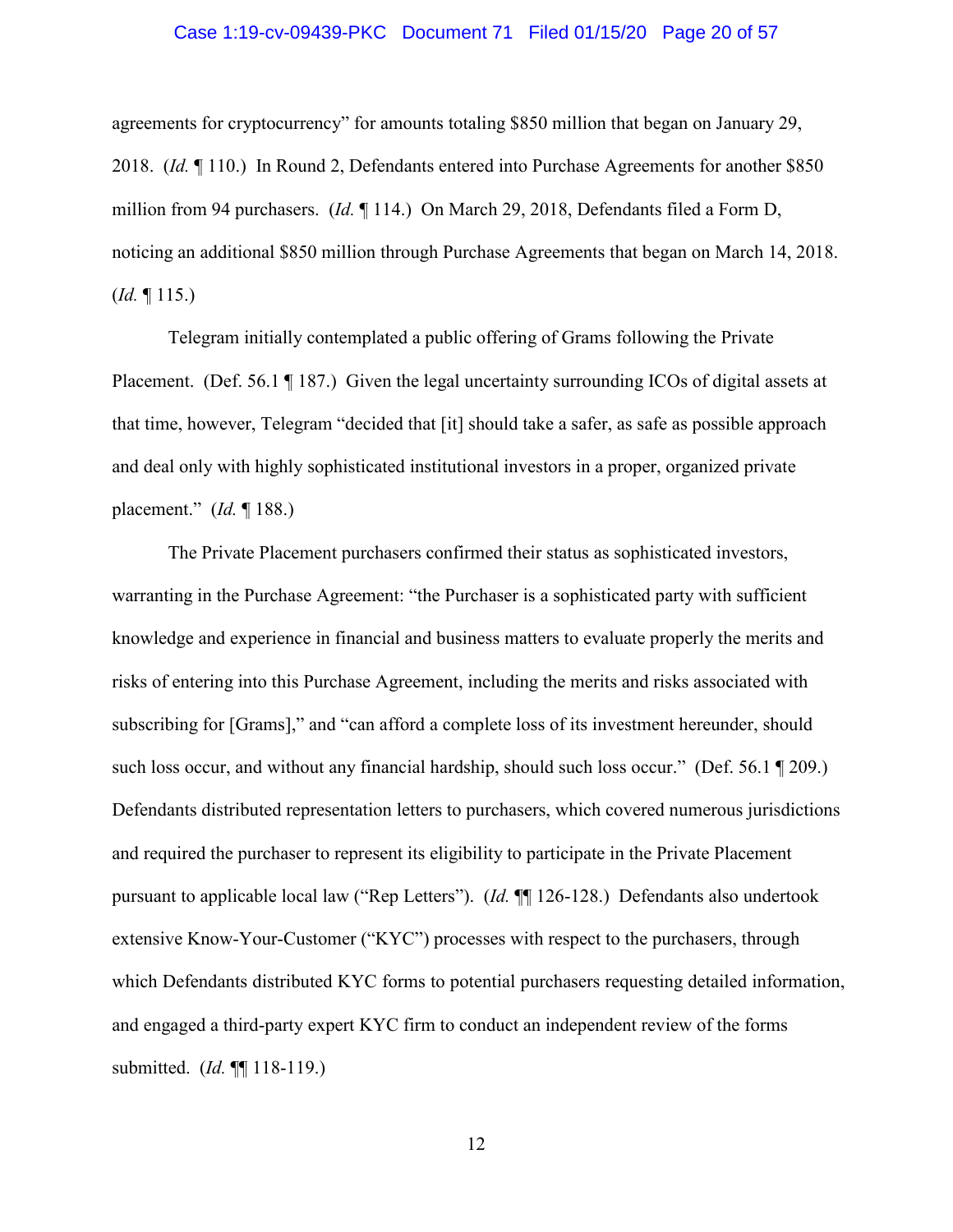### **4. The Private Placement Materials**

In connection with the Private Placement, Telegram distributed certain documents to potential purchasers. (Def. 56.1 ¶ 159.) At the very beginning, this included two short, informal documents regarding Telegram's then-contemplated plans for the Telegram Open Network ("Teasers"): first, a two-page document ("Two Page Teaser") and second, a four-page document ( "Four Page Teaser"). (*Id.* ¶¶ 160-162.) In the Four Page Teaser, Defendants explained that "[t]he blockchain ecosystem needs a decentralized counterpart of everyday money – a truly mass market cryptocurrency." (*Id.* ¶ 162-164.) Both documents were created before Telegram decided not to conduct a public offering of Grams following the Private Placement, and thus contained information regarding the potential pricing for the then-contemplated public offering. (*See id.* ¶¶ 96-97, 160.) Telegram also published a series of technical whitepapers ("Whitepapers") that explain in specific detail a number of technical aspects of the TON Blockchain. (JSF ¶ 118.)

Additionally, Telegram provided a "Pre-Sale Primer," dated January 18, 2018, or a "Stage A Primer," dated February 21, 2018, to some potential and all actual Private Placement purchasers. (Def. 56.1 ¶¶ 165-166.) Telegram attached to the Primers a document titled "Certain Risks Associated with the Purchase, Sale and Use of Grams" ("Risk Factors"). (*Id.* ¶ 166.) In the Risk Factors — which each purchaser warranted to have read and understood — Telegram emphasized that "Grams are intended to act as a medium of exchange between users in the TON ecosystem. *Grams are not investment products. There should be no expectation of future profit or gain from the purchase or sale of Grams*." (*Id.* ¶ 180 (emphasis added).) Telegram also explained that no purchaser was "entitled . . . to vote or receive dividends or be deemed the holder of shares of [Telegram or TON Issuer] for any purpose." (*Id.* ¶ 200.)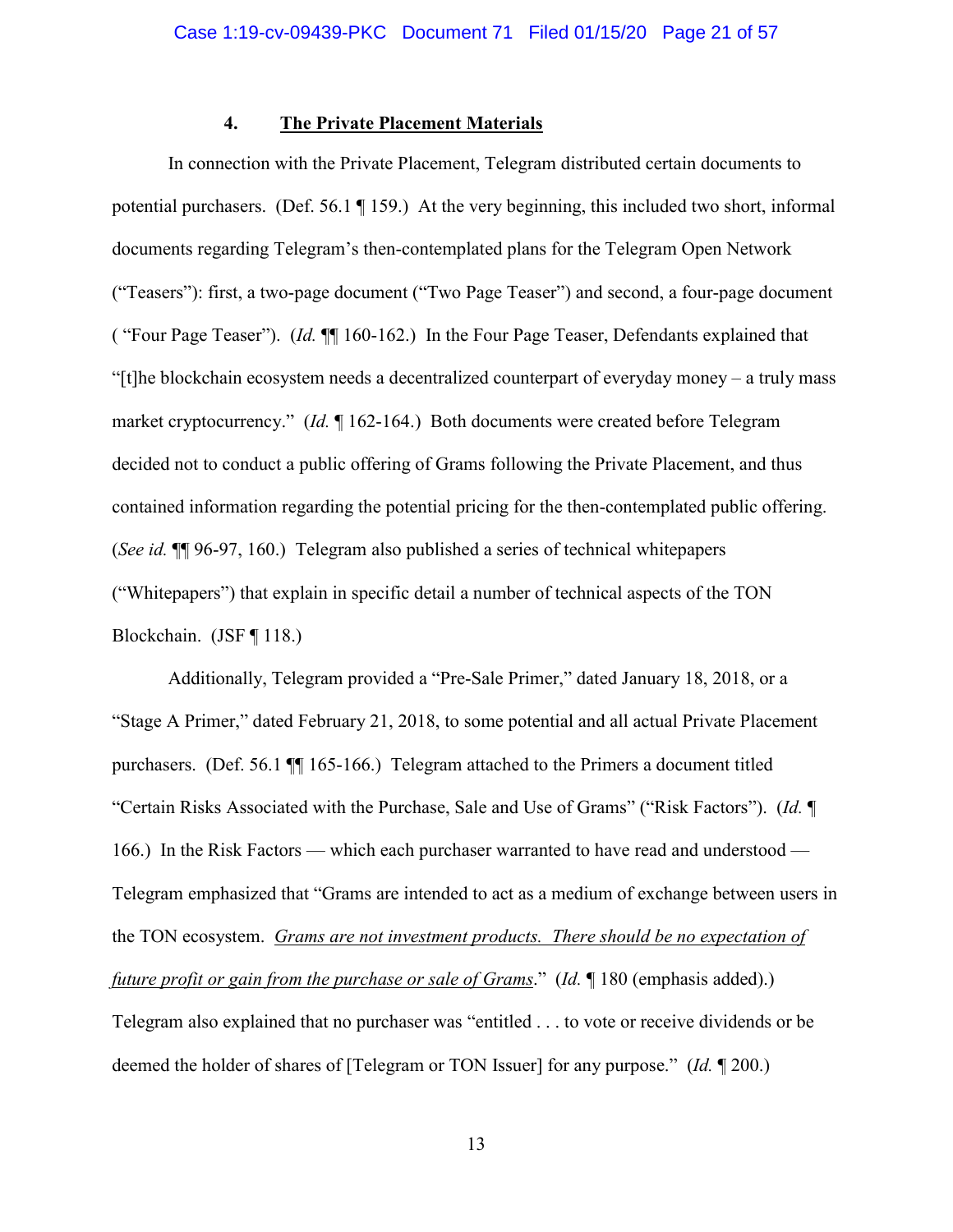### Case 1:19-cv-09439-PKC Document 71 Filed 01/15/20 Page 22 of 57

These documents also disclosed that Telegram would not be responsible for the continued development of the TON Blockchain following its launch. (*See, e.g.*, Def. 56.1 ¶ 165 ("Telegram will serve as a launch pad for TON, ensuring its technological superiority and widespread adoption at launch. But the future of TON is in the hands of the global open-source community."); *id.* ¶ 184 ("Neither Telegram nor the Issuer has any fiduciary or other obligation to use the funds generated by the token sale for the benefit of the purchasers.").) The Risk Factors explained that "[t]he Issuer may need to *change its business model* to comply with [certain jurisdictions' licensing or registration requirements] (or any other legal or regulatory requirements) in order to avoid violating applicable laws or regulations or because of the cost of such compliance," adding that "[u]ncertainty in how the legal and regulatory environment will develop could negatively impact the Issuer." (*Id.*  $\P$  172, 184 (emphasis added).)

Similarly, Telegram disclosed that enforcement by "governmental authorities" "may result in curtailment, or inability to operate, the TON Blockchain as intended," and that "[a]lthough Telegram intends for the TON Blockchain to have the features and specifications set forth in the 'Telegram Open Network' technical white paper [], *changes* to such features and specifications may be made for any number of reasons" and "[t]here can be no assurance that the TON Blockchain or Grams will function as described in the Technical White Paper or will be launched according to the milestones set forth in the 'Roadmap' section of the Telegram Pre-Sale Primer." (Def. 56.1 ¶¶ 174, 176 (emphasis added).)

Telegram imposed confidentiality obligations on the prospective purchasers with respect to the above materials, though some of them apparently were leaked by parties other than Defendants and were publicly filed by the SEC when it instituted this action. (Def. 56.1 ¶¶ 213- 218.) Prior to Telegram's Public Notice (discussed below, *see infra* pp. 19-20), Telegram was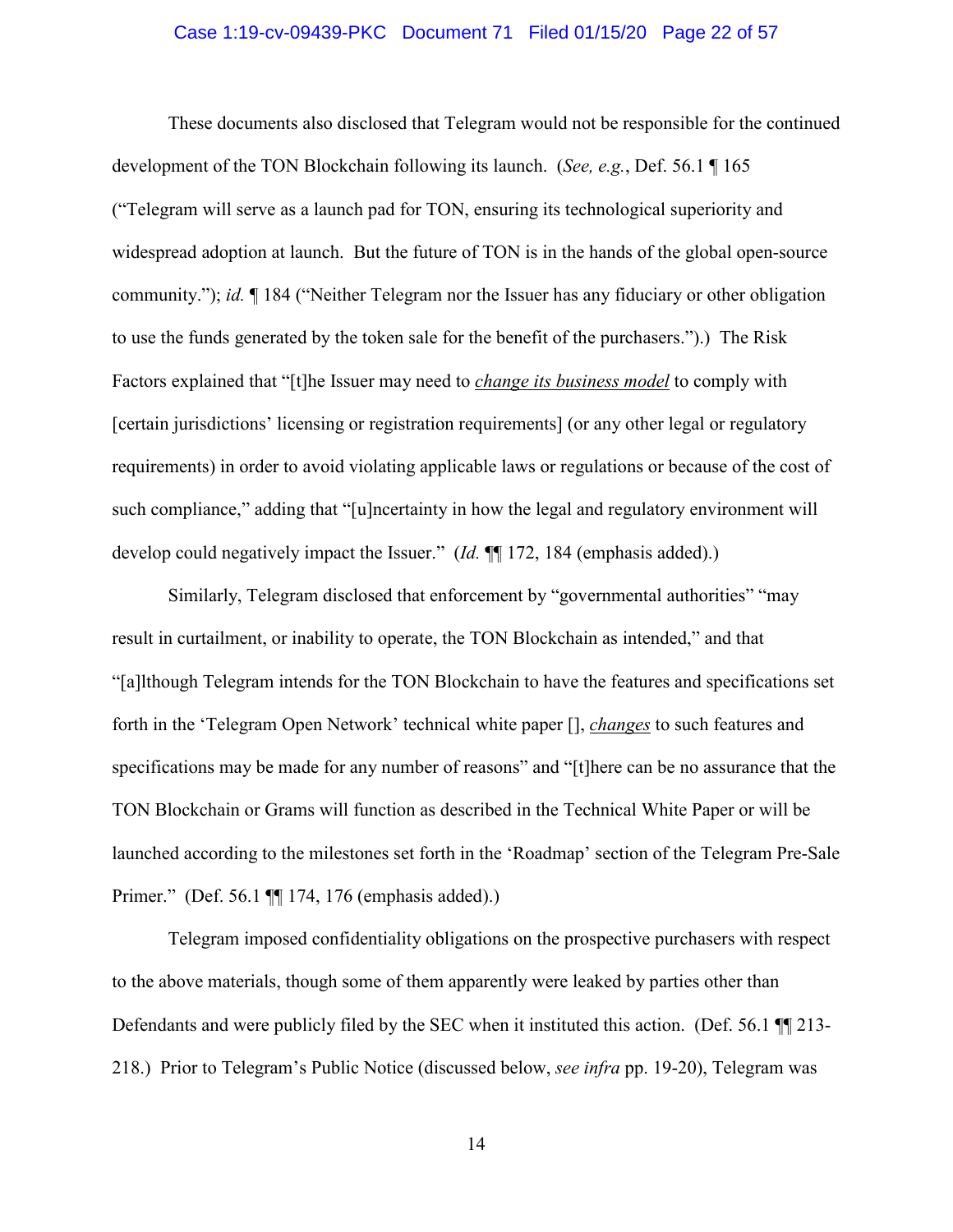### Case 1:19-cv-09439-PKC Document 71 Filed 01/15/20 Page 23 of 57

careful not to publicly comment on any of these materials or otherwise make any statements about the details of the anticipated project to the public, particularly in light of the legal and regulatory uncertainty and the flexibility it had reserved regarding those details. (Def. 56.1 ¶ 218.)

### **5. The Purchase Agreements**

The Private Placement was governed by the Purchase Agreements that Telegram entered into with each Private Placement purchaser. (*See* Def. 56.1 ¶¶ 97-98.) The Purchase Agreements explained that Telegram intended "to create and issue a new cryptocurrency called 'Grams' ('Tokens') following the development and launch of a new blockchain platform (the 'TON Network')," and that the purchasers were contracting to "subscribe for Tokens [*i.e.*, Grams]." (*Id.* ¶ 194 (citation omitted).) The Purchase Agreements stated that they would terminate if the TON Blockchain had not successfully launched by October 31, 2019, at which point the purchasers were entitled to a return of any unspent funds. (*Id.* ¶ 201.)

Defendants placed express limitations on the ability of purchasers to transfer their Purchase Agreements or their interests in Grams themselves. Specifically, the Purchase Agreements provided that purchasers could not: "offer, pledge, sell, . . . or otherwise transfer or dispose of, directly or indirectly, the investment contract represented by this Purchase Agreement *or any Tokens*" or "enter into any swap or other agreement that transfers, in whole or in part, any of the economic consequences of ownership of the investment contract represented by this Purchase Agreement *or any Tokens*" until at least the launch of the TON Blockchain platform. (Def. 56.1 ¶ 203 (emphasis added).) The Round 1 Purchase Agreements contained a "Lock-Up" provision that provided for these restrictions to be gradually released in increments following the launch. (*Id.* ¶ 230.)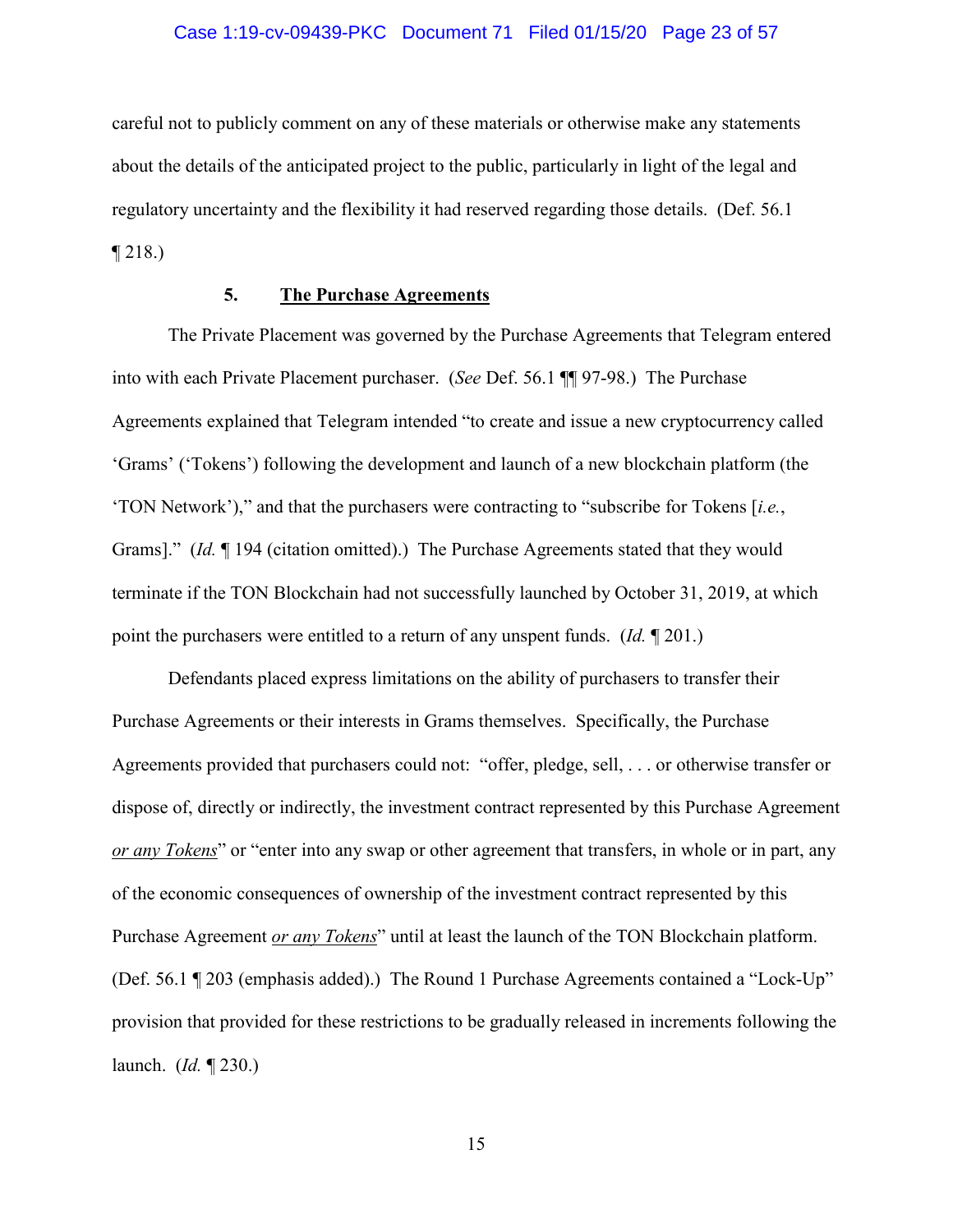All Purchase Agreements contained the following prominent language on their very first

page:

### **NOTICE TO RESIDENTS OF THE UNITED STATES**

THE OFFER AND SALE OF THIS SECURITY HAS NOT BEEN REGISTERED UNDER THE U.S. SECURITIES ACT OF 1933, AS AMENDED (THE **'U.S. SECURITIES ACT'**), OR UNDER THE SECURITIES LAWS OF ANY U.S. STATES. THIS SECURITY MAY NOT BE OFFERED, SOLD OR OTHERWISE TRANSFERRED, PLEDGED OR HYPOTHECATED EXCEPT PURSUANT TO AN EFFECTIVE REGISTRATION STATEMENT UNDER THE U.S. SECURITIES ACT OR IN A TRANSACTION EXEMPT FROM THE REGISTRATION REQUIREMENTS OF THE U.S. SECURITIES ACT AND APPLICABLE STATE SECURITIES LAWS.

(Def. 56.1 ¶ 193.) Each purchaser also represented that "it has been advised that the investment

contract represented by this Purchase Agreement is a security and that the offers and sales

thereof have not been registered under any country's securities laws and, therefore, the

investment contract represented by this Purchase Agreement cannot be resold except in

compliance with each applicable country's laws . . . ." (*Id.* ¶ 209.)

In the Purchase Agreements, the purchasers expressly warranted, among other things, that:

- "this Purchase Agreement and the Tokens involve significant risks, all of which the Purchaser fully and completely acknowledges and assumes, including, but not limited to, the risk that the Tokens may decrease in value over time and/or lose all monetary value and the other risks listed in Appendix B to the Telegram [Primers]";
- "the Purchaser has not relied on any representations and warranties made by the Issuer or the Parent outside of this Purchase Agreement, including, but not limited to, conversations of any kind, whether through oral or electronic communication, or any white paper or primer";
- the Purchaser is "purchasing the Tokens for its own account and not with a view towards, or for resale in connection with, the sale or distribution thereof"; and
- "the Purchaser is entering into . . . this Purchase Agreement and purchasing . . . Tokens for its own account and not for the benefit of any other person."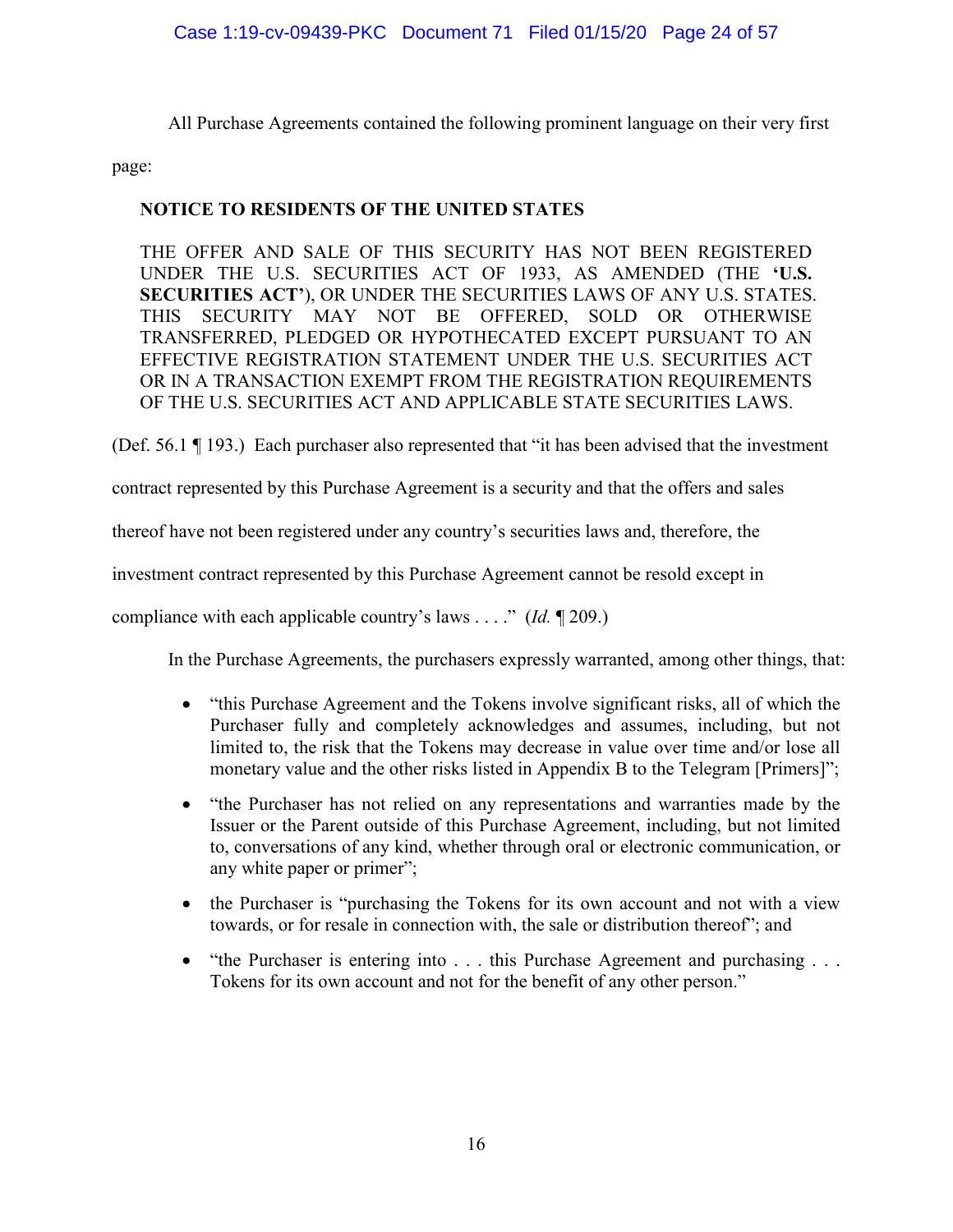(Def. 56.1 ¶¶ 200, 209.) These and other warranties were given at the time of the Purchase Agreements and must be repeated at the time of launch as a condition precedent to any delivery of Grams. (*Id.* ¶ 212.)

#### **C. Development of the TON Blockchain**

The TON Blockchain platform was fully functional and ready to be launched by October 31, 2019. (*See* Def. 56.1 ¶ 219.) Since that date, Defendants have continued to develop additional "nice-to-have" features that could be used on the TON Blockchain, which are designed to increase the potential uses of the TON infrastructure and Grams. (*Id.* ¶¶ 221-22.) At all times, Defendants have reserved the right to change, modify or eliminate any aspects of the TON platform or Grams. (*Id.* ¶ 220.) However, Defendants have made it clear that Telegram will have no obligation to make any further developments to the TON Blockchain after it is launched. (*Id.* ¶ 223.) To the contrary, Defendants made affirmative representations that they are not required to, and indeed may never, make any additional efforts with respect to the development of the TON Blockchain following its launch. (*Id.* ¶ 224.)

Defendants have also told purchasers that Telegram will not have any control over the development of the TON Blockchain following its launch. (Def. 56.1 ¶ 73.) Rather, Defendants will be in the same position as any other TON Blockchain user — able to develop applications for the TON Blockchain using the same source code that will be publicly available to any other developer who wants to develop an application. (*Id.* ¶ 277.) This is due to the open source nature of the TON Blockchain, whereby the entire source code for the TON Blockchain will be freely available and can be replicated by anyone, and third-party developers cannot be excluded from developing upon and using the core protocol. (*See id.* ¶ 71.) In fact, based on public reports and articles, numerous third parties have already developed, or begun to develop, a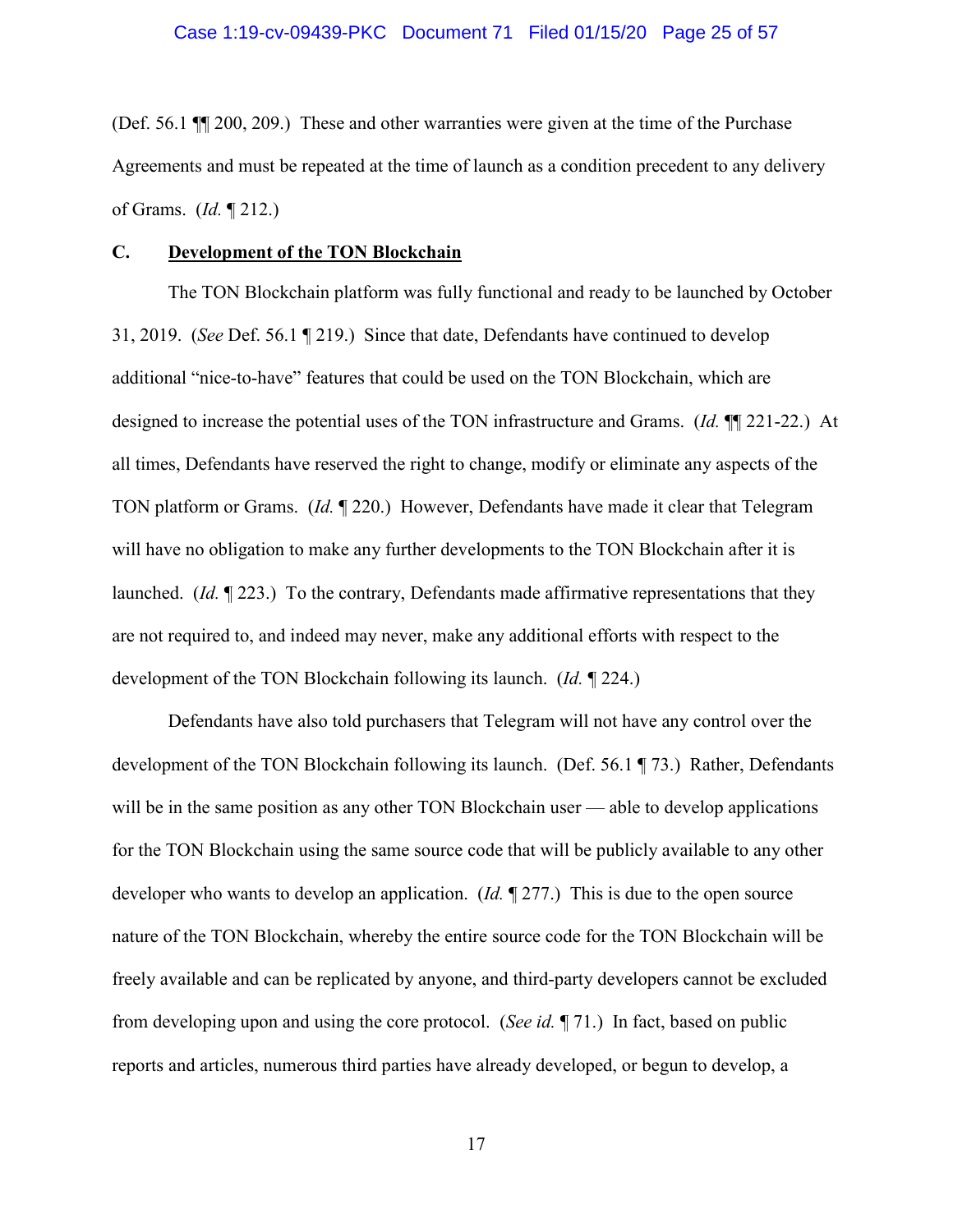#### Case 1:19-cv-09439-PKC Document 71 Filed 01/15/20 Page 26 of 57

multitude of applications and services in connection with the TON Blockchain and Grams, despite the existence of this ongoing lawsuit. (*Id.* ¶¶ 273-274.)

### **1. The TON Foundation and TON Wallet**

Originally, Telegram anticipated the creation of a not-for-profit organization, called the "TON Foundation," to promote and support the TON Blockchain in a role similar to that of other digital asset foundations, like the Ethereum Foundation with respect to the Ethereum blockchain. (Def. 56.1 ¶ 186.) However, Telegram expressly disclosed to Private Placement purchasers (and later the public, *see infra* pp. 18-19) that the TON Foundation may never be established. (Def. 56.1 ¶¶ 225-227.) If ever created, the TON Foundation would operate as a not-for-profit organization. (*Id.* ¶ 225.)

Moreover, if ever established, the TON Foundation would be governed by a board of directors which would consist of a majority of independent directors that are not affiliated with Defendants. (Def. 56.1  $\P$  235.) The TON Foundation's role would be limited to (1) publishing non-binding opinions and research regarding the TON Blockchain's development and policy; (2) providing small incentives rewards of Grams to users of the TON Blockchain platform to promote the consumptive use of Grams; and (3) in certain circumstances, selling Grams in the market in order to attempt to dampen upward price volatility in the event that the free market price for Grams gets too high. (*Id.*  $\P$ ] 236-238.)<sup>9</sup> Neither Telegram nor the TON Foundation would have any legal or technical ability to change the TON Blockchain code, its validation

<sup>9</sup> Specifically, if created, the TON Foundation would have the option to sell Grams by comparing the Reference Price and free market price of Grams. In the event that the market price of Grams exceeds the Reference Price, the TON Foundation may elect (but is not required) to sell Grams where the lowest acceptable bid price would be the Reference Price. (Def. 56.1 ¶ 239.) The Reference Price is determined by a formula based on the total number of Grams in existence. (*Id.* ¶ 240.) It does not bear any relationship to, or dictate in any way, the free market price for Grams following launch of the TON Blockchain, which will be determined by free market forces. (*Id.* ¶ 243.)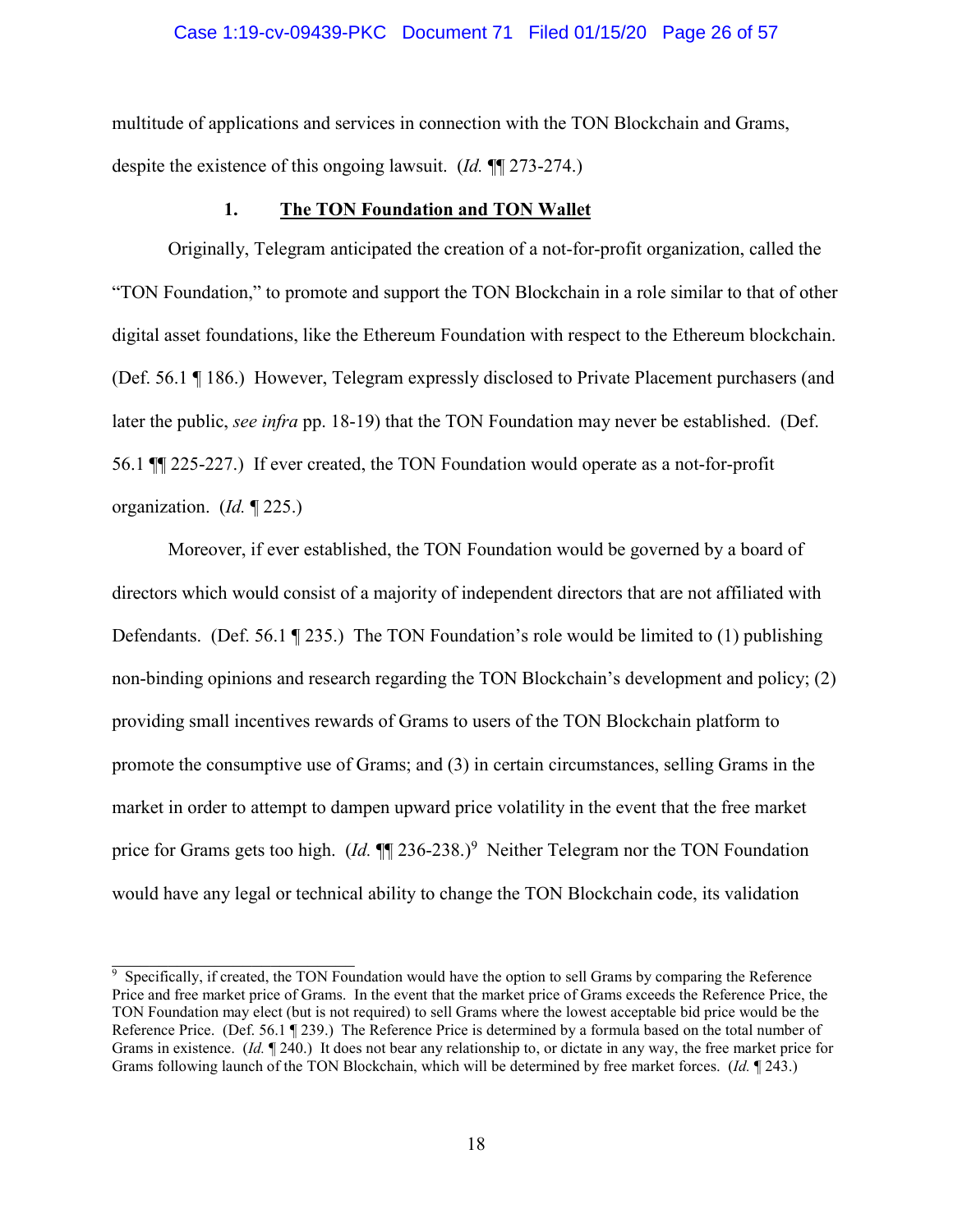### Case 1:19-cv-09439-PKC Document 71 Filed 01/15/20 Page 27 of 57

processes or its parameters, and none of the Grams that could be held by the TON Foundation or any Telegram employee may be used for voting or validating. (*Id.* ¶ 244-45.)

Telegram has also developed the TON Wallet, a software application that will operate as a non-custodial cryptographic wallet to hold and transfer Grams. (Def. 56.1 ¶ 68.) Telegram currently contemplates launching the TON Wallet on a standalone basis and it is expected to compete with other wallet applications designed and offered by third parties, some of which appear to have already been developed. (*Id.* ¶ 69.)

### **2. The TON Beta Version**

In anticipation of the launch of the TON Blockchain, Telegram released a test version ("Beta Test Version") to the public, which has allowed third parties to view and test the TON Blockchain's open-source code and security, and to develop and test applications for the TON Blockchain when it launches. (Def. 56.1 ¶¶ 256-259.) Telegram has also hosted contests that have allowed the public to identify and fix any potential bugs in the TON code, and have resulted in the development of numerous new smart contracts and decentralized applications for operation on the TON Blockchain following its launch. (*Id.* ¶¶ 264-266.) Despite the pall of uncertainty cast by the SEC's precipitous filing of this lawsuit, there has been robust testing and development by third parties. (*Id.* ¶¶ 256-275.)

### **D. Public Communications With Potential Gram Purchasers**

As discussed above, Telegram historically took care not to publicly comment on the details of the TON project, particularly given the flexibility it maintained regarding those details. (*See supra* pp. 14-15.) On January 6, 2020, Telegram published "A Public Notice About the TON Blockchain and Grams" ("Public Notice"), which emphasized the consumptive nature of Grams and clarified several technical and governance aspects of the TON Blockchain in advance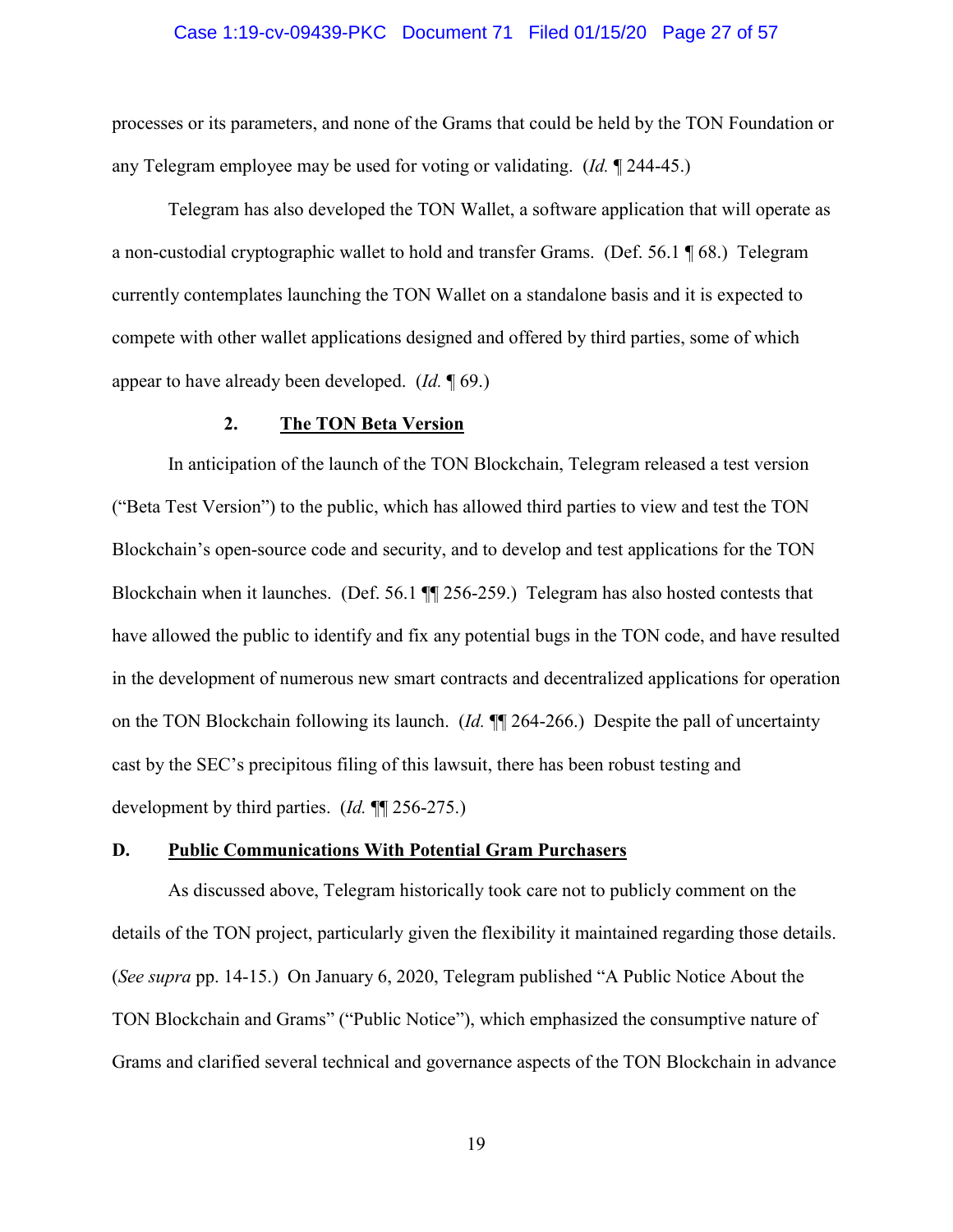of any launch of the TON platform. (Def. 56.1 ¶ 277.) The Public Notice stated, among other things:

- "Telegram and its affiliates have not made any promises or commitments to develop any applications or features for the TON Blockchain or otherwise contribute in any way to the TON Blockchain platform after it launches. In fact, it is possible that Telegram may never do so. Rather, it is Telegram's goal and hope that the **decentralized community of third party developers** and others will contribute to the TON ecosystem through the development of applications and smart contracts. It will be the sole responsibility of **third parties** and the community to adopt and implement such applications or smart contracts on the TON Blockchain in the manner they choose. Telegram does not, and cannot, guarantee that anyone will adopt or implement such features or provide such services, on any given timetable or at all."
- Gram purchasers "should **NOT** expect any profits based on your purchase or holding of Grams, and Telegram makes no promises that you will make any profits. Grams are intended to act as a **medium of exchange** between users in the TON ecosystem. Grams are **NOT** investment products and there should be **NO** expectation of future profit or gain from the purchase, sale or holding of Grams."
- "Grams do **NOT** represent:
	- o Any equity or other ownership interest in Telegram or its affiliates
	- o Any rights to dividends or other distribution rights from Telegram or its affiliates
	- o Any governance rights in Telegram or its affiliates."

(*Id.* ¶ 277.) Telegram's Public Notice is available online and through Telegram's website and social media accounts, and has received significant coverage from media outlets. (*Id.*

 $\P$  280.)

### **E. Telegram Seeks Guidance From the SEC and the SEC Brings Suit**

From February 2018 until the filing of this lawsuit, Telegram voluntarily engaged with

the SEC regarding its inquiries about TON, including producing thousands of pages of

communications between Telegram's employees and U.S. purchasers in the Private Placement;

submitting multiple detailed legal memoranda setting forth its views as to whether Grams should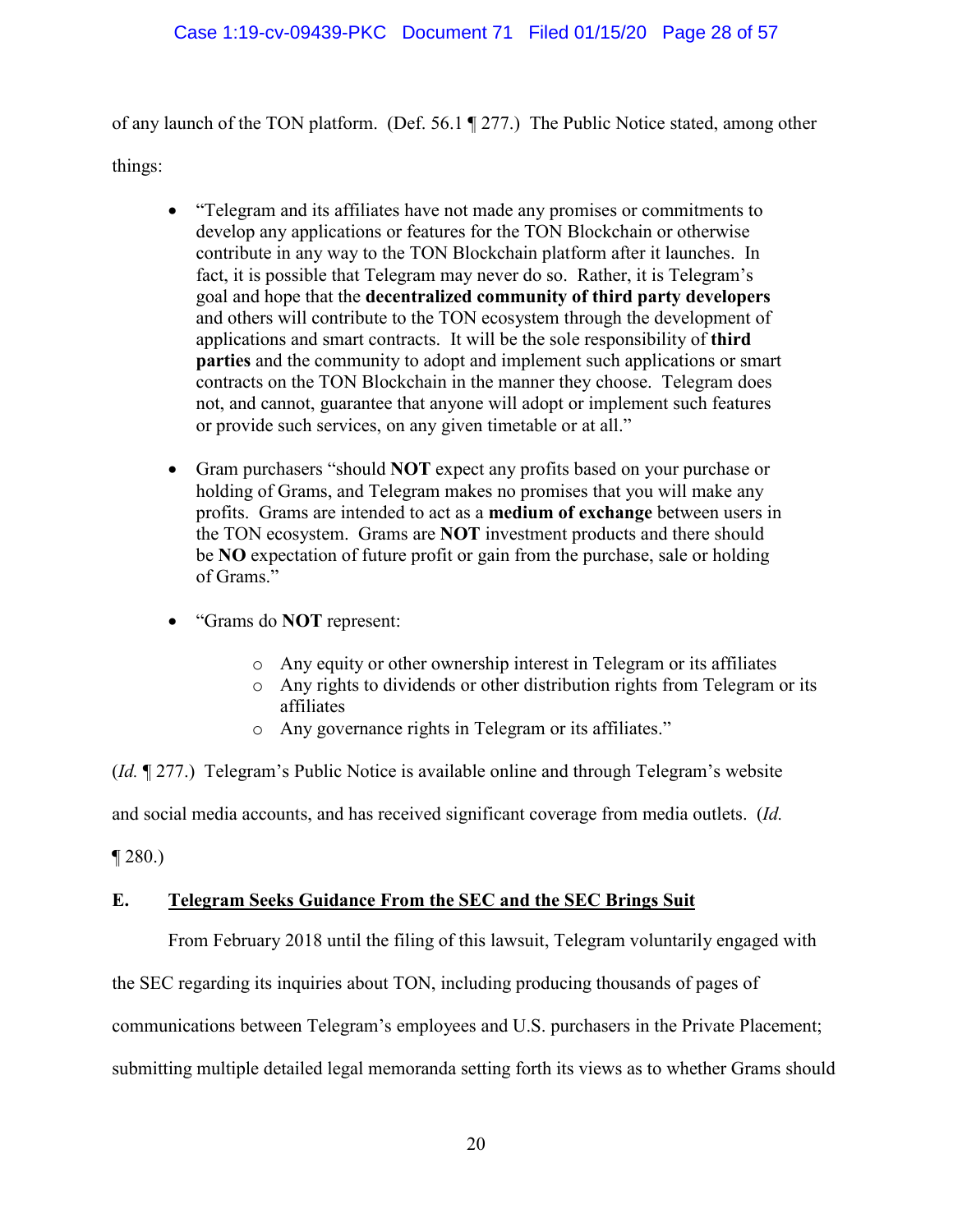### Case 1:19-cv-09439-PKC Document 71 Filed 01/15/20 Page 29 of 57

be considered "securities"; and attempting to engage with the SEC on various aspects of the TON Blockchain in order to obtain guidance regarding its compliance with the federal securities laws. For example, when the SEC expressed concerns that the TON Foundation's ability to buy Grams on the open market might give rise to an argument that Grams are securities, Telegram proposed removing the function, even though it disagreed with the SEC's legal analysis. (Def. 56.1 ¶ 248.) Over that 18-month period, Telegram repeatedly asked whether the SEC had other concerns with the TON project so that Telegram could attempt to address them. (*Id.* ¶ 283.) Other than a few relatively minor other examples, about which the SEC never followed up or elaborated, the SEC refused to do so. (*See id.* ¶ 286-87.)

Also during this 18-month period, SEC officials and its Strategic Hub for Innovation and Financial Technology ("FinHub") made public statements regarding whether a given digital asset should be considered a "security." (*See supra* pp. 3-4.) These statements were often vague, sometimes indecipherable, and offered no meaningful insight into the SEC's position regarding the questions addressed. For example, FinHub's "Framework" lists no fewer than 38 factors or "characteristics" (plus nearly 30 additional sub-factors) that it claims are "especially relevant" to determining the expectation of profits prong of *Howey*. FinHub, *Framework for "Investment Contract" Analysis of Digital Assets*, https://www.sec.gov/corpfin/ framework-investmentcontract-analysis-digital-assets (last modified Apr. 3, 2019) [hereinafter *Framework*]. The Framework does not provide any guidance on weighing these factors or how to apply them, and expressly states that they are "not intended to be exhaustive in evaluating whether a digital asset is an investment contract." *Id.* The Framework also states that it "is not a rule, regulation, or statement of the Commission, and the Commission has neither approved nor disapproved its content." *Id.* n.1. The SEC's actions have led lawmakers, commentators, and even one of the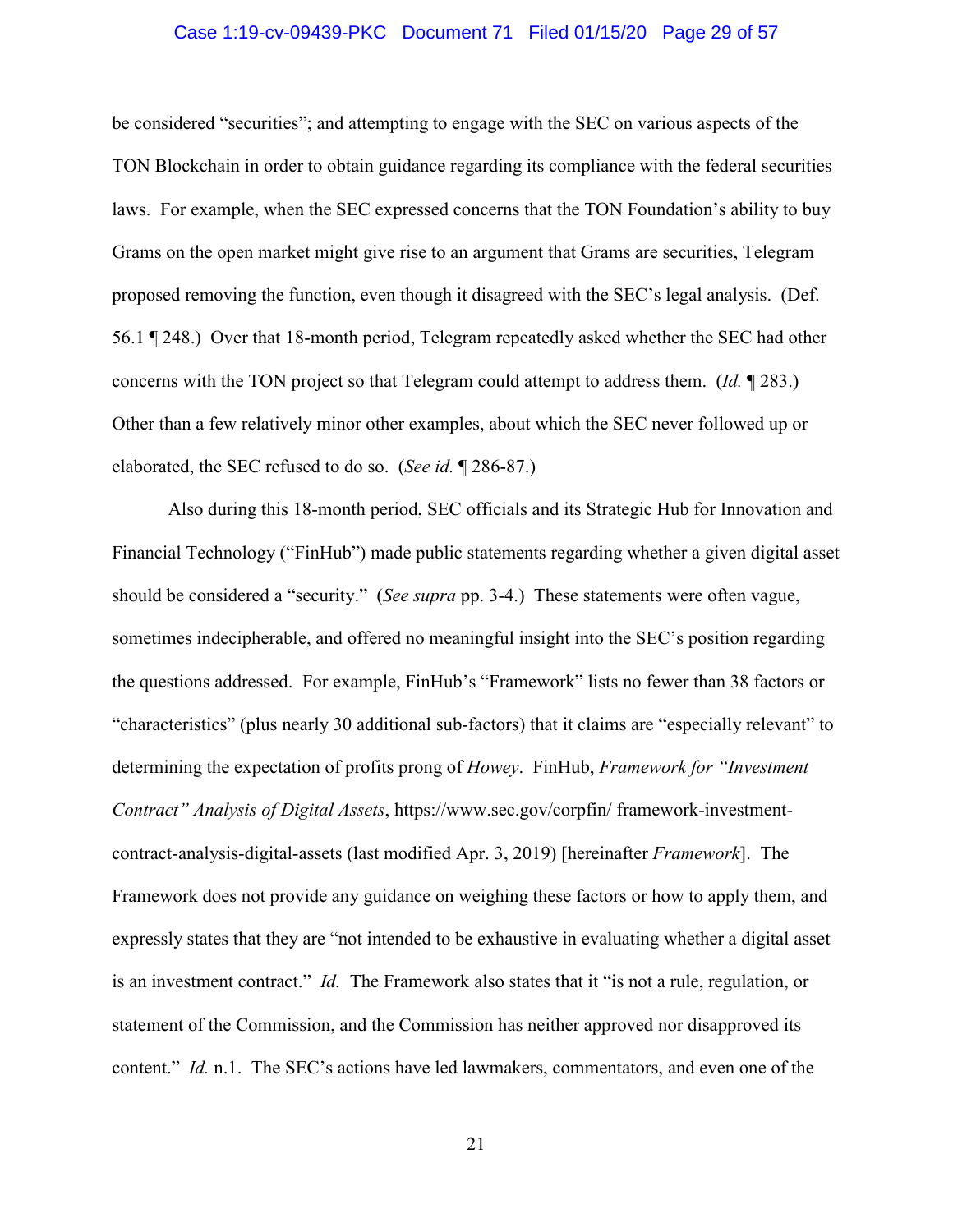### Case 1:19-cv-09439-PKC Document 71 Filed 01/15/20 Page 30 of 57

SEC's own Commissioners, to criticize the SEC's failure to provide concrete guidance in this new area. (*See supra* p. 3)

On October 11, 2019, the SEC filed this action and an application for a preliminary injunction, just weeks before the last date that the TON Blockchain could launch under the Purchase Agreements.<sup>10</sup> The SEC's lawsuit came without any prior request that Telegram attempt to delay the launch of the TON Blockchain or any warning that the SEC would seek injunctive relief.

This Court set a hearing for February 18, 2020, to address the parties' motions for summary judgment and the SEC's application for preliminary injunction. During a telephonic conference on January 6, 2020, the SEC voluntarily agreed to forgo an evidentiary hearing on the its motion for preliminary injunction and to proceed based on written submissions and oral argument alone. (ECF No. 58.)

### **ARGUMENT<sup>11</sup>**

### **I. GRAMS WILL NOT BE SECURITIES FOLLOWING LAUNCH OF THE TON BLOCKCHAIN**

Defendants are entitled to summary judgment in their favor because Grams will not be "securities" under the U.S. federal securities laws, and thus no violation of the securities laws has occurred or is likely to occur in the future in connection with their offer or sale. As set forth

<sup>&</sup>lt;sup>10</sup> Originally, the last date that the launch could occur was October 31, 2019, but it has since been extended to April 30, 2020, by agreement of a majority of the purchasers in the Private Placement. (Def. 56.1 ¶ 202.)

<sup>&</sup>lt;sup>11</sup> Summary judgment is appropriate where the evidence shows "that there is no genuine dispute as to any material fact and the movant is entitled to judgment as a matter of law." Fed. R. Civ. P. 56(a). "[T]he mere existence of *some* alleged factual dispute between the parties will not defeat an otherwise properly supported motion for summary judgment; the requirement is that there be no *genuine* issue of *material* fact." *Anderson v. Liberty Lobby, Inc.*, 477 U.S. 242, 247-48 (1986); *see also Zelnik v. Fashion Inst. Of Tech.*, 464 F.3d 217, 224 (2d Cir. 2006) (the nonmoving party "may not rest upon the mere allegations or denials of the adverse party's pleading, but . . . must set forth specific facts showing that there is a genuine issue for trial" (alteration in original)). "Only disputes over facts that might affect the outcome of the suit under the governing law will properly preclude the entry of summary judgment." *Id.*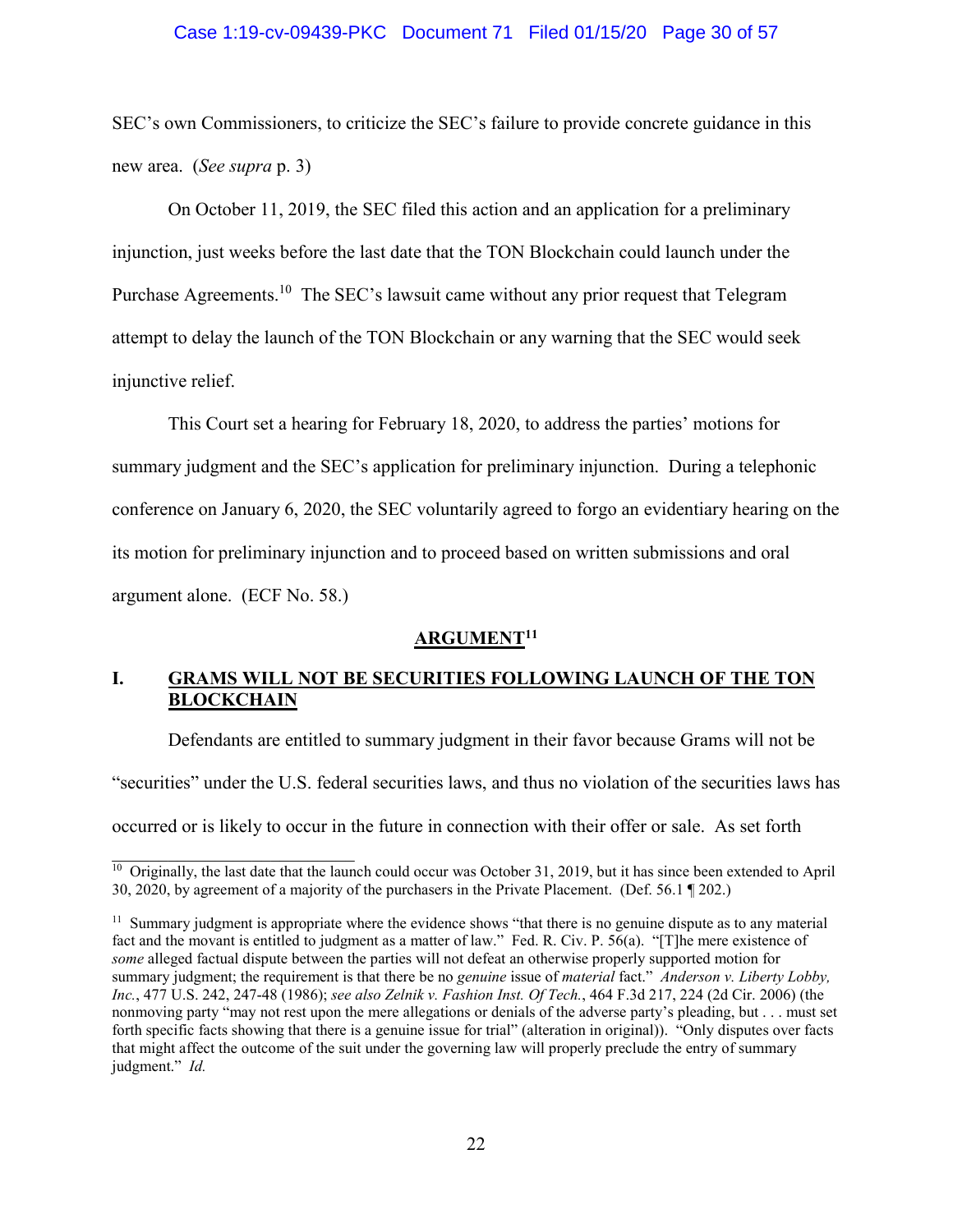### Case 1:19-cv-09439-PKC Document 71 Filed 01/15/20 Page 31 of 57

below, upon launch of the TON Blockchain, Grams will more appropriately be characterized as a currency (and thus excluded from the definition of security) or a commodity, like gold or silver, subject to anti-fraud and anti-manipulation protections under the Commodity Exchange Act.

The only basis for the SEC's claim that Grams are securities is that they constitute "investment contracts" under *Howey*. An investment contract "involves an investment of money in a common enterprise with profits to come solely from the efforts of others." *SEC v. W.J. Howey, Co.*, 328 U.S. 293, 301 (1946); *see also United Hous. Found., Inc. v. Forman*, 421 U.S. 837, 852 (1975). Although the Second Circuit has "held that the word 'solely' should not be construed as a literal limitation," *United States v. Leonard*, 529 F.3d 83, 88 (2d Cir. 2008), both the Second Circuit's and Supreme Court's application of *Howey* suggests that the profits from the efforts of others must be the most significant element of the instrument's character to satisfy *Howey*. <sup>12</sup> The purpose of the test is to determine whether purchasers require the protections of the disclosure regime of the federal securities laws, and where there is no common enterprise or expectations of profits based on the managerial efforts of others, applying that disclosure regime adds little value.<sup>13</sup> In evaluating whether an instrument is a security, the Supreme Court has

<sup>&</sup>lt;sup>12</sup> *See SEC v. Aqua-Sonic Products Corp.*, 687 F.2d 577, 582 (2d Cir. 1982) (assessing "whether, under all the circumstances, the scheme was being promoted *primarily* as an investment or as a means whereby participants could pool their own activities, their money and the promoter's contribution in a meaningful way" (emphasis added)); *see also Int'l Bhd. of Teamsters, Chauffeurs, Warehousemen & Helpers of Am. v. Daniel*, 439 U.S. 551, 560-61 (1979) (*Howey* requires that interest acquired must be "substantially the characteristics of a security"; holding court below erred by finding "an expectation of profit in the pension plan only by focusing on one of its less important aspects to the exclusion of its more significant elements.") (citation omitted)).

<sup>&</sup>lt;sup>13</sup> Numerous courts have held that the question of whether an instrument constitutes a "security," including under *Howey*, is a legal one to be decided by the Court. *See Hirsch v. duPont*, 396 F. Supp. 1214, 1217 (S.D.N.Y. 1975) ("[T]he issue of whether . . . the general partnership interests were 'securities' is a question of law which may be resolved by the court on summary judgment."), *aff'd*, 553 F.2d 750 (2d Cir. 1977); *see also SEC v. Thompson*, 732 F.3d 1151, 1161 (10th Cir. 2013) ("[T]he ultimate determination whether an instrument is a security is one of law."); *SEC v. Life Partners, Inc.*, 87 F.3d 536, 540-41 (D.C. Cir. 1996) (analyzing whether transactions were securities as a question of law); *see also United States v. Johnson*, 700 F.2d 163, 170 (5th Cir. 1983), *on reh'g*, 718 F.2d 1317 (5th Cir. 1983) ("[T]here has been a steady line of cases under the Securities Act upholding a finding of a 'security' as a matter of law.").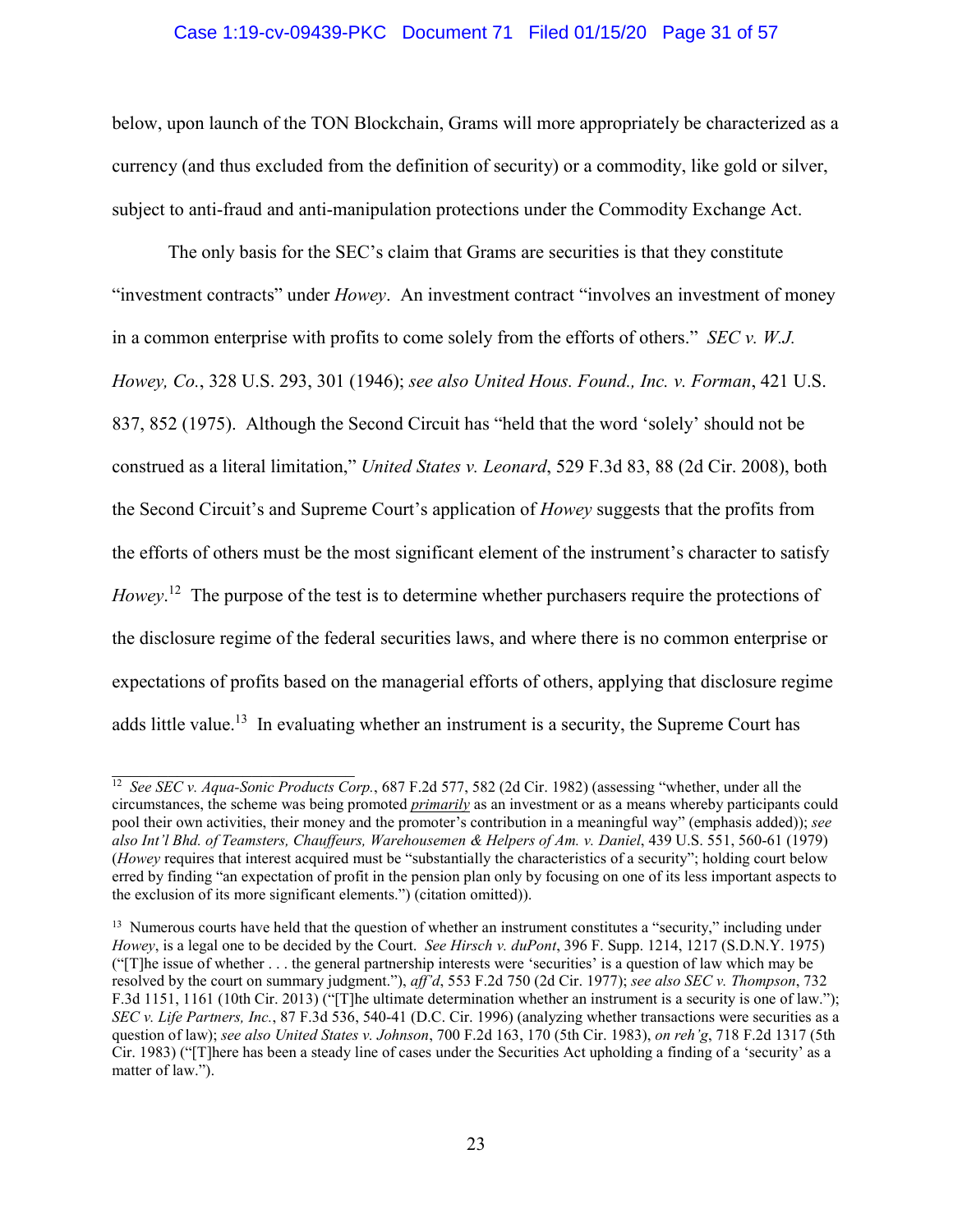### Case 1:19-cv-09439-PKC Document 71 Filed 01/15/20 Page 32 of 57

eschewed multi-factor tests that would leave the parties to a transaction unable to determine "whether they are covered by the Acts until they engage in extended discovery and litigation" over "elusive" concepts. *Landreth Timber Co. v. Landreth*, 471 U.S. 681, 698 (1985). Thus, instruments will be deemed securities under *Howey* only if they bears "'to *a very substantial degree* elements of investment contracts." *Int'l Bhd. of Teamsters, Chauffeurs, Warehousemen & Helpers of Am. v. Daniel*, 439 U.S. 551, 560 (1979) (emphasis added) (citation omitted)).

Significantly, the *Howey* test is an *objective* one, and thus any particular investor's subjective intent is insufficient to render an instrument a security. *See Ave. Capital Mgmt. II, L.P. v. Schaden*, 843 F.3d 876, 884 (10th Cir. 2016); *Seagrave Corp. v. Vista Res., Inc.*, 534 F. Supp. 378, 383 (S.D.N.Y. 1982); *see also Teague v. Bakker*, No. 96-2186, 1998 WL 168876, at \*3 (4th Cir. Apr. 8, 1998) ("The subjective intention of a given purchaser cannot control whether something is a 'security,' else some might have purchased securities while others did not."). Rather, courts "must focus [the] inquiry on *what purchasers were offered or promised*" by the promoter. *Warfield v. Alaniz*, 569 F.3d 1015, 1021 (9th Cir. 2009); *see also* FinHub, Framework for "Investment Contract" Analysis of Digital Assets (Apr. 3, 2019) ("The inquiry, therefore, is an objective one, focused on the transaction itself and the manner in which the digital asset is offered and sold.").

Further, "the analysis of whether something is a security is not static and does not strictly inhere to the instrument [itself]," and even where an asset that is initially offered to raise funds may constitute a securities offering, the instrument itself "may no longer represent a security offering" where circumstances have changed, including the way it is later marketed. *See* Hinman, *supra* note 4; *see also SEC v. United Benefit Life Ins. Co.*, 387 U.S. 202, 209 (1967); *Marine Bank v. Weaver*, 455 U.S. 551, 560, n.11 (1982) ("Each transaction must be analyzed and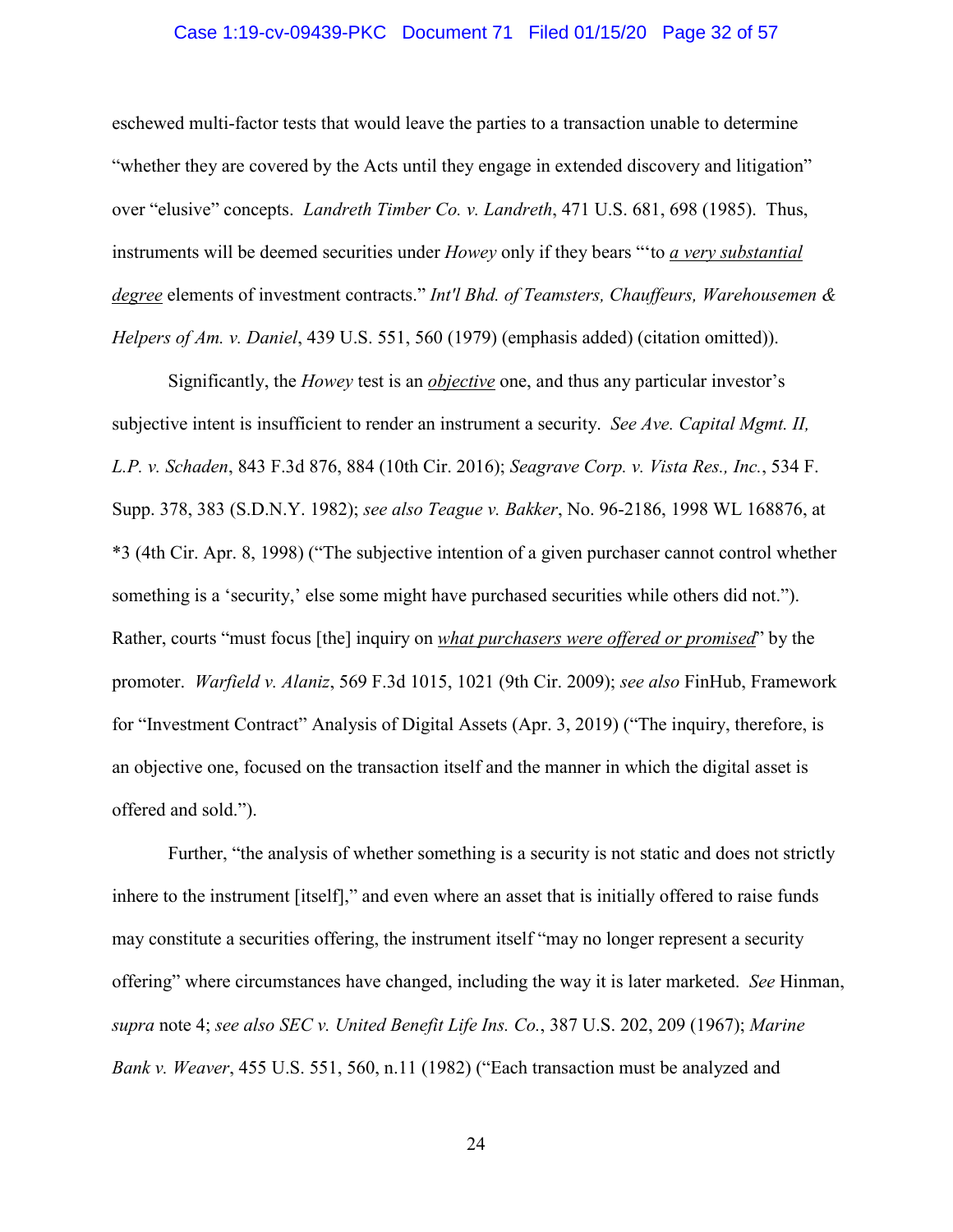### Case 1:19-cv-09439-PKC Document 71 Filed 01/15/20 Page 33 of 57

evaluated on the basis of the content of the instruments in question, the purposes intended to be served, and the factual setting as a whole.").

Here, the record demonstrates that the SEC cannot establish two prongs of *Howey*: (1) following launch of the TON Blockchain, future Gram purchasers will not have an expectation of profits based on the entrepreneurial or managerial efforts of Telegram (*infra* § I.A.); and (2) there will be no common enterprise in Grams (*infra* § I.B.).

### **A. Gram Purchasers Will Not Have an Expectation of Profits Based on the Managerial Efforts of Others**

First, the undisputed facts establish that Gram purchasers in the market will not have an expectation of profits based on the managerial efforts of Telegram following launch of the TON Blockchain and creation of Grams. Indeed, an objective inquiry regarding Grams, their characteristics, and Telegram's public statements about them, makes clear that Defendants have not led future purchasers to expect profits based on Telegram's ongoing efforts.

#### **1. Grams Were Designed and Promoted for Consumptive Use**

The record demonstrates that Grams were developed and marketed principally for their consumptive utility and as a medium of exchange to purchase goods and services. As the Supreme Court explained in *Forman*, "[w]hat distinguishes a security transaction . . . is an investment where one parts with his money in the hope of receiving profits from the efforts of others, and not where he purchases a commodity for personal consumption." 421 U.S. at 858; *see also Frederiksen v. Poloway*, 637 F.2d 1147, 1150 (7th Cir. 1981). In other words, "when a purchaser is motivated by a desire to use or consume the item purchased . . . the securities laws do not apply." *Forman*, 421 U.S. at 852-53.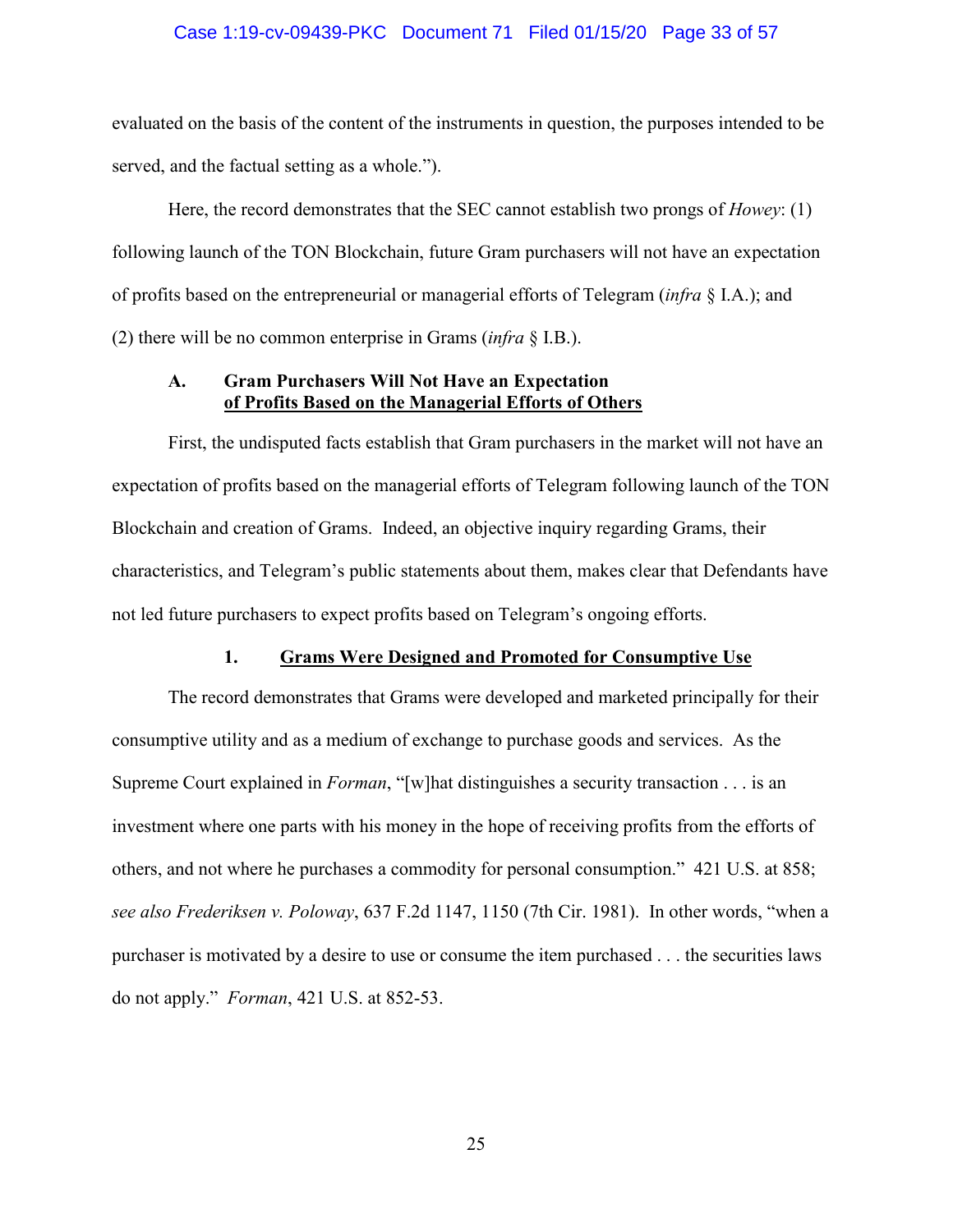### Case 1:19-cv-09439-PKC Document 71 Filed 01/15/20 Page 34 of 57

Similar to Bitcoin (which the SEC has concluded is not a security),  $14$  Grams were designed from the outset to be a store of value and means of payment for goods and services. (*See supra* p. 10; Def. 56.1 ¶ 55.) Additionally, like Ether, Grams were designed to have consumptive utility as a means for powering decentralized applications and smart contracts built on the TON Blockchain. (Def. 56.1 ¶¶ 58.) In fact, the record reflects that numerous third parties have already begun to develop such applications and uses for Grams in the TON ecosystem (*see supra* pp. 17-18), efforts that underscore the consumptive nature of Grams. *See Frederiksen*, 637 F.2d at 1150; *see also SEC v. R.G. Reynolds Enters., Inc.*, 952 F.2d 1125, 1135 n.13 (9th Cir. 1991).

This is also consistent with Telegram's marketing to future Gram purchasers. In its Public Notice, Telegram stressed that purchasers "should **NOT** expect any profits based on your purchase or holding of Grams, and Telegram makes no promises that you will make any profits. Grams are intended to act as a **medium of exchange** between users in the TON ecosystem. Grams are **NOT** investment products and there should be **NO** expectation of future profit or gain from the purchase, sale or holding of Grams." (*Supra* p. 20.) Similarly, Telegram emphasized that "Grams won't help you get rich," and "[i]f you buy grams at some point in the future, this **won't** mean you 'own a piece of Telegram.' Grams don't give their holders any special rights, just like owning Euros doesn't give you shares in the European Union." (Def. 56.1 ¶ 277.)

This is consistent with Defendants' statements in the materials provided to Private Placement purchasers, which stated that Grams were being developed as "a cryptocurrency used for regular value exchange in the daily lives of ordinary people . . . a decentralized counterpart of

<sup>14</sup> *See* Letter to Cipher Technologies Management LP, Brent J. Fields, Assoc. Dir., Disclosure Review and Accounting Office, Sec. Exch. Comm'n (Oct. 1, 2019), https://www.sec.gov/Archives/edgar/data/1776589/ 999999999719007180/filename1.pdf.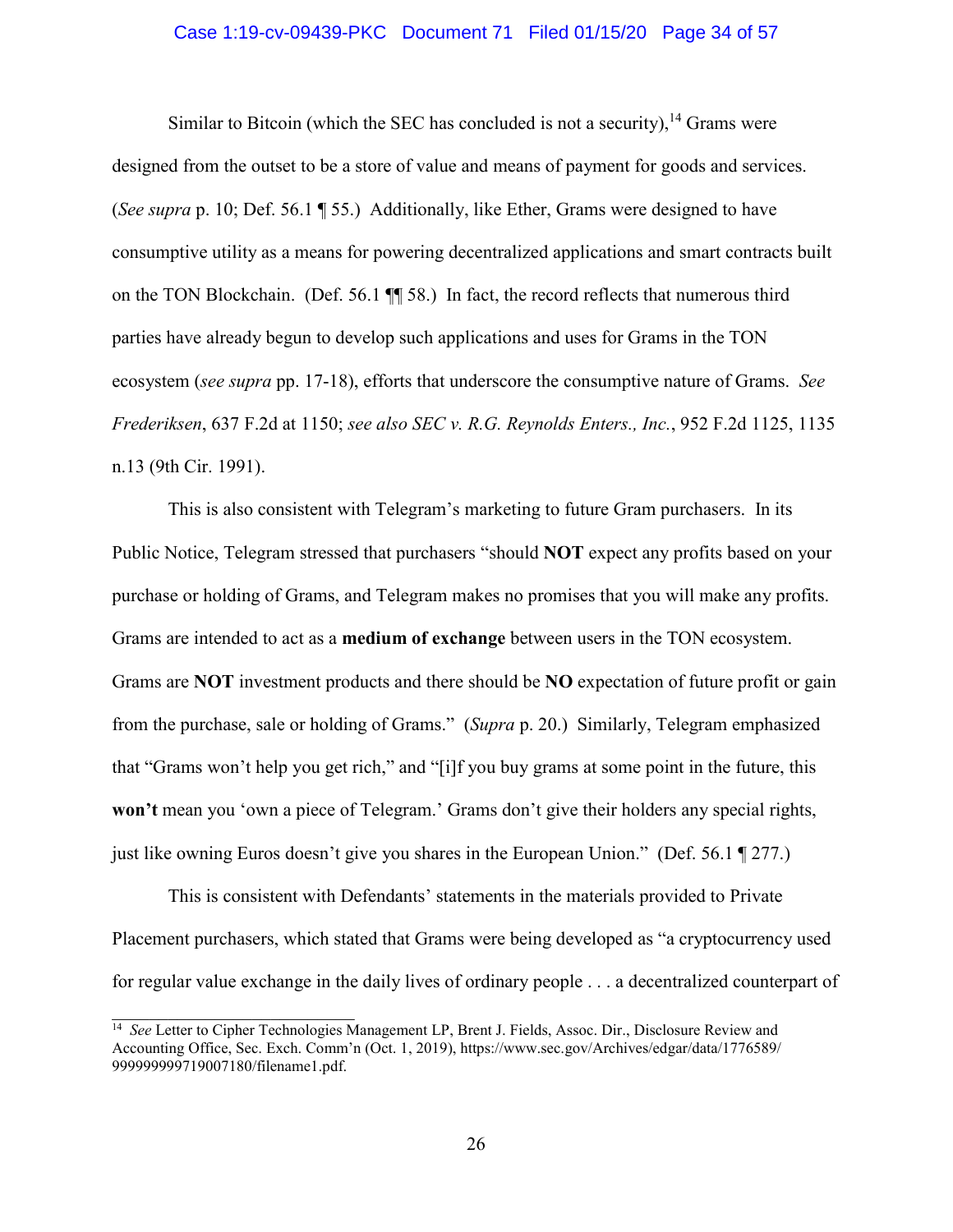#### Case 1:19-cv-09439-PKC Document 71 Filed 01/15/20 Page 35 of 57

everyday money – a truly mass market currency." (Def. 56.1  $\P$  164.) In the Risk Factors, Telegram expressly distinguished Grams from an investment like stocks, stating that a purchaser of Grams was not "entitled . . . to vote or receive dividends or be deemed the holder of shares of [Telegram or TON Issuer] for any purpose." (*Id.* ¶ 200.) Thus, the clear impetus behind Grams was to resolve the issues that plagued others' attempts to develop a useful, mass-market cryptocurrency, as reflected and bolstered by Defendants' statements emphasizing Grams' consumptive nature. *See Teague v. Bakker*, 139 F.3d 892 at \*3 (4th Cir. 1998) ("If the investors were attracted primarily by the prospect of acquiring use and not [by] financial returns on their investment there is no security." (alteration in original) (citation omitted).)

In this regard, Grams are more appropriately be viewed as a *currency*, which is expressly excluded from the definition of "security." 15 U.S.C.  $\S 78c(a)(10)$ .<sup>15</sup> Numerous courts have recognized that virtual currencies like Bitcoin share all the common characteristics with currencies. *See, e.g.*, *United States v. Ulbricht*, 31 F. Supp. 3d 540, 570 (S.D.N.Y. 2014) ("Indeed, the only value for Bitcoin lies in its ability to pay for things – it is digital and has no earthly form; it cannot be put on a shelf and looked at or collected in a nice display case."); *United States v. Faiella*, 39 F. Supp. 3d 544, 545 (S.D.N.Y. 2014); *see also SEC v. Shavers*, No. 4:13-CV-416, 2013 WL 4028182, at \*2 (E.D. Tex. Aug. 6, 2013) ("The only limitation of Bitcoin is that it is limited to those places that accept it as currency. However, it can also be

<sup>&</sup>lt;sup>15</sup> Black's Law Dictionary defines currency as "[a]n item (such as a coin, government note, or banknote) that circulates as a medium of exchange." *Currency*, Black's Law Dictionary (10th ed. 2014). Similarly, Merriam-Webster's dictionary defines "currency" as "something (such as coins, treasury notes, and banknotes) that is in circulation as a medium of exchange." *Currency*, Merriam-Webster, https://www.m-w.com/dictionary/currency (last visited Jan. 13, 2020). Although the Securities Act does not include the same express exclusion of "currency," the definitions of "security" under both Section  $3(a)(10)$  of the Exchange Act and Section  $2(a)(1)$  of the Securities Act are nearly identical and have been treated as such. *See SEC v. Edwards*, 540 U.S. 389, 393 (2004).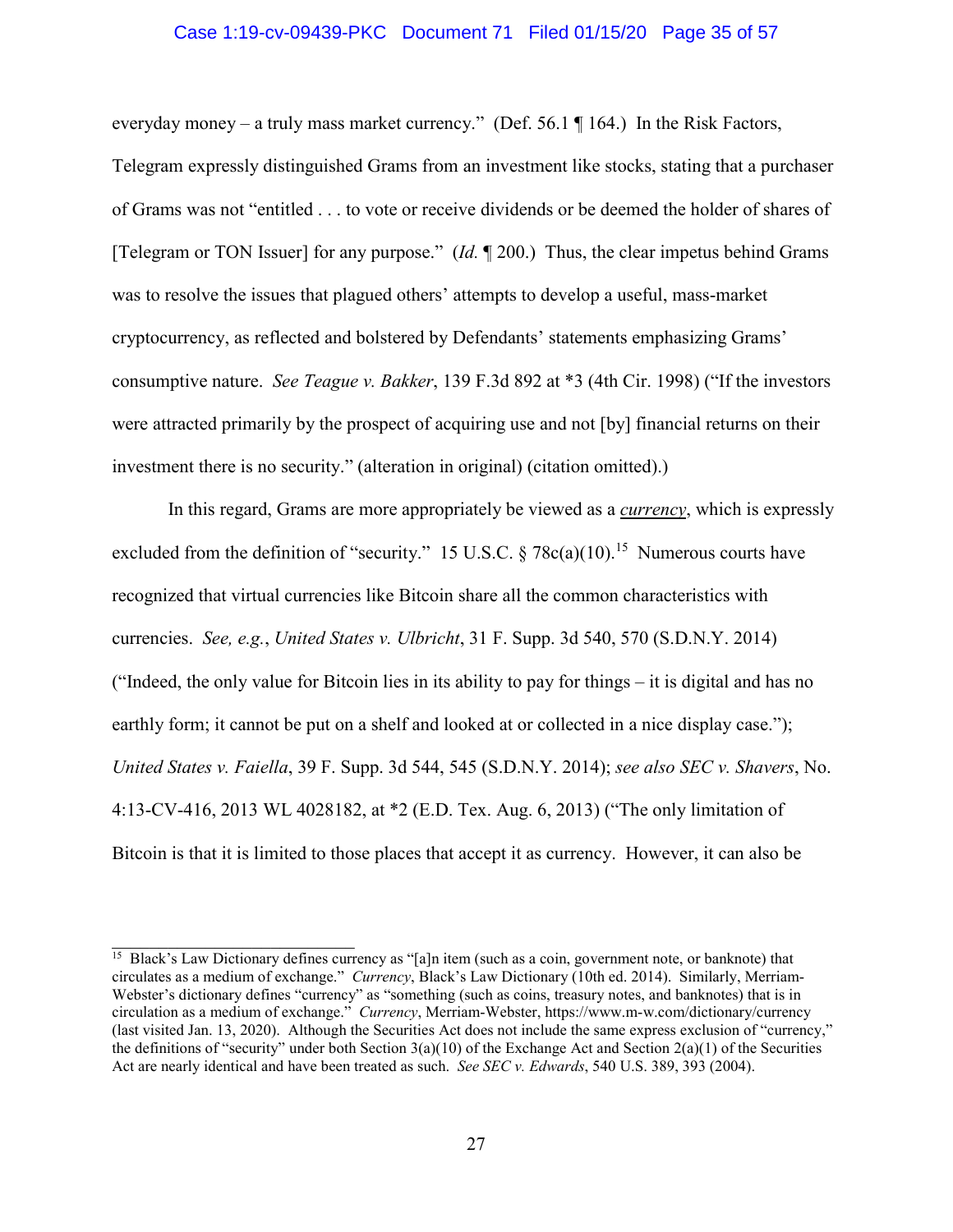#### Case 1:19-cv-09439-PKC Document 71 Filed 01/15/20 Page 36 of 57

exchanged for conventional currencies, such as the U.S. dollar, Euro, Yen, and Yuan. Therefore, Bitcoin is a currency or form of money.").<sup>16</sup> This reasoning applies equally to Grams.

### **2. Any Expectation of Profits Will Not Be Based on Telegram's Efforts**

#### **(a) Telegram Has Disclaimed Any Promise of Future Efforts**

Even if some purchasers may expect to profit from their future acquisition of Grams, such expectations would not be based on the future efforts of Defendants following launch of the TON Blockchain. Courts generally have only found this prong satisfied if "the efforts made by those other than the investor are the *undeniably significant ones*, those *essential* managerial efforts which affect the failure or success of the enterprise." *SEC v. Glenn W. Turner Enters., Inc.*, 474 F.2d 476, 482 (9th Cir. 1973) (emphasis added). Here, as discussed, Telegram's "essential entrepreneurial efforts" will have been completed by the time the TON Blockchain is launched and Grams are available for purchase, and it will not occupy any managerial position within the ecosystem. (*See, e.g.*, Def. 56.1 ¶¶ 73, 224.) At that point, the TON Blockchain and Grams will "operate[] in such a manner that purchasers would no longer reasonably expect [Defendants] to carry out essential managerial or entrepreneurial efforts." *Framework*.

If there were any doubt on this point, Defendants dispelled it in their Public Notice, in which they stated that they "are creating a decentralized platform for everyone. Once it launches, Telegram won't be obligated to maintain the platform or create any apps for it. *It's possible we never will*." (*Supra* p. 18 (emphasis added)*.*) Defendants further stated that "once the TON

 $\frac{16}{16}$  Consistent with these facts, at least one regulator has already come to the conclusion that Grams are currency or money. The United States Department of Treasury's Financial Crimes Enforcement Network ("FinCEN"), in relation to the provision of Grams to the Private Placement purchasers, considers TON Issuer Inc to be a Money Services Business subject to the Bank Secrecy Act. (Def. 56.1 ¶ 94.) As a result of this determination, TON Issuer Inc must register with FinCEN as a Money Services Business in the U.S. (which it did on August 30, 2019). (*Id.* ¶ 95.) By definition, Money Services Businesses do "not include: . . . [a] person registered with, and functionally regulated or examined by, the SEC or the CFTC . . . ." 31 C.F.R. § 1010.100(ff)(8)(ii).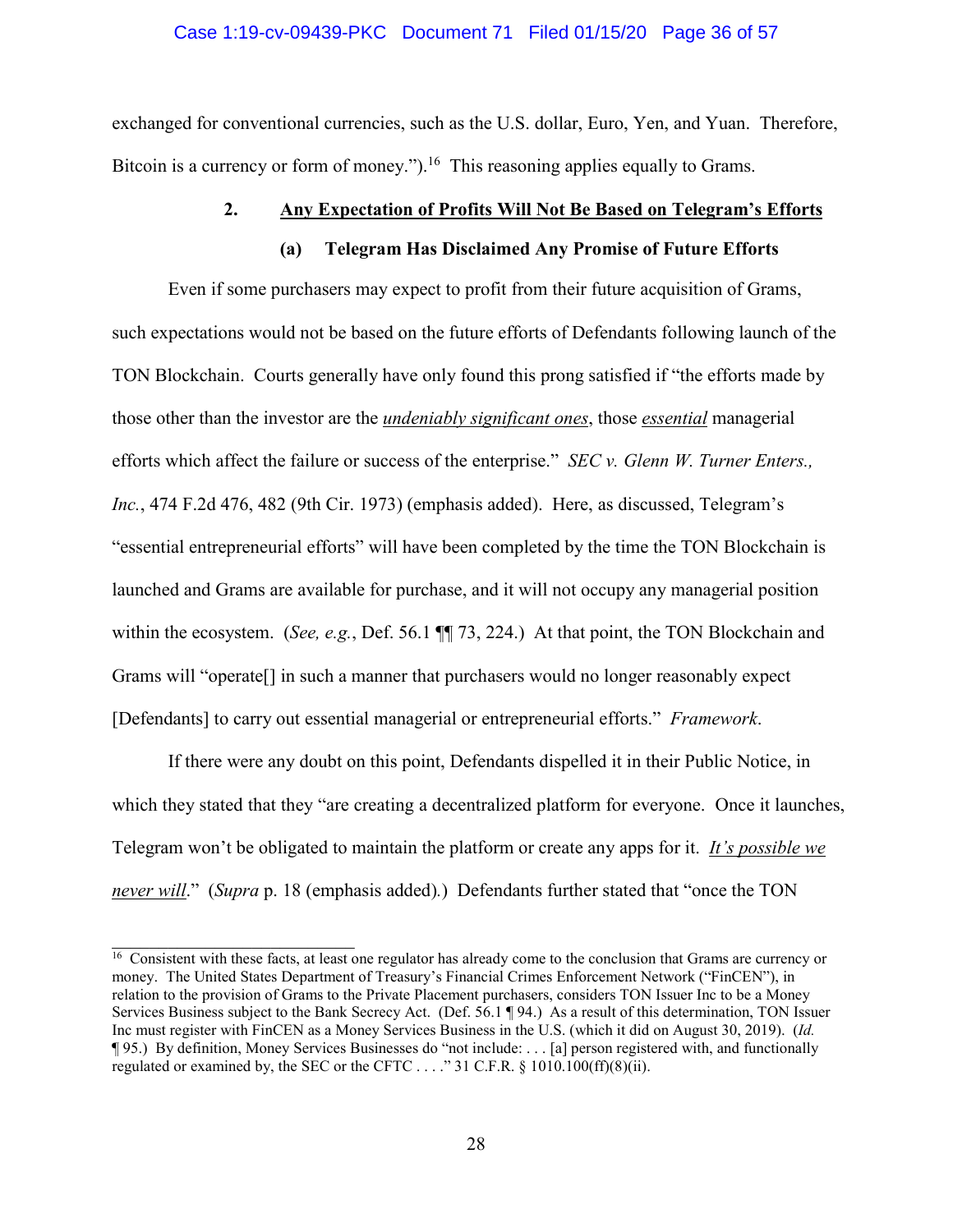### Case 1:19-cv-09439-PKC Document 71 Filed 01/15/20 Page 37 of 57

Blockchain is launched, Telegram will occupy the same position as any other party with respect to the TON Blockchain, and will not have any control over, any unique rights within, or any responsibility for the management of, the TON Blockchain." (*Supra* p. 18.)

Far from promising continued involvement, Defendants explained in no uncertain terms that they "won't be able to control the blockchain and the ecosystem after it launches. Pretty much like an architect who designed a skyscraper can't control what happens with the building after it's finished – including what gets built around, inside or on top of it." (*Supra* p. 5)<sup>17</sup> Indeed, because the TON Blockchain's code is completely open source,

it is Telegram's goal and hope that the decentralized community of third party developers and others will contribute to the TON ecosystem through the development of applications and smart contracts. It will be the sole responsibility of third parties and/or the community to adopt and implement such applications or smart contracts on the TON Blockchain in the manner they choose.

(*Supra* p. 19; Def. 56.1 ¶¶ 277.)

Given these undisputed and unequivocal statements, Grams cannot be considered securities under *Howey* even if purchasers generally hope or expect the TON Blockchain to further improve over time. In *Rodriguez v. Banco Central Corp.*, 990 F.2d 7 (1st Cir. 1993), buyers were "sold land in individual parcels with strong and repeated suggestions that the surrounding area would develop into a thriving residential community." *Id.* at 11. The court rejected the argument that these suggestions turned the land sales into securities under *Howey*, holding that "apart from the promise of an existing lodge or a new country club, the evidence did

 $17$  Telegram also expressly disclaimed any such obligations in the Private Placement materials sent to private investors while emphasizing that "the future of TON is in the hands of the global open-source community." (*See* Def. 56.1 ¶ 165.) Although the Private Placement Materials were meant to be kept confidential, some were leaked to the public through parties other than Defendants. (*Id.* ¶ 216.) In any event, Telegram's Public Notice expressly "supersedes" any previous communications between Telegram and private investors to which potential future Gram purchasers may have become privy. (*Id.* ¶ 277.)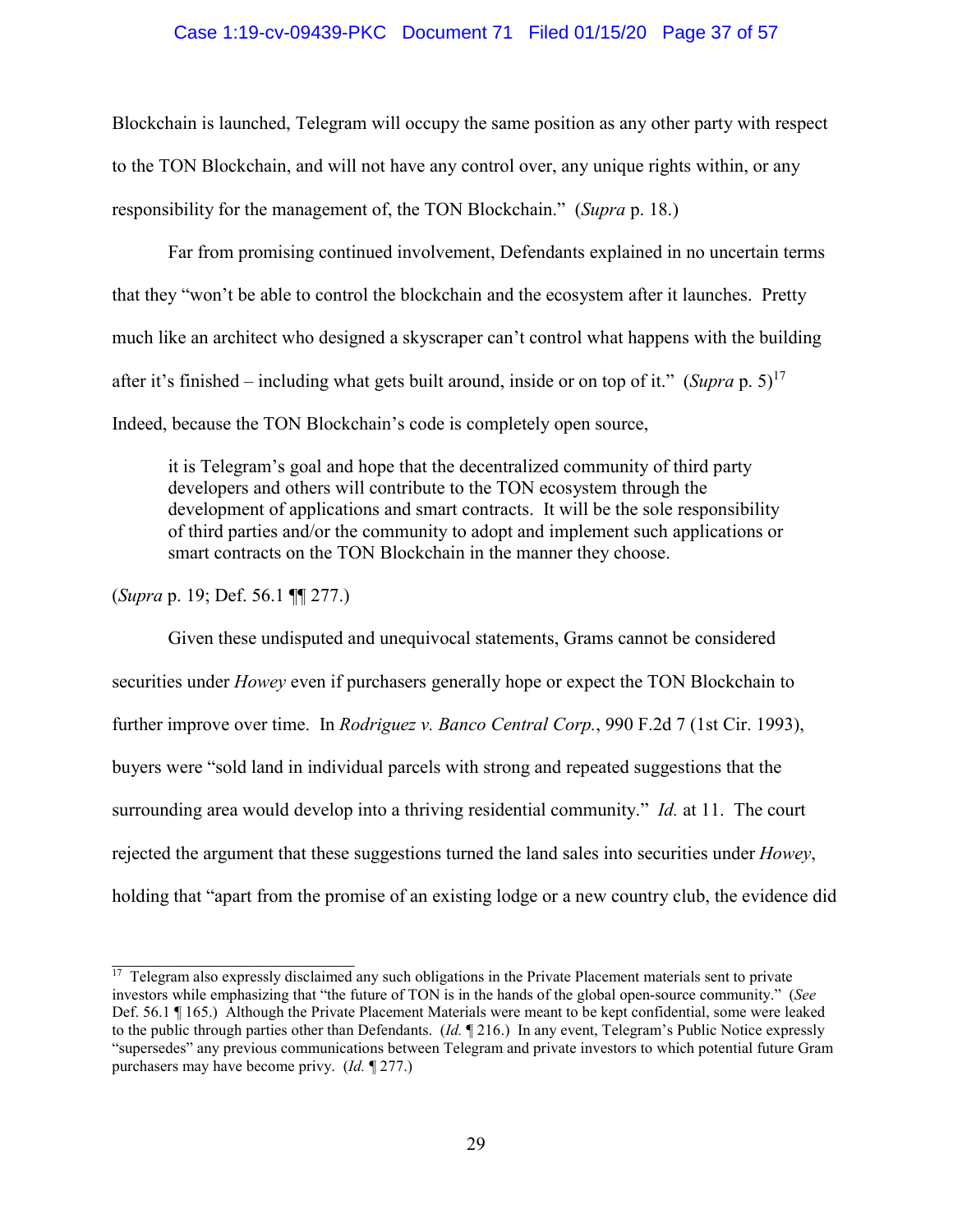### Case 1:19-cv-09439-PKC Document 71 Filed 01/15/20 Page 38 of 57

not show that the promoter or any other obligated person or entity was promising the buyers to build or provide anything." *Id.*

The same is true here, where the evidence not only fails to show that Defendants promised to continue to develop the TON Blockchain following its launch, but rather establishes that they publicly disclaimed any such commitments. *See Happy Inv. Grp. v. Lakeworld Props., Inc.*, 396 F. Supp. 175, 181 (N.D. Cal. 1975) ("The [*Howey*] test is not fulfilled when there are promises of the general nature made by defendants in their literature and handouts, but no actual commitments to perform specific services."); *see also* Guidelines as to the Applicability of the Federal Securities Laws to Offers and Sales of Condominiums or Units in a Real Estate Development, Securities Act of 1933 Release No. 5347 (January 4, 1973) (offer of real estate without any collateral arrangements with seller or others does not involve the offer of a security).

### **(b) Any Profits Based on Speculative Trading Are Insufficient To Turn Grams Into Securities**

Third, even if some Gram purchasers acquire Grams with the expectation of trading them for potential profit, such expectations will be based on the market value of Grams, which, following the launch of the TON Blockchain, will fluctuate due to market factors and not the ongoing efforts of Defendants. (*See* Def. 56.1 ¶ 182.) Courts consistently hold that such profits are insufficient under *Howey* — and, indeed, could be applied to any commodity or speculative consumer good (like comic books). *See, e.g.*, *SEC v. Belmont Reid & Co.*, 794 F.2d 1388, 1391 (9th Cir. 1986) ("[P]urchasers in this case had as their primary purpose to profit for the anticipated increase in the world price of gold."); *Sinva, Inc. v. Merrill, Lynch, Pierce, Fenner & Smith, Inc.*, 253 F. Supp. 359, 367 (S.D.N.Y. 1966) ("The mere presence of a speculative motive on the part of the purchaser or seller does not evidence the existence of an 'investment contract' within the meaning of the securities acts."). This is because "[a]n investor who has the ability to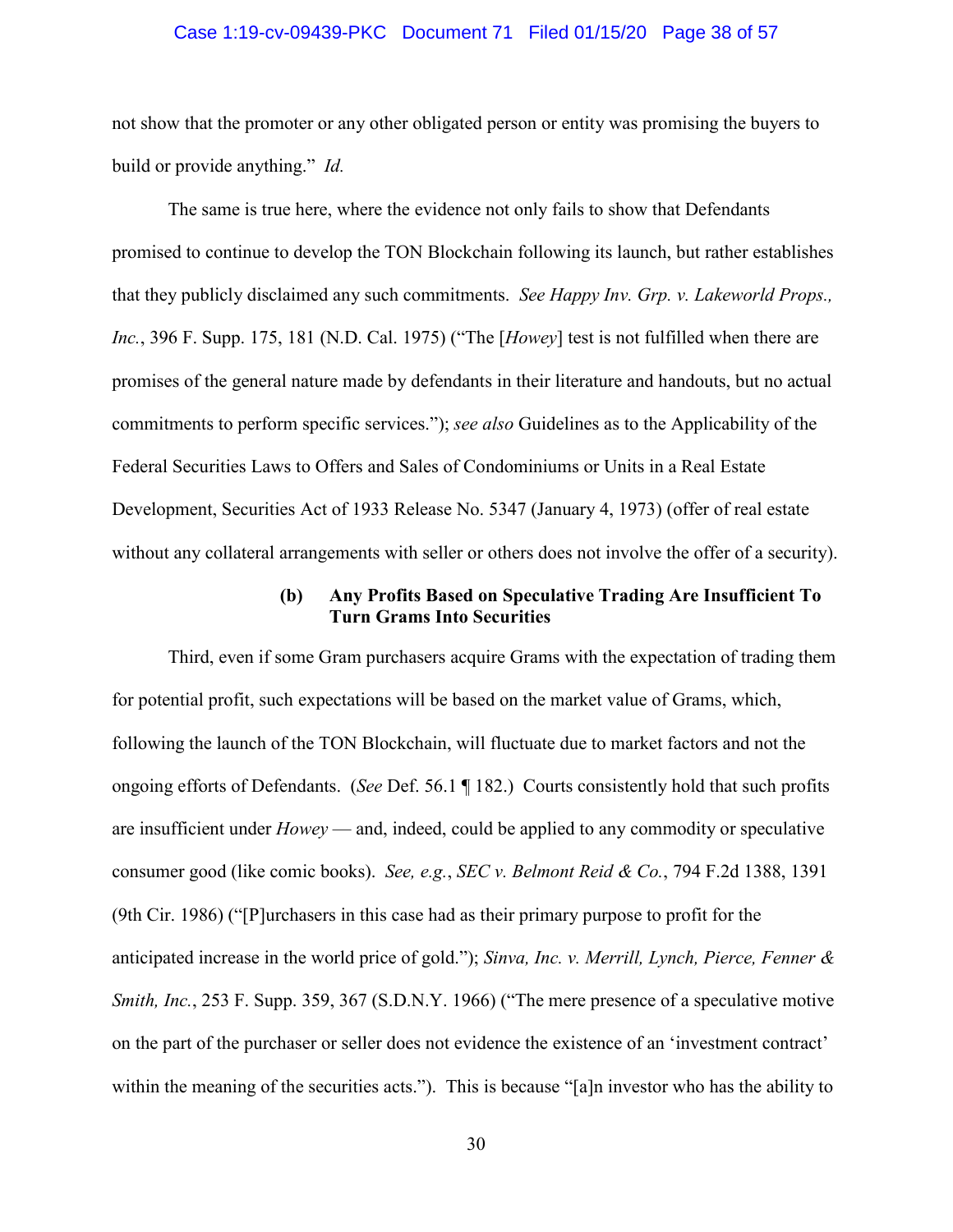### Case 1:19-cv-09439-PKC Document 71 Filed 01/15/20 Page 39 of 57

control the profitability of his investment, either by his own efforts or by majority vote in group ventures, is not dependent upon the managerial skills of others." *Gordon v. Terry*, 684 F.2d 736, 741 (11th Cir. 1982).

Since the value of post-launch Grams will be determined by market forces, any purchaser will have complete control over when to buy and sell them (assuming that they choose to buy and sell rather than consume, which, as described above, is the primary purpose of Grams). (Def. 56.1 ¶¶ 252-255.) In this regard, Grams are more like commodities, subject to fraud and manipulation prohibitions under the CFTC's regulatory regime. Indeed, at least one court has concluded that virtual currencies are commodities within the CFTC's regulatory protections. *Commodity Futures Trading Comm'n v. McDonnell*, 287 F. Supp. 3d 213, 217 (E.D.N.Y. 2018); *see also In re Coinflip, Inc.*, CFTC Dkt. No. 15-29, 2015 WL 5535736, at \*2 (CFTC Sept. 17, 2015) ("Bitcoin and other virtual currencies are . . . properly defined as commodities."). Just recently, the Chairman of the CFTC stated that Ether "is a commodity, and therefore it will be regulated under the [Commodity Exchange Act]."<sup>18</sup> Like other commodities that courts have held are not securities, any expectation of profits will depend upon buyers' affirmative actions and market forces, not the managerial efforts of others. *See Belmont Reid*, 794 F.2d at 1389-91 (gold coins not securities); *Noa v. Key Futures, Inc.*, 638 F.2d 77, 79-80 (9th Cir. 1980) (silver bars not securities); *Svets v. Osborne Precious Metals Co.*, No. C 92-0357 BAC, 1992 WL 281413, at \*2 (N.D. Cal. June 8, 1992) (precious metals not securities); *Berman v. Dean Witter & Co.*, 353 F. Supp. 669, 671 (C.D. Cal. 1973) (yen futures contracts not securities); *Schwartz v.* 

<sup>&</sup>lt;sup>18</sup> Press Release No. 8051-19, Heath P. Tarbert, Chairman, U.S. Commodity Futures Trading Comm'n (Oct. 10, 2019), https://cftc.gov/PressRoom/PressReleases/8051-19.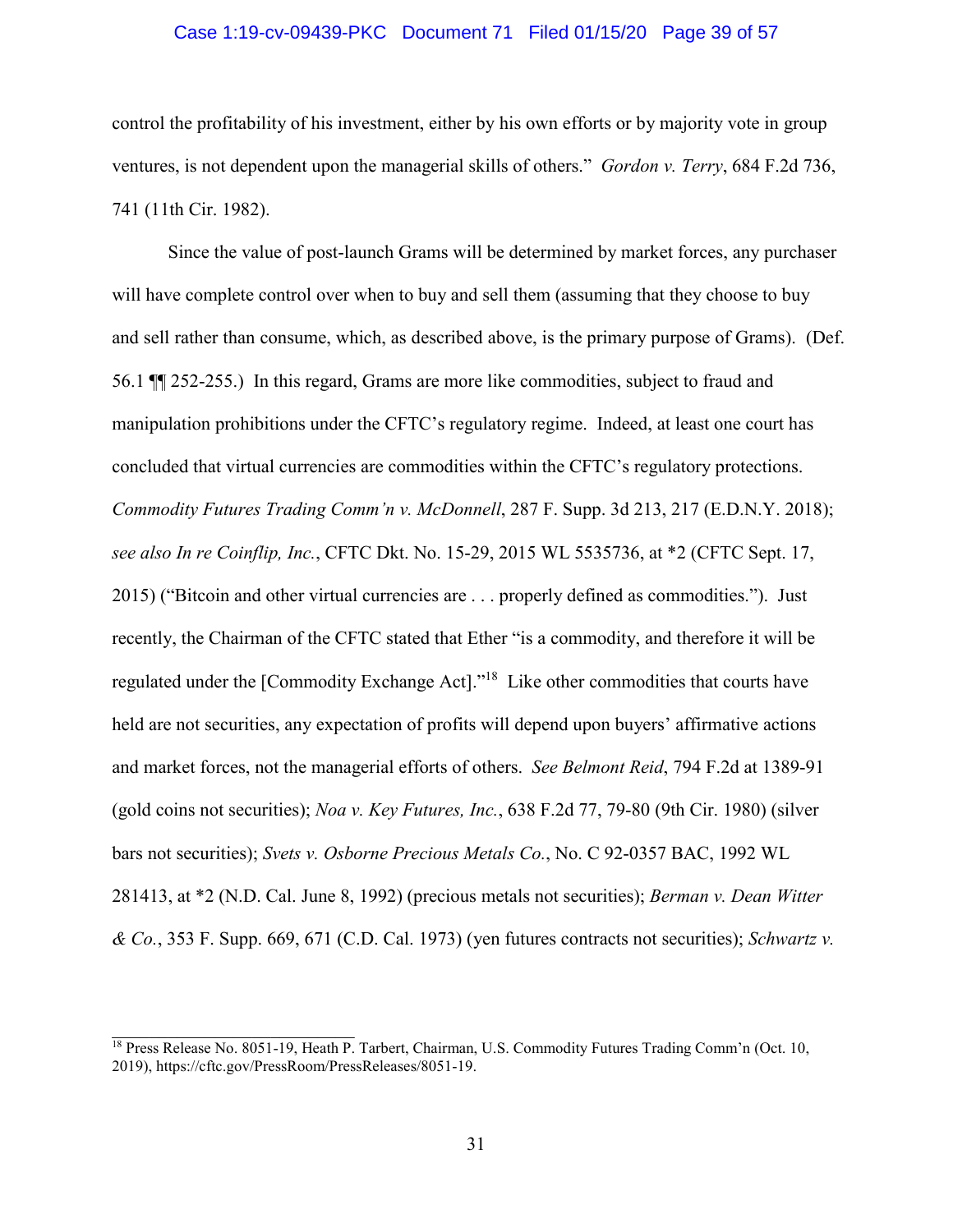*Bache & Co.*, 340 F. Supp. 995, 998-99 (S.D. Iowa 1972) (contracts for sale of nickel not securities); *Sinva, Inc.*, 253 F. Supp. at 367 (contracts to purchase sugar not securities).

On this score, the Supreme Court has held that the availability of another federal regulatory scheme to protect investors is a factor that weighs against extending the federal securities laws. *See Marine Bank*, 455 U.S. at 558-59; *Daniel*, 439 U.S. at 569-70; *see also Walsh v. Int'l Precious Metals Corp.*, 510 F. Supp. 867, 872-873 (D. Utah 1981) (declining to "stretch the protection of the securities laws" where CFTC had "filled the protective regulatory gap"). This also weighs in favor of the conclusion that Grams are not securities.

### **(c) Any Future Efforts By Telegram Would Not Be "Essential"**

Finally, even if Telegram were to continue to contribute to the development of the TON Blockchain following its launch just like any other third party (and it has not made any promises or commitments to do so), courts regularly decline to find "investment contracts" when the promoter maintained non-essential involvement after the investment. Here, any such efforts by Telegram would be one of many in the decentralized community at-large following launch, as Telegram stressed to the public, and certainly not "essential" managerial or entrepreneurial involvement. *Glenn W. Turner*, 474 F.2d at 482.

This conclusion is not altered by Telegram's potential establishment of the TON Foundation at some unknown point in the future. (*Supra* p. 17.) First, although Telegram originally contemplated establishing the TON Foundation with similar functions to other foundations associated with non-security cryptocurrencies (for example, the Bitcoin and Ethereum Foundations (*see* Def. 56.1 ¶ 246)), Telegram has consistently disavowed any promise that the TON Foundation will be created. (*Id.* ¶¶ 185, 226, 228, 249.) Moreover, even if the TON Foundation were to be established, it would be controlled by a board that would include a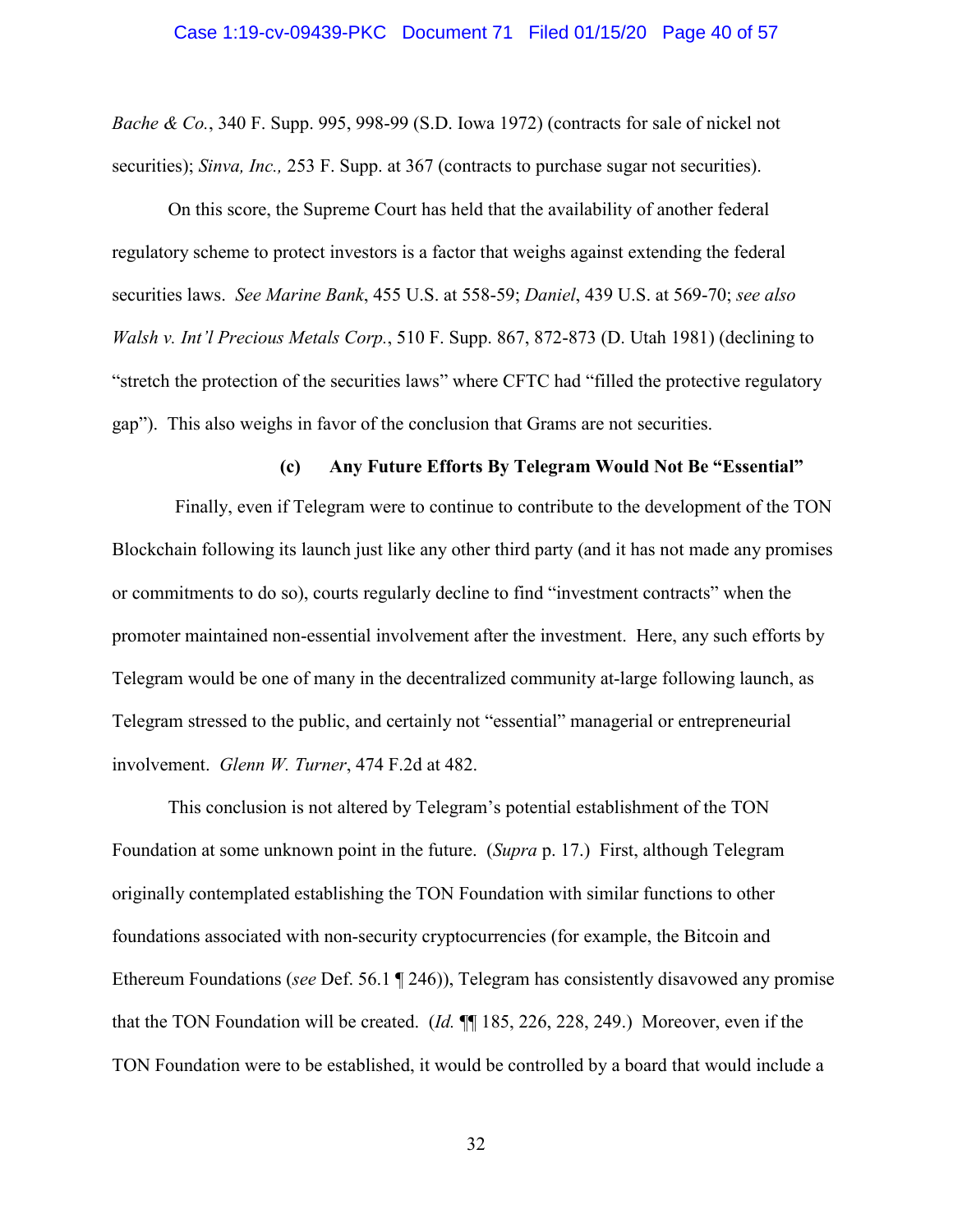### Case 1:19-cv-09439-PKC Document 71 Filed 01/15/20 Page 41 of 57

majority of independent members with no association or affiliation with Defendants, and its activities would be strictly limited in such a way so as to avoid any expectation of profits by Gram purchasers. (*Id.* ¶¶ 235-38.) For example, the TON Foundation will only be permitted to offer certain incentives for users to adopt Grams for consumptive purposes and to sell Grams into the market in order to dampen the upward volatility in the market price for Grams. (*Id.* ¶¶ 237-38.) Neither function could possibly turn Grams into securities. Indeed, any selling is solely intended to *lower* the market price of Grams in order to reduce volatility and promote the consumptive use of Grams as a currency. (*Id.*) This profit-dampening function is antithetical to investor profits and thus cannot render Grams securities.<sup>19</sup>

Courts have concluded that far more significant efforts by promoters were insufficient to turn the instruments in question into investment contracts. For example, in *Belmont Reid*, the court held that prepayment plans to purchase gold to be extracted by the promoter were not investment contracts even where the promoter, in addition to extracting the gold and minting gold coins therefrom, made commitments to protect investors from its inability to deliver the gold coins or a sharp decline in the world price of gold. *Belmont Reid*, 794 F.2d at 1389. Similarly, in *Noa*, the court concluded that contracts to purchase silver bars were not investment contracts even where the promoter agreed to refine the purchased silver, guaranteed that the silver would be 0.999 pure (or otherwise agreed to repurchase it at any time at the spot price quoted in the *Wall Street Journal*), and then agreed store it at the customer's request for up to a year at no cost. *Noa*, 638 F.2d at 79. Under the reasoning of these decisions, any limited ongoing involvement by Telegram cannot turn a digital asset like Grams into securities.

<sup>19</sup> To the extent the Court concludes that either of these functions creates an expectation of profits under *Howey*, Telegram remains willing to commit not to implement them. (Def. 56.1 ¶ 249.)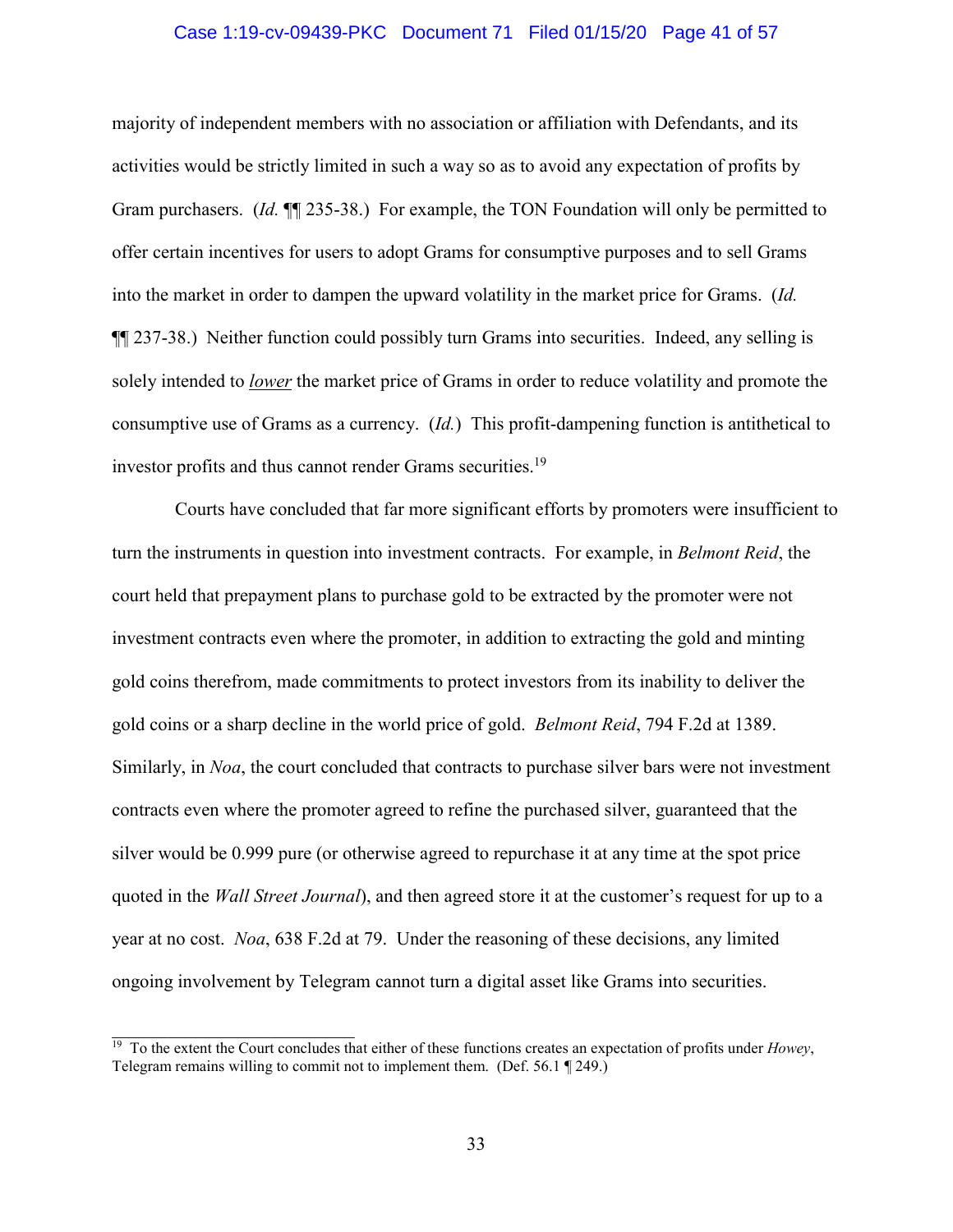### Case 1:19-cv-09439-PKC Document 71 Filed 01/15/20 Page 42 of 57

The SEC appears to have reached the same conclusion recently with respect to a blockchain and virtual currency created by Block.one. Block.one conducted an ICO of digital tokens to fund completion of its EOSIO blockchain platform.<sup>20</sup> Upon completion of the platform, the original tokens were automatically converted into "EOS Tokens." Although the SEC concluded that Block.one's public offer of digital tokens through the ICO violated Section 5 of the Securities Act, notably, the SEC appears to have permitted the EOS Tokens to be bought, sold and traded going forward as *non-securities*. <sup>21</sup> Moreover, the SEC did so despite the fact that Block.one appears to be playing an ongoing role in the development of the EOSIO platform. In fact, Block.one currently operates a venture capital business unit that is intended to "provide<sup>[]</sup> support through venture capital partnership funds that sustain EOSIO software usage" by investing "in a concentrated and diversified portfolio of blockchain-focused companies that build on on [*sic*] the EOSIO [blockchain platform]." *See* EOS VC, https://vc.eos.io/about-eos-vc/ (last visited Dec. 24, 2019).

Any further efforts by Telegram following launch of the TON Blockchain (to the extent they even occur, which has not been promised) would be far less significant than those above, and fall far short of the sort of "essential" managerial efforts contemplated under *Howey*.

### **B. There Will Be No "Common Enterprise" in Grams Following Launch**

Grams themselves will not be investment contracts under *Howey* for the separate reason that there is no post-launch "common enterprise" for Grams. A common enterprise can be established by showing "horizontal commonality," which is when "each individual investor's

 $\frac{20}{20}$  Order Instituting Cease-and-Desist Proceedings Pursuant to Section 8A of the Securities Act of 1933, Making Finding, and Imposing a Cease-and Desist Order, *In re Block.one*, Securities Act Release No. 10714, 2019 WL 4793292, ¶¶ 4-6 (Sept. 30, 2019).

<sup>21</sup> *Id*. at ¶¶ 19-20.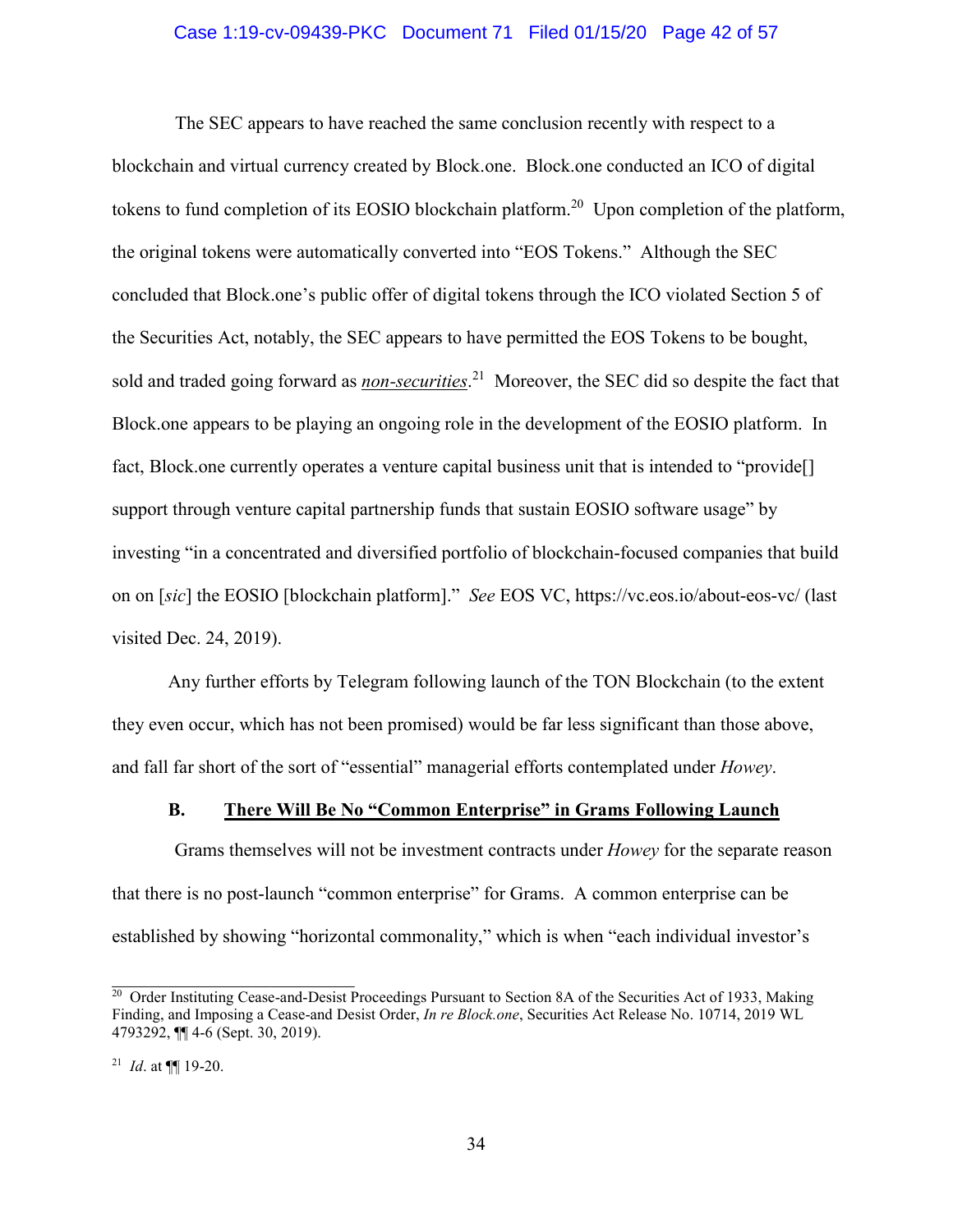### Case 1:19-cv-09439-PKC Document 71 Filed 01/15/20 Page 43 of 57

fortunes [are tied] to the fortunes of the other investors by the pooling of assets, [which is] usually combined with the pro rata distribution of profits." *Revak v. SEC Realty Corp.*, 18 F.3d 81, 87 (2d Cir. 1994). Although the Second Circuit has not explicitly addressed the issue, other courts have indicated that a common enterprise may be established by showing "strict vertical commonality," which is when the "fortunes of investors [are] tied to the *fortunes* of the promoter." *Id.* (citation omitted).<sup>22</sup> The record makes clear that neither test is met here.

### **1. No Horizontal Commonality**

"In a common enterprise marked by horizontal commonality, the fortunes of each investor depend upon the profitability of the enterprise as a whole: 'Horizontal commonality ties the fortunes of each investor in a pool of investors to the success of the overall venture.'" *Id*. at 87 (citation omitted). "'In fact, a finding of horizontal commonality *requires* a sharing or pooling of funds.'" *Id*. (citation omitted) (emphasis added).

Here, once Grams are created, there will be no possible "sharing or pooling" of investor funds or any return of profits. (*See* Def. 56.1 ¶¶ 251-255.) As Telegram has made clear to purchasers, Grams do not represent any equity or other ownership interest in Telegram, any rights to dividends or other distribution rights from Telegram, or any governance rights in Telegram. (*Id.* ¶¶ 180, 277.) Rather, the purchase of Grams is an *individual* enterprise, in which purchasers can decide how long they wish to hold the Grams, whether to use the Grams to pay for smart contracts or other goods, to accept them as payment, to stake them and earn more Grams by acting as validators, or when to exchange Grams for fiat currency or other digital

 $\frac{22}{2}$  The Second Circuit has rejected a third test for commonality, called "broad vertical commonality," which requires only that the fortunes of the investors be linked to the managerial efforts of the promoter. *Id*. at 87-88 (citation omitted).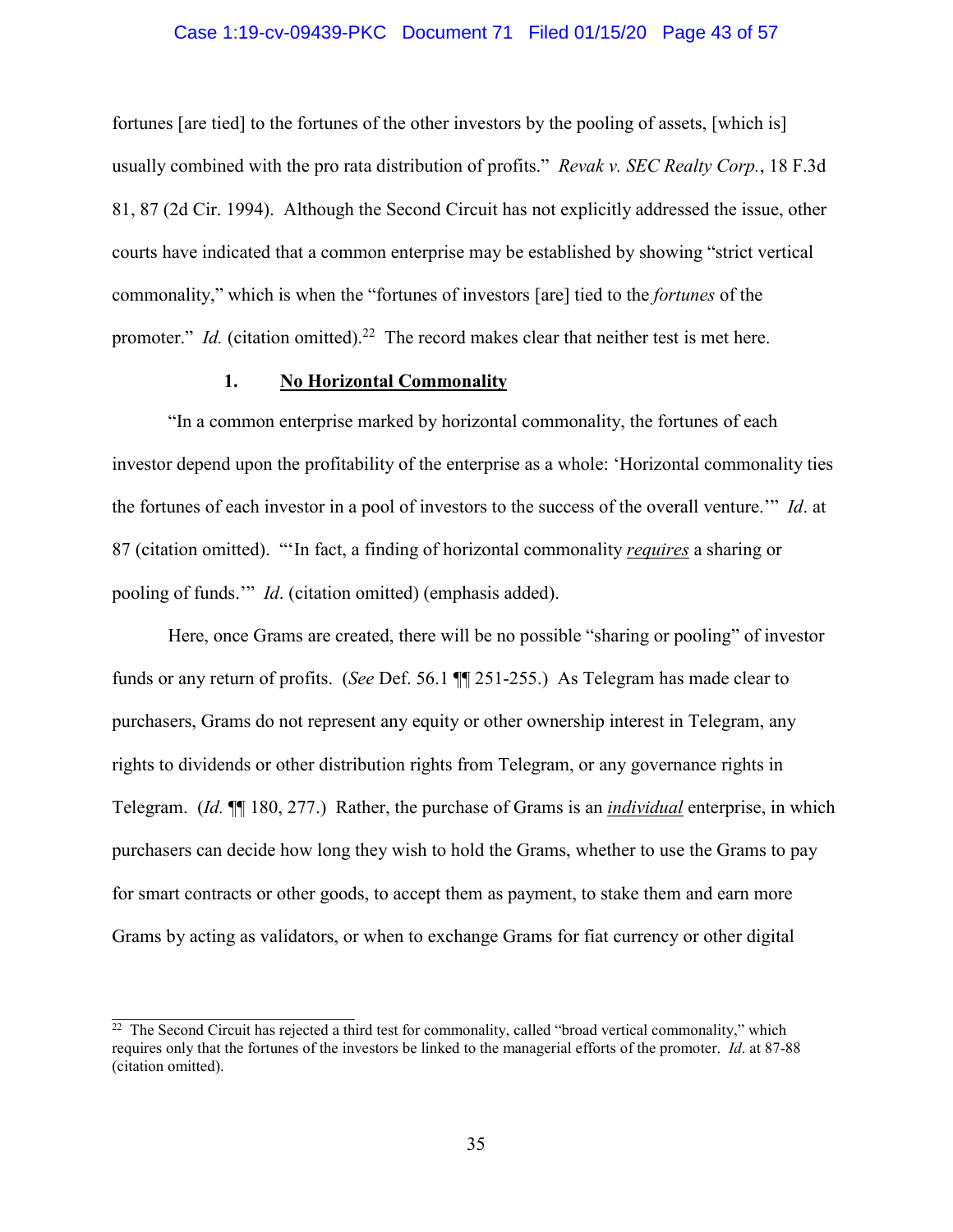currency. (*Id.* ¶ 254.) Any profits would be specific to that purchaser based on the timing of his or her decisions. (*Id.* ¶ 255.)

This is the antithesis of a common enterprise. *See Revak*, 18 F.3d at 88 ("The rents and expenses attributable to each unit were not shared or pooled in any manner, but were instead the sole responsibilities of the unit owner. Plaintiffs owned individual units, and could make profits or sustain losses independent of the fortunes of other purchasers. There are simply no indicia of horizontal commonality."); *see also Wals v. Fox Hills Dev. Corp.*, 24 F.3d 1016, 1018 (7th Cir. 1994) (contrasting *pro rata* distribution of profits in stock ownership with rent generated from condominium ownership and holding that the latter did not give rise to common enterprise). Indeed, courts have consistently held that the "common enterprise" prong of *Howey* is not met under similar circumstances, where "[t]he 'enterprise' is an individual one." *See McCurnin v. Kohlmeyer & Co.*, 340 F. Supp. 1338, 1341 (E.D. La. 1972) (no "common enterprise" where "[t]he expectation of profit arises solely from the speculative hope that the market price of the underlying commodity will vary in [the investor's] favor, permitting purchase or sale at a profit"); *Noa*, 638 F.2d at 80; *Berman*, 353 F. Supp. at 671.

Finally, the fact that Defendants *may* develop applications for the TON Blockchain following its launch does not and cannot transform the purchase of Grams from an individual enterprise into a common one — particularly where Telegram has disavowed any commitment to do so. *See Demarco v. Lapay*, No. 2:09-CV-190 TS, 2009 WL 3855704, at \*8 (D. Utah Nov. 17, 2009) ("In establishing the existence of a security, it is not enough to allege a transaction was entered into as an investment without alleging evidence of an additional agreement detailing activities sufficient to form a common enterprise."). On this point, cases involving purchase agreements for single lots or condos within a planned community are particularly instructive.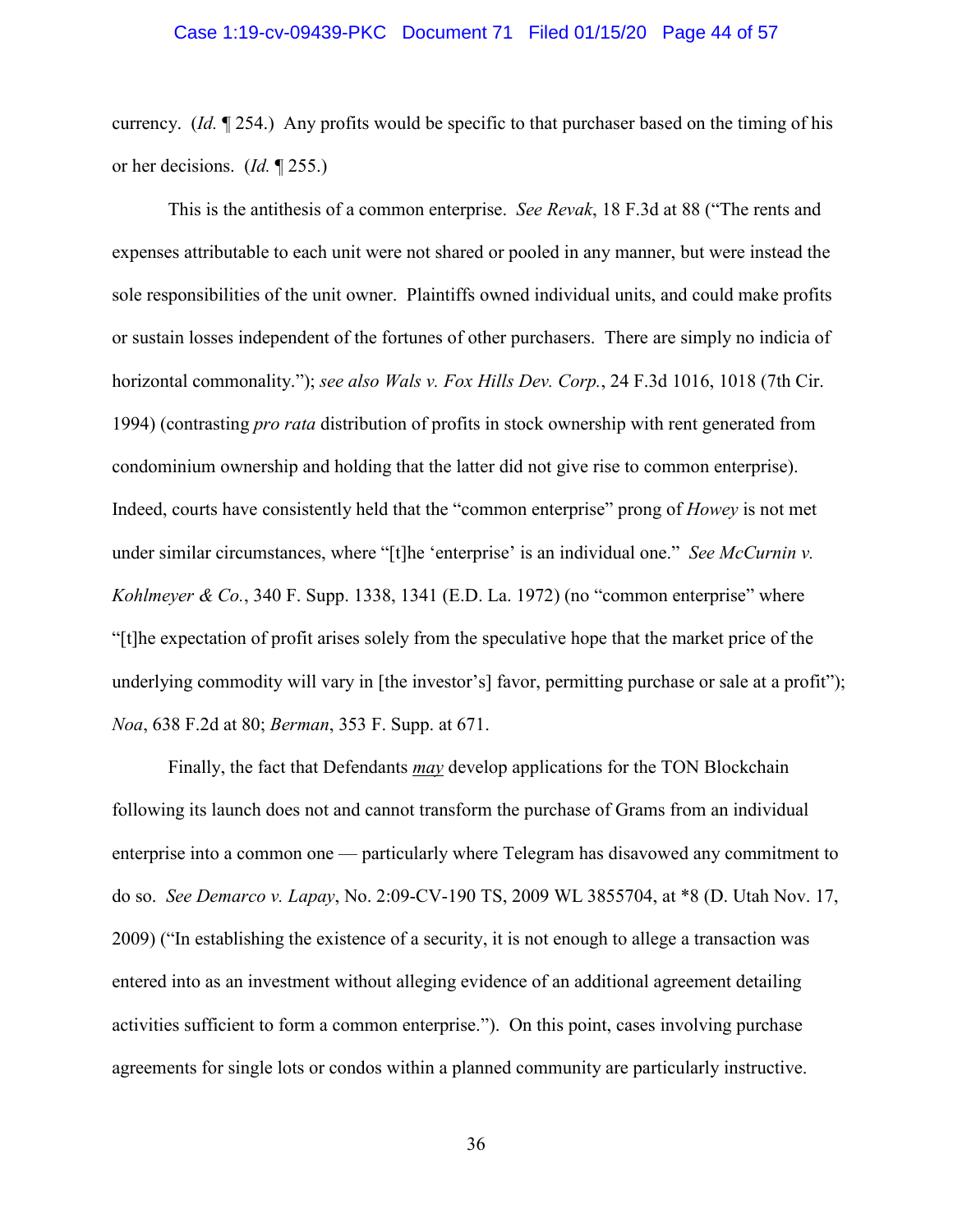### Case 1:19-cv-09439-PKC Document 71 Filed 01/15/20 Page 45 of 57

For example, in *Woodward v. Terracor*, 574 F.2d 1023 (10th Cir. 1978), the court concluded that purchasing a lot from a community developer did not create a common enterprise, even though purchasers likely expected to profit from appreciation due to the developer's development of a community. *Id.* at 1025; *see also De Luz Ranchos Inv., Ltd. v. Caldwell Banker & Co.*, 608 F.2d 1297, 1301 (9th Cir. 1979) (same). Similarly, in *Lavery v. Kearns*, 792 F. Supp. 847 (D. Me. 1992), the court held that a promoter's development of a nearby property and a health club on the property at issue did not create a common enterprise with purchasers of condominiums on that property. *Lavery*, 792 F. Supp. at 859.

In those cases, the purchasers alleged that their purchase agreements constituted securities based on ancillary or implied promises by the promoter/developer of future developments and improvement efforts to the rest of the community. In each instance, this theory was rejected because the developers had not made any promises in any contract concerning such efforts; investors merely *anticipated* them to occur. The same reasoning applies squarely here and defeats any conclusion that a horizontal common enterprise for post-launch Grams will exist.

### **2. No Vertical Commonality**

The undisputed record similarly makes clear that there will be no vertical common enterprise in Grams following launch. "Strict vertical commonality requires that 'the fortunes of plaintiff and defendants are linked so that they rise and fall together.'" *Id.* (quoting *Jordan (Bermuda) Inv. Co. v. Hunter Green Invs. Ltd.*, 205 F. Supp. 2d 243, 249 (S.D.N.Y. 2002)). "'Stated otherwise, strict vertical commonality exists where there is a one-to-one relationship between the investor and investment manager such that there is an interdependence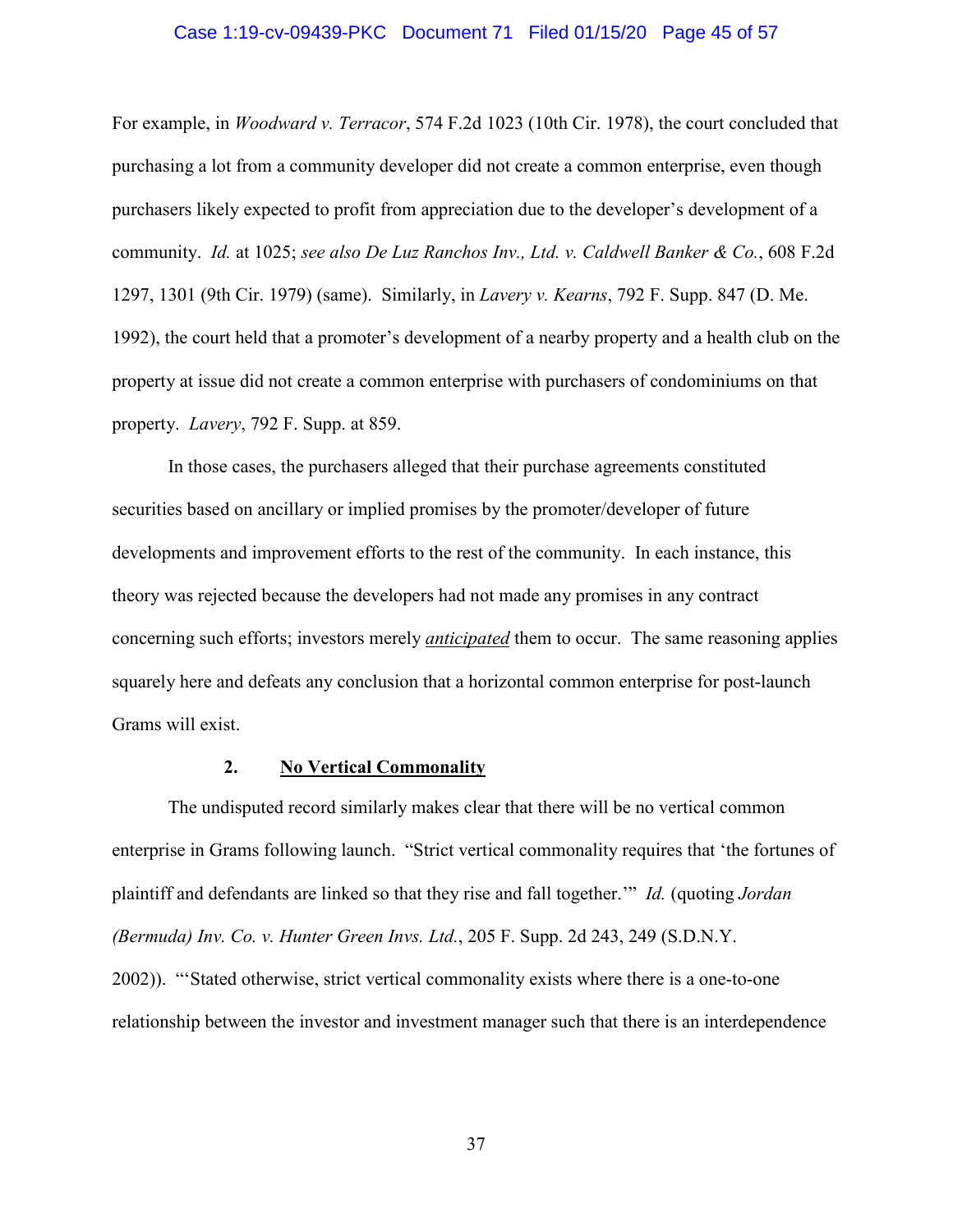### Case 1:19-cv-09439-PKC Document 71 Filed 01/15/20 Page 46 of 57

of *both profits and losses* of the investment.'" *Id.* (quoting *Marini v. Adamo*, 812 F. Supp. 2d 243, 246 (E.D.N.Y. 2011)).

Here, the SEC has alleged only that all Gram purchasers' fortunes will rise and fall together. This again ignores the heterogenous interests that Gram holders will have after launch. Indeed, Gram purchasers will not all have the same interests or may have mixed motives — for example, some purchasers will be interested in staking their holdings and acting as validators in order to profit by earning newly minted Grams, profits that will not be shared by other Gram owners. Other Gram purchasers will be interested in using Grams to buy and sell goods and services. If some investors expect to earn profits if the price of Grams increases due to market forces or as Grams gain traction among consumptive users, these speculators' "fortunes" are actually at odds with the interests of consumptive users.

Further, Telegram's founders and employees have not made any commitment to hold Grams following launch, and, in fact, have affirmatively disclaimed any such commitment. (Def. 56.1 ¶ 89.) Although these individuals may decide to hold Grams, there will be no commonality between their profits and losses, if any, and those of independent Gram purchasers for the same reason that there is no commonality between profits and losses among Gram purchasers. *See Marini*, 812 F. Supp. 2d at 258 ("[B]ecause plaintiff was free to direct the sale of his coins separate and apart from Adamo's decision to sell his coins, the fortunes of Marini and Adamo clearly were not directly linked."); *see also Gugick v. Melville Capital LLC*, No. 11-CV-6294 (CS), 2014 WL 349526, at \*4 (S.D.N.Y. Jan. 31, 2014). Again, when viewed from the standpoint of a currency, there are pros and cons to changes in value of Grams for buyers and sellers. Meanwhile, those primarily using their Grams for staking and validating will view those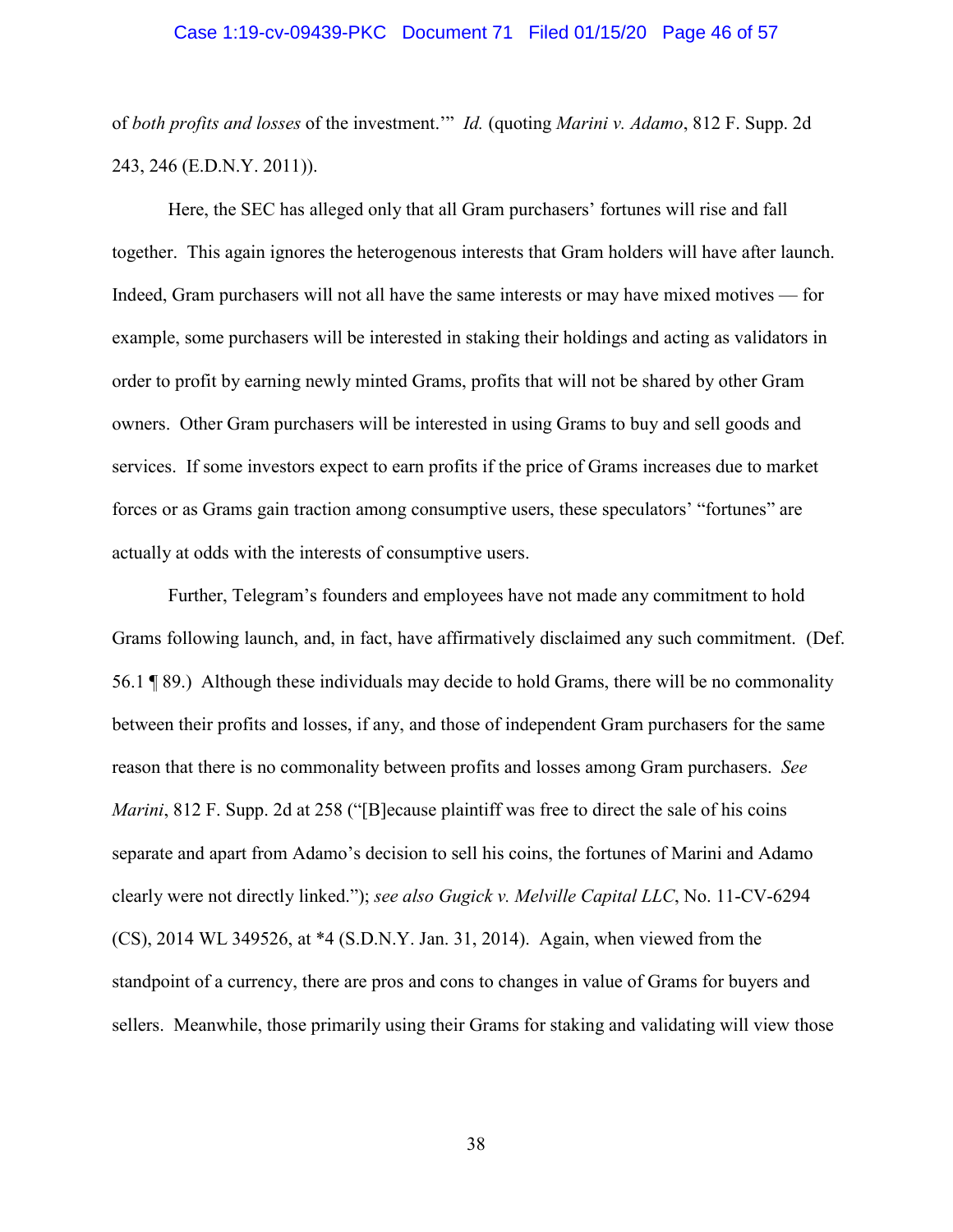### Case 1:19-cv-09439-PKC Document 71 Filed 01/15/20 Page 47 of 57

transactions differently. All of this defeats any notion of a "common enterprise" in Grams following launch.

Finally, it is undisputed that Defendants will not be offering Gram purchasers any opportunity to contribute money alongside them and to share in any profits. There simply can be no vertical commonality under these facts. *Marini*, 812 F. Supp. at 258-59 (no commonality where "[defendant] was not offering [plaintiffs] the opportunity to contribute funds and *share* in the profits of a coin portfolio that would be managed by [defendant]," and "there is no allegation here that plaintiffs were investing with others and sharing in profits").

### **C. Whether Grams Are Securities Depends on Their Circumstances After Launch of the TON Blockchain**

Perhaps aware that post-launch Grams do not fit within the definition of investment contract under *Howey*, the SEC's Complaint attempts to confuse the issue by conflating two different, and fundamentally distinct, questions: (1) whether the Private Placement is a securities offering; and (2) whether the *Grams themselves* are securities. This is evident from the Complaint's nearly exclusive focus on the alleged expectations of profit by the Private Placement purchasers. (*See, e.g.*, Compl.  $\P$  77-99.) Telegram has always treated the Purchase Agreements as investment contracts (and thus securities), but that does not mean the underlying Grams themselves, which do not exist yet and will be used, bought and sold by the public following the launch of the TON Blockchain, are also "securities." Quite the opposite.

Through their Purchase Agreements, the Private Placement purchasers pooled money in exchange for Telegram's efforts to build the TON Blockchain and create Grams. (*See supra* pp. 11-12.) The Private Placement investors no doubt sought to profit from that arrangement, in the form of the receipt of Grams if the blockchain is successfully launched — and, indeed, they were offered Grams at a price that reflected the risk that the TON Blockchain would not be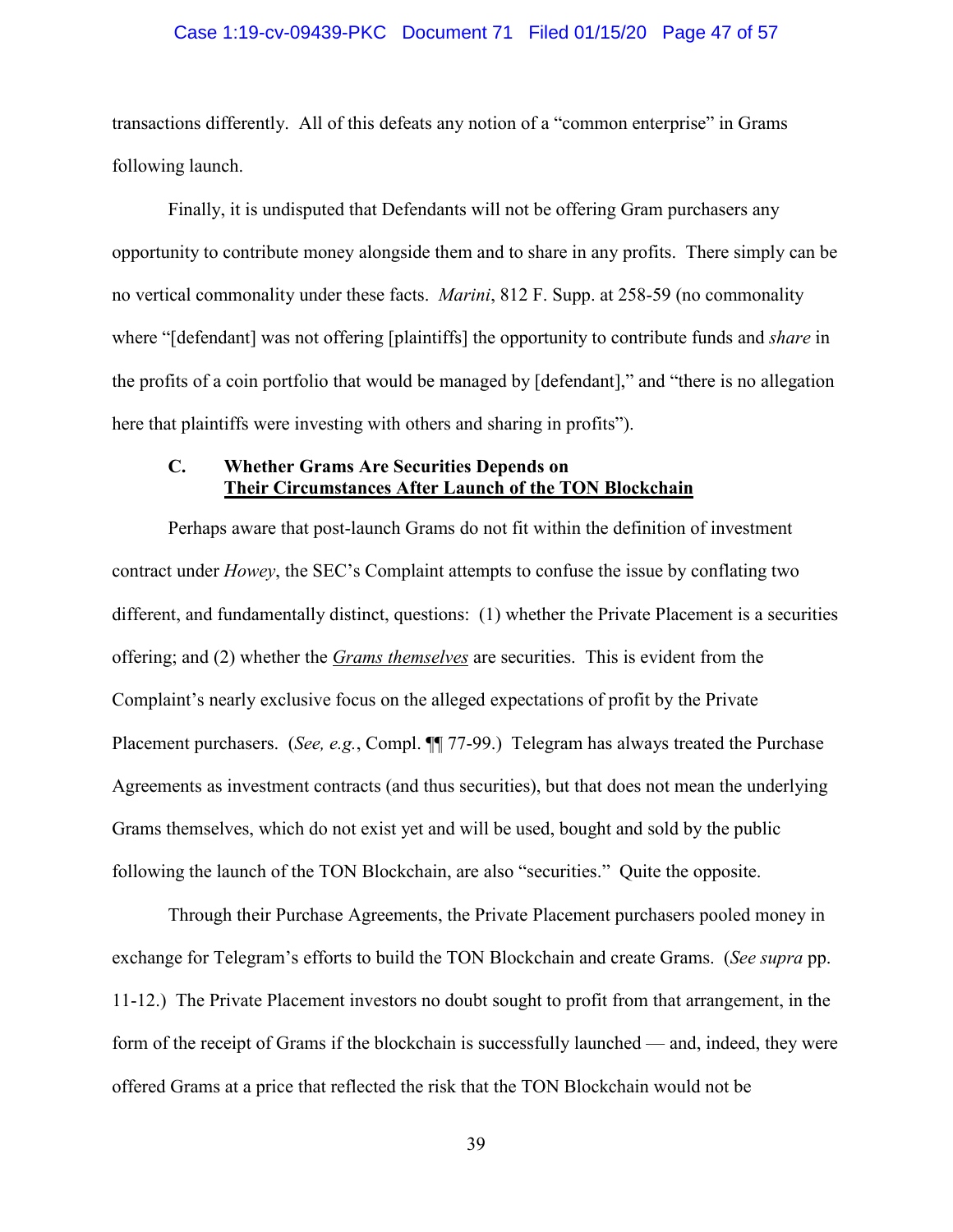### Case 1:19-cv-09439-PKC Document 71 Filed 01/15/20 Page 48 of 57

successfully developed. (*See supra* p. 5.) But, just like the oranges in *Howey*, Grams will function like a commodity with its own intrinsic value. And because Grams will not be created and issued until after the launch of the TON Blockchain, their sales following launch will be without any corresponding service agreements that may have caused the Purchase Agreements to constitute a securities offering. The SEC conflates the transactions by attempting to assert that, in the terms of *Howey*, *both* the orange-growing service *and* the oranges themselves are "securities" subject to SEC jurisdiction. Defendants submit that this is not, and cannot be, the law.

Moreover, even assuming that the non-existent Grams could be considered "securities" at the time of the Private Placement, that still does not mean they should be considered "securities" following the launch of the TON Blockchain and for all times thereafter. Rather, as the Supreme Court and SEC have recognized, the *Howey* test is *transaction-specific* and an instrument that may be a "security" in one context or transaction can be a "non-security" in another context as the circumstances of the offering change. As SEC Chairman Jay Clayton recognized: "The use [of cryptocurrency] can *evolve* toward or away from a security," and thus "[j]ust because [a particular instrument is] a security today doesn't mean it'll be a security tomorrow, and viceversa."<sup>23</sup> *See SEC v. United Benefit Life Ins. Co.*, 387 U.S. 202, 209 (1967). In its recent *Framework*, the SEC's FinHub provides a list of factors purportedly meant to help developers determine whether a digital asset is a "security" and, significantly, splits the analysis into two different points in time: first, when the digital asset is originally offered; and second, when a "digital asset previously sold as a security *should be reevaluated* at the time of later offers or

<sup>23</sup> Nikhilesh De & Mahishan Gnanaseharan, *SEC Chief Touts Benefits of Crypto Regulation*, CoinDesk (Apr. 6, 2018, 11:58 UTC), https://www.coindesk.com/sec-chief-not-icos-bad/ (emphasis added).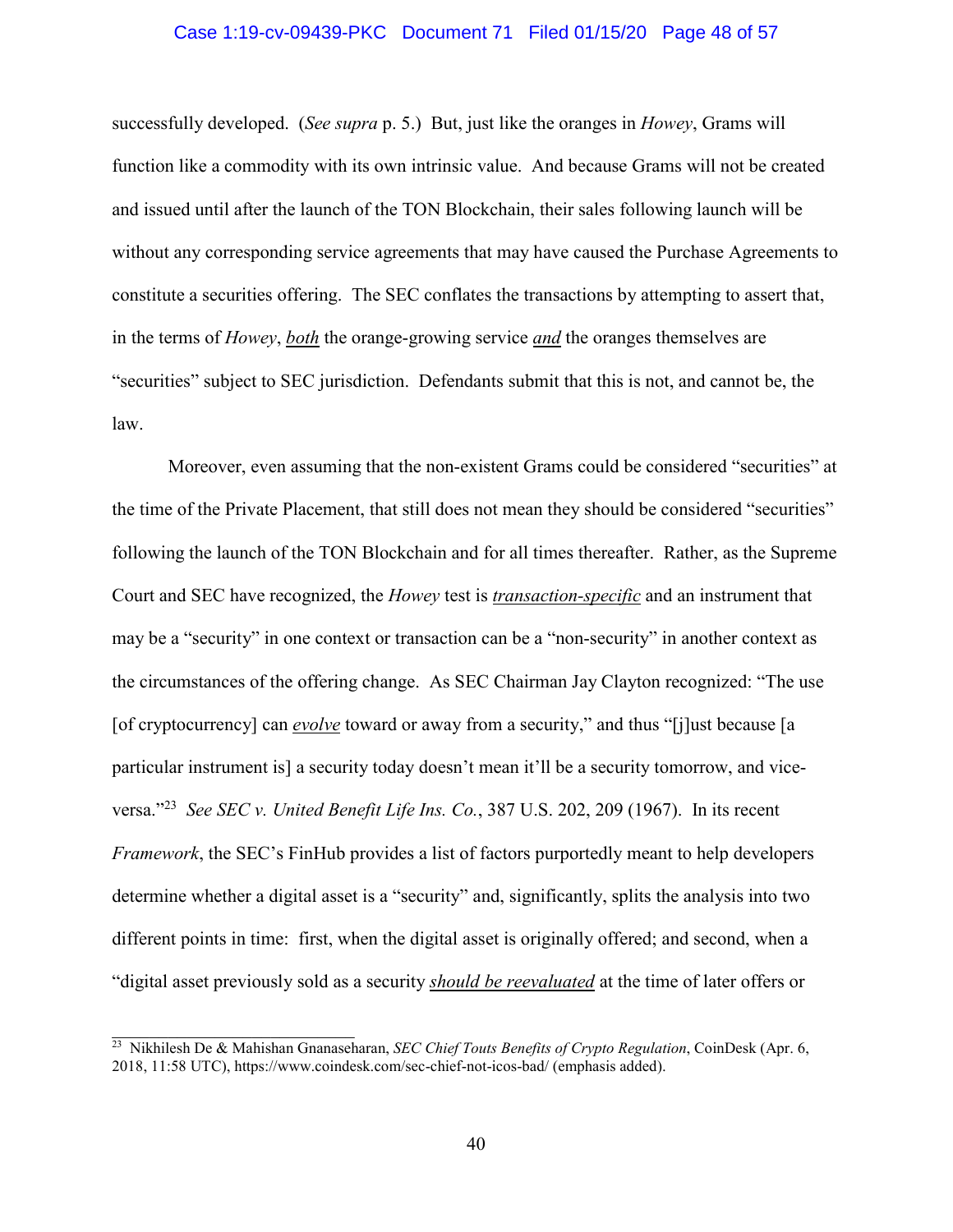### Case 1:19-cv-09439-PKC Document 71 Filed 01/15/20 Page 49 of 57

sales." (*d.* (emphasis added). By FinHub's own admission then, a digital currency that may have been a security in one setting may not be a security "at the time of later offers or sales." *Id.*

Thus, even if the Purchase Agreements (or the Grams themselves, despite not existing yet) were "securities" at the time of the Private Placement, Grams must be "reevaluated at the time of later offers or sales" once the launch occurs. (*Id.*) That inquiry must be based on the "factual setting as a whole" once the blockchain has launched and Grams are being bought and sold and used in connection with a decentralized platform in which Telegram has no ongoing essential role. At that point and thereafter, Grams will not be securities and, like Bitcoin or Ether, applying the disclosure regime of the federal securities laws to the post-launch offer and sale of Grams "would seem to add little value." Hinman, *supra* note 4.

### **D. The SEC's Failure To Provide Clarity and Fair Notice Regarding Its Claims Weighs in Favor of Defendants**

Finally, as set forth in Defendants' Answer and Affirmative Defenses, the SEC has failed to provide any workable guidance in this area of the law and thus deprived Defendants of fair notice of the securities law violations they are alleged to have committed. (Aff. Def.  $\P$  13-42.) Telegram's TON project is an entirely new technology, yet the SEC — while recognizing that digital currencies present novel questions under the securities laws — has not provided any guidance on how it would determine whether Grams qualify as an investment contract. To the extent the SEC now seeks to apply some novel variation of the *Howey* test along the lines of its 38-part test set out in the *Framework* (*see supra* p. 21), which is untethered to the factors set forth in the existing case law, that variation would be void for vagueness and a violation of Defendants' rights to fair notice. (*See supra* pp. 20-21); *Columbia Nat. Res., Inc. v. Tatum*, 58 F.3d 1101, 1105 (6th Cir. 1995) ("The standards of enforcement must be precise enough to avoid 'involving so many factors of varying effect that neither the person to decide in advance nor the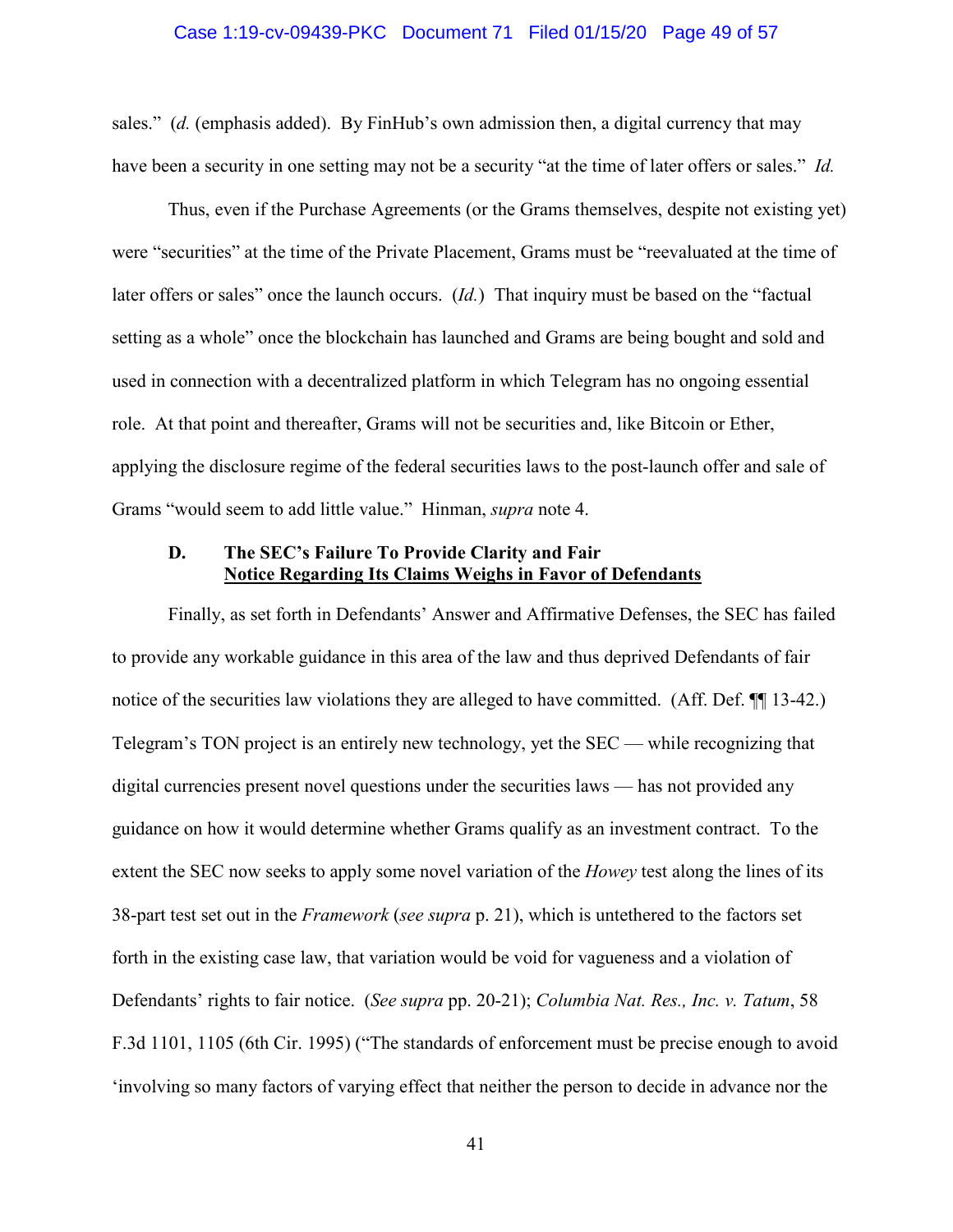jury after the fact can safely and certainly judge the result.'" (quoting *Cline v. Frink Dairy Co.*, 274 U.S. 445, 465 (1927))). Although some courts have recognized that the *Howey* test is not vague when applied to common variations of investment contracts, the SEC itself has recognized the uncertainty that can be generated when the test is applied to new asset classes without meaningful guidance, as is the case here. (*See supra* note 3.)

### **II. DEFENDANTS' PRIVATE PLACEMENT DOES NOT CONSTITUTE A "PAST VIOLATION" OF THE SECURITIES ACT**

Defendants are also entitled to summary judgment on the SEC's claim that Defendants committed a "past violation" of Sections 5(a) and 5(c) of the Securities Act. (Compl. ¶¶ 119- 121.) All offers and sales on interests in Grams effected in the United States via the Purchase Agreements were conducted in compliance with the exemption from registration under the safe harbors contained in Rule 506(c) of Regulation D and/or Section 4(a)(2) of the Securities Act.

### **A. The Private Placement Was Conducted Pursuant to Valid Exemptions Under Rule 506**

Under Rule 506(c) of Regulation D, an issuer is exempt from registering any offer or sale of securities made to accredited investors as long as the issuer takes reasonable care, as defined by Rule 502(d), to ensure that the purchasers are not statutory underwriters. 17 C.F.R. § 230.506; 17 C.F.R. § 230.502.<sup>24</sup> Rule 502(d) provides a list of actions that, when taken, *conclusively* establish reasonable care:

1. Reasonable inquiry to determine if the purchaser is acquiring the securities for himself or for other persons;

 $\frac{1}{24}$  The Private Placement individual purchasers who submitted Rep Letters for the United States were required to submit a letter from a third party verifying their status as accredited investors. (*See* Def. 56.1 ¶ 129.) If the purchaser was an entity, the purchaser was required to indicate whether the purchaser (a) was formed for the purpose of entering into the Purchase Agreement or (b) solicited purchasers to participate in the purchase directly or indirectly through an entity or otherwise. (*Id.* ¶ 131.) By limiting the Private Placement to those investors and requiring these representations from potential investors, Defendants took reasonable steps to ensure that any purchasers were "accredited investors" under Rule 501. *See* 17 C.F.R. § 230.501(a)(1)-(5).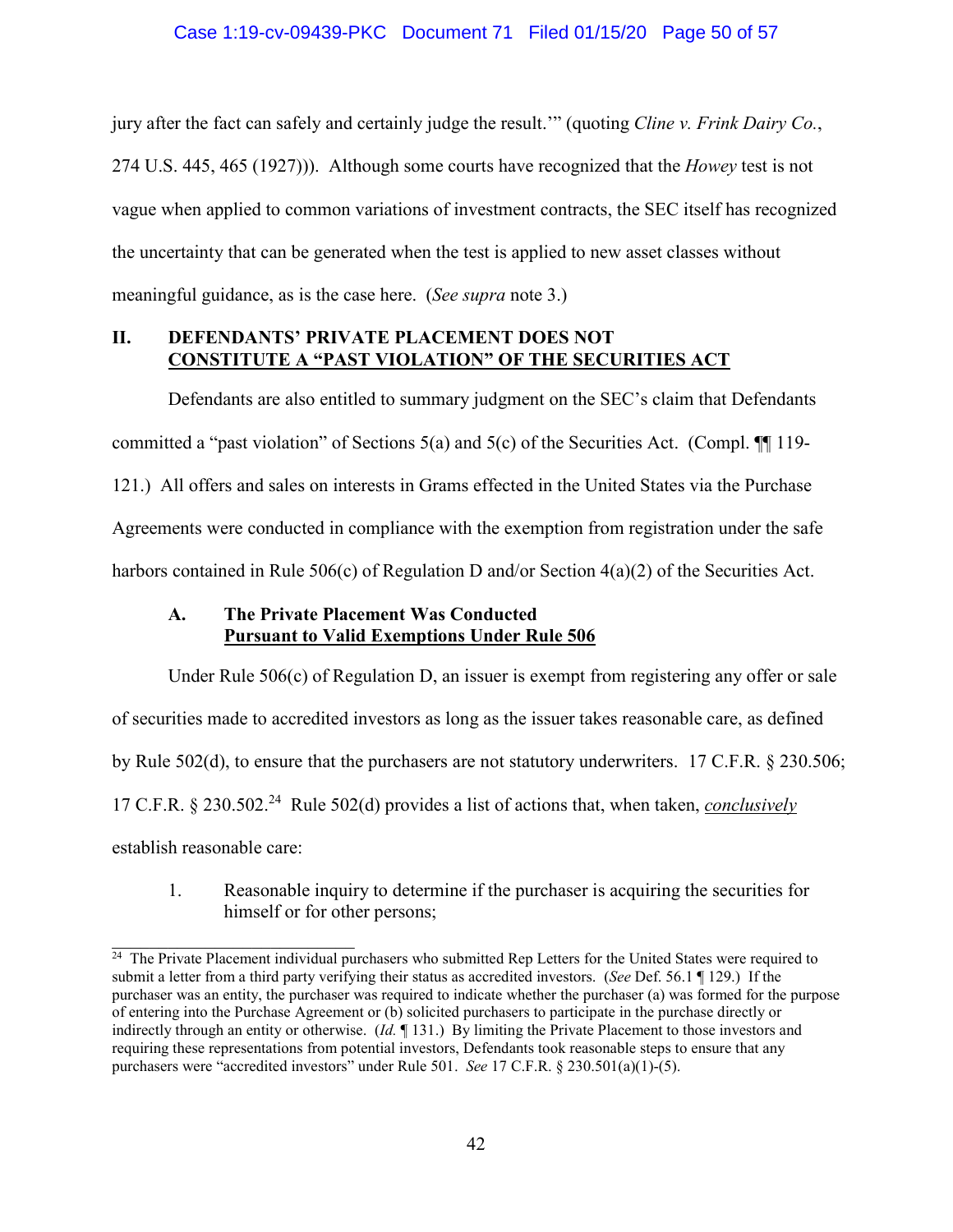### Case 1:19-cv-09439-PKC Document 71 Filed 01/15/20 Page 51 of 57

- 2. Written disclosure to each purchaser prior to the sale that the securities have not been registered under the [Securities] Act and, therefore, cannot be resold unless they are registered under the [Securities] Act or unless an exemption from registration is available; and
- 3. Placement of a legend on the certificate or other document that evidences the securities stating that the securities have not been registered under the [Securities] Act and setting forth or referring to the restrictions on transferability and sale of the securities.

*Id.* at § 230.502(d). Defendants took all of the actions outlined in Rule 502(d). First, Defendants conducted a reasonable inquiry into the investment intent of each Private Placement purchaser, as required by Rule 502(d). Indeed, in addition to engaging in extensive KYC processes in connection with the Private Placement, Defendants also obtained express representations and warranties from each purchaser confirming it they was "purchasing the Tokens for [its] own account and not with a view towards, or for resale in connection with, the sale or distribution thereof . . . ." (Def. 56.1  $\P$  209.) Each purchaser additionally warranted that "the Purchaser is entering into this Purchase Agreement and purchasing tokens on its own behalf and not for the benefit of any other person." (*Id.* ¶ 210.) These warranties were given at the time the Purchase Agreements were entered into and must be repeated at the time of launch as a condition precedent to the purchaser receiving any Grams. (*Id.* ¶ 212 ) Indeed, as Defendants have explained, they purposefully chose highly reputable and sophisticated investors to participate in the Private Placement in order to provide greater assurance that these representations would be honored. (*Id.* ¶ 98-100, 188, 209.)

Defendants also included express prohibitions on the offer, sale or transfer of any interests in Grams until at least the launch of the TON Blockchain (if not longer, in the case of lock-up provisions for the Round 1 investors). (Def. 56.1  $\P$  203, 205-207.) Indeed, through the Purchase Agreements, Defendants imposed the greatest penalty possible for breach of these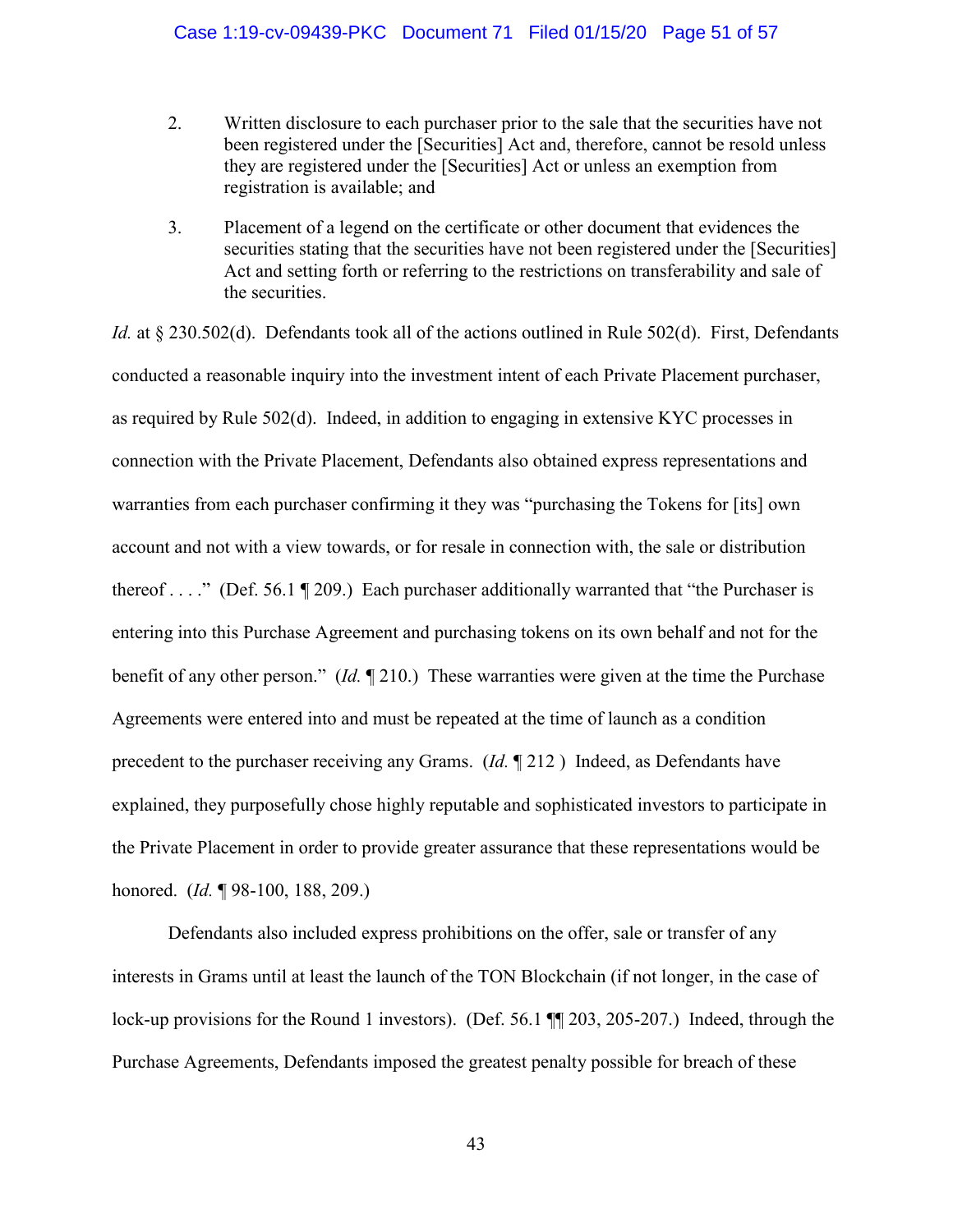### Case 1:19-cv-09439-PKC Document 71 Filed 01/15/20 Page 52 of 57

representations — full cancellation of the applicable Purchase Agreement.  $(Id.)^{25}$  Taken together, it is clear from the undisputed facts that Defendants made a reasonable inquiry to determine if any purchaser was acquiring the securities for himself or other persons.

Second, the Purchase Agreements included a prominent legend stating that "THE OFFER AND SALE OF THIS SECURITY HAS NOT BEEN REGISTERED UNDER THE U.S. SECURITIES ACT OF 1933 . . . [AND] MAY NOT BE OFFERED, SOLD OR OTHERWISE TRANSFERRED . . . EXCEPT PURSUANT TO AN EFFECTIVE REGISTRATION STATEMENT UNDER THE U.S. SECURITIES ACT OR IN A TRANSACTION EXEMPT FROM REGISTRATION." (Def. 56.1 ¶ 193.) Because the Purchase Agreement is the only instrument in existence that evinces an interest in the Grams themselves (should they ever be created), this is sufficient to satisfy the second requirement of Rule 502(d).

Finally, the requirement that a legend appear "on the certificate or other document that evidences the securities stating that the securities have not been registered under the Act and setting forth or referring to the restrictions on transferability and sale of the securities," 17 C.F.R. § 230.502(d), is satisfied by the prominent language, referenced above, that was included in the Purchase Agreements. In its preliminary injunction application, the SEC appeared to suggest that the statute was not satisfied because "Defendants did not restrict the resale of all Grams, and did not reasonably inquire to determine whether the Initial Purchasers were purchasing the Grams for themselves or third parties." (Pl. PI Br. at 25 n.5.) But again, at the time of the Private Placement, the Purchase Agreements were the only physical instruments in existence that

 $\frac{25}{25}$  Although irrelevant to whether Defendants made reasonable inquiry at the time the Purchase Agreements were entered into, Defendants also continued to follow up where facts suggested that specific investors may have taken actions that resulted in breaches of their contractual representations, and have imposed the penalty of cancellation on certain investors where necessary. (Def. 56.1 ¶¶ 133-158.)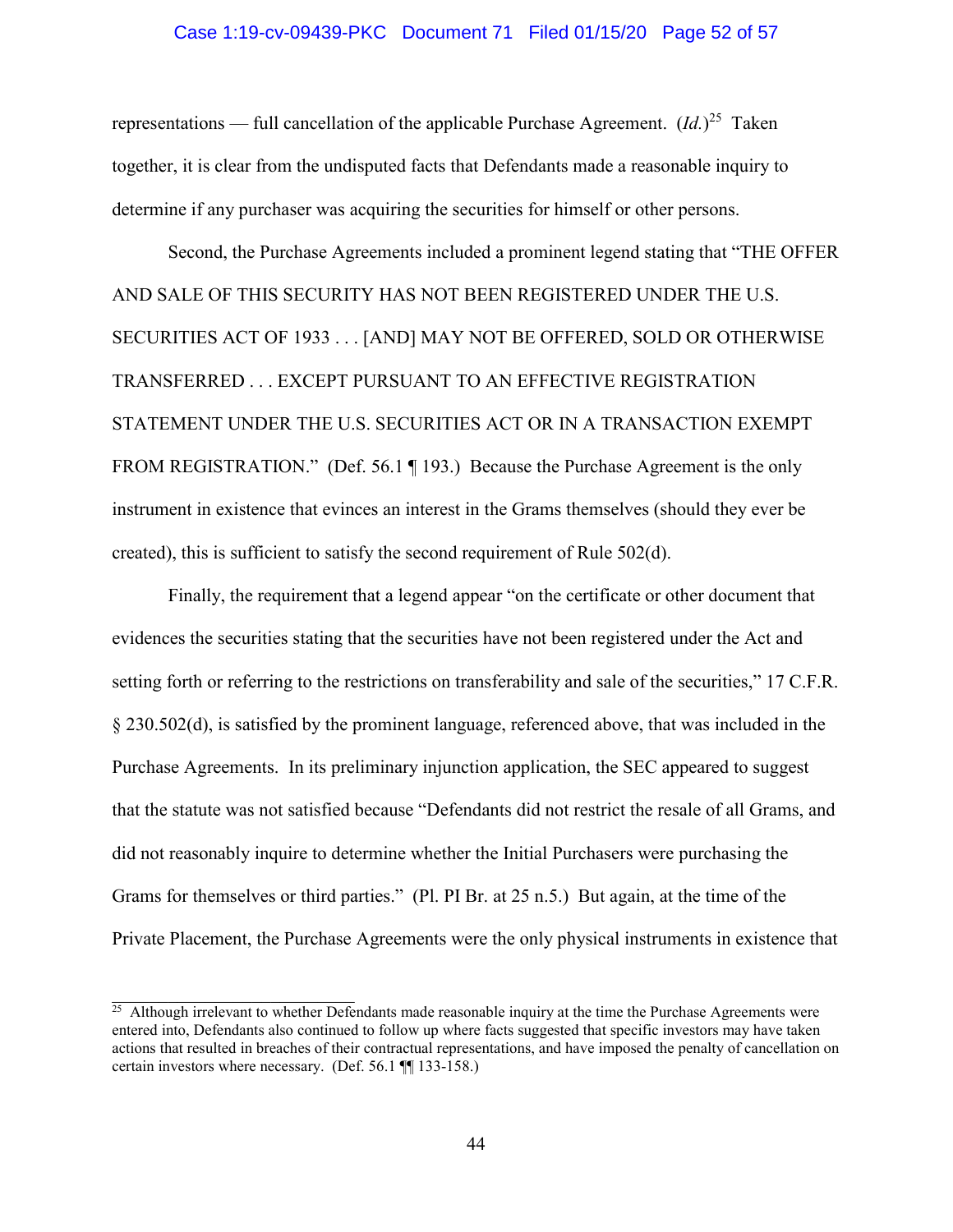### Case 1:19-cv-09439-PKC Document 71 Filed 01/15/20 Page 53 of 57

represented any interest in Grams, and those instruments contained the all-capitalized language above and further required each purchaser to warrant that it was "purchasing the Tokens for its own account and not with a view towards, or for resale in connection with, the sale or distribution thereof" or "for the benefit of any other person." (*See supra* pp. 16.) Not only were such warranties given at the time of the Purchase Agreements, but they also must be repeated at the time of launch as a condition precedent to any delivery of Grams, effectively countering any concern that the purchasers were purchasing with a view to distribution of a security in violation of the Securities Act. (Def. 56.1 ¶ 212.)

Just as significantly, it has always been contemplated that Grams would constitute a currency or a commodity, *not* securities, at the time of their creation. (*See supra* p. 10.) It would be nonsensical to require some form of additional securities law legend on an instrument that did not exist at the time and was not intended to be a security once it came into existence and was issued. In this respect, Grams are *necessarily* restricted from transfer, distribution or sale unless and until they are created. The only instruments evincing interests in Grams, i.e., the Purchase Agreements, specifically prohibit the purchasers from engaging in any conduct to offer, pledge, sell, or transfer, directly or indirectly, the investment contracts represented by the Purchase Agreements *or any Grams* until there is a successful launch of the TON Blockchain, at which point Grams will not constitute securities. (*See supra* pp. 15.) Defendants submit that nothing more could reasonably be required. To take the *Howey* example, Defendants were not required to stamp legends on yet-to-be-grown oranges.

### **B. Defendants Are Entitled to a Valid Exemption Under Section 4(a)(2) of the Securities Act**

Even assuming Defendants are somehow unable to rely on the exemption under Rule 506, Defendants nevertheless are entitled to summary judgment on the SEC's "past violation" theory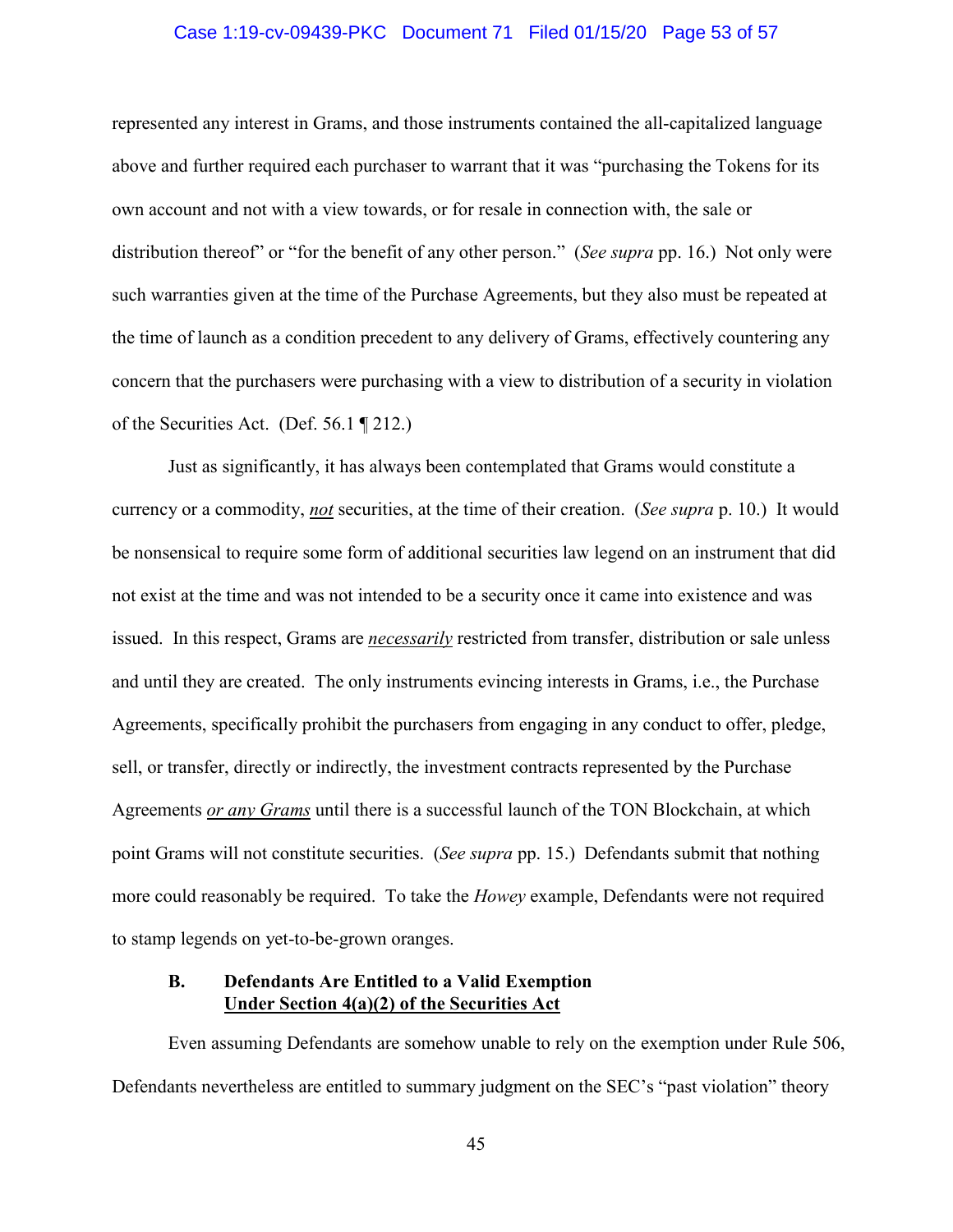### Case 1:19-cv-09439-PKC Document 71 Filed 01/15/20 Page 54 of 57

because any transactions with the Private Placement purchasers are separately exempt from registration under Section 4(a)(2) of the Securities Act.<sup>26</sup> Section 4(a)(2) exempts "transactions by an issuer not involving any public offering." *SEC v. Ralston Purina Co.*, 346 U.S. 119, 120 (1953). When considering what constitutes a public offering, the Supreme Court has explained that the availability of Section  $4(a)(2)$  "should turn on whether the particular class of persons affected need the protection of the [Securities] Act. An offering to those who are shown to be able to fend for themselves is a transaction 'not involving any public offering.'" *Id.* at 125 (citation omitted). "[T]he governing fact is whether the persons to whom the offering is made are in such a position with respect to the issuer that they either actually have such information as a registration would have disclosed, or have access to such information." *Neuwirth Inv. Fund, Ltd. v. Swanton*, 422 F. Supp. 1187, 1196 (S.D.N.Y. 1975) (citation omitted).

Here, as described above, the Private Placement purchasers were all highly sophisticated and high-net-worth investors. (Def. 56.1 ¶ 100.) Given this, it is clear that these were the types of investors who were able to "fend for themselves." *Ralston Purina Co.*, 346 U.S. at 125; *see also Park Yield LLC v. Brown*, No. 18 Civ. 1947 (GBD) (SN), 2019 WL 6684127, at \*5-6  $(S.D.N.Y.$  Dec. 6, 2019) (finding securities to be exempt under Section  $4(a)(2)$  where the offerees were both sophisticated and experienced and the securities had restrictions on reselling the interests).

Moreover, it is undisputed that there has been no public offer or distribution of Grams, which cannot, and will never, occur if the Grams are deemed to be statutory securities at the time of the launch. By definition then, any future sales of Grams to the public will not render the safe

<sup>&</sup>lt;sup>26</sup> Rule 506 is a non-exclusive safe harbor. Thus, an issuer's failure to satisfy all of the terms and conditions of Rule 506 "shall not raise any presumption that the exemption provided by section  $4(a)(2)$  of the [Securities] Act is not available." (*See* 17 C.F.R. § 230.500(c).)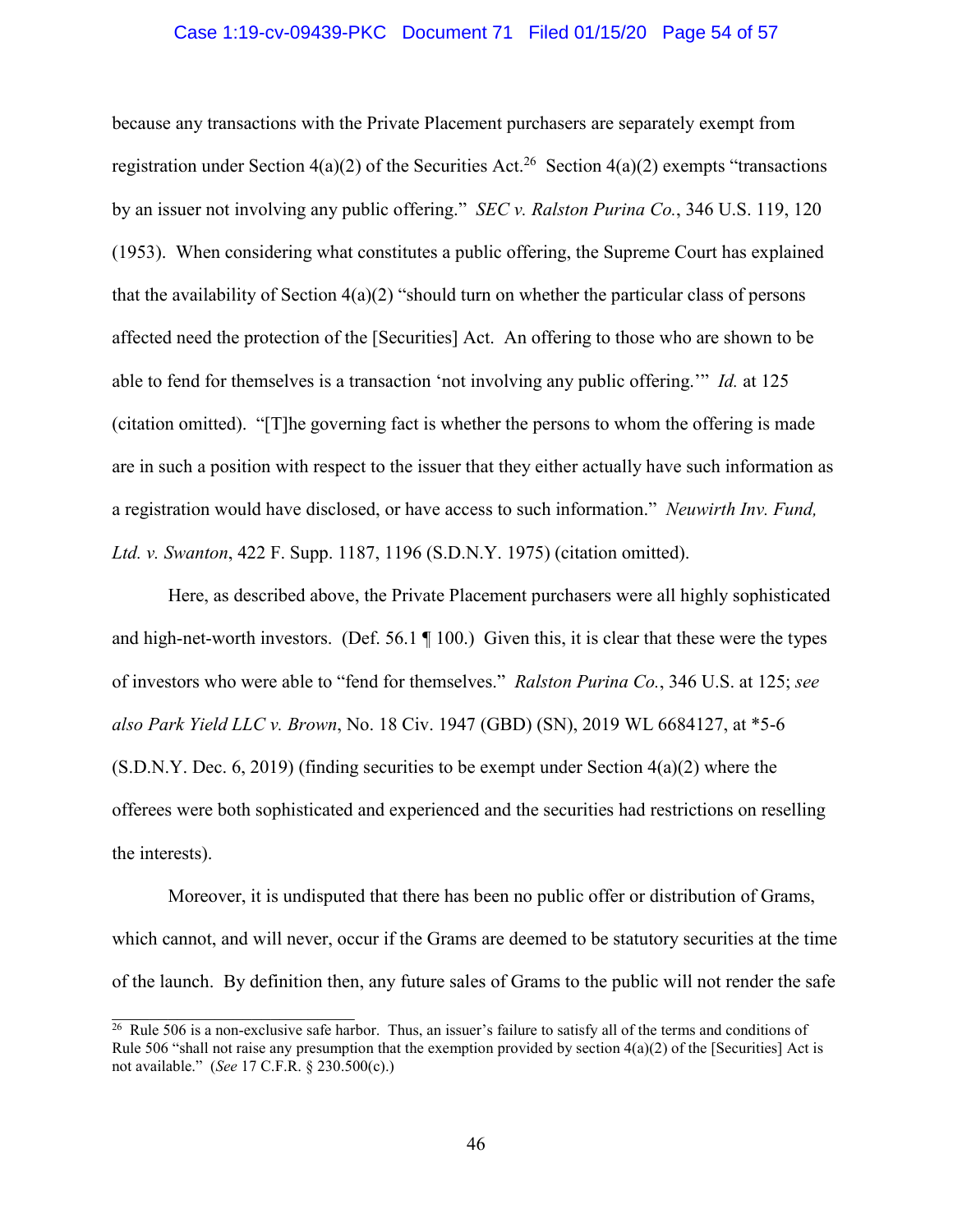### Case 1:19-cv-09439-PKC Document 71 Filed 01/15/20 Page 55 of 57

harbor or statutory exemption unavailable because any such future sales simply cannot be part of a public distribution of Grams *as statutory securities* in violation of the Securities Act.<sup>27</sup>

### **III. THE SEC'S APPLICATION FOR AN INJUNCTION SHOULD BE DENIED**

To obtain a preliminary injunction enjoining future violations of the securities laws under Section 20(b) of the Securities Act, the SEC must make a "clear showing" of both (i) the likelihood of success by establishing a prima facie case of a past violation of the securities laws, and (ii) a "reasonable likelihood" of future violations absent an injunction. *SEC v. Unifund SAL*, 910 F.2d 1028, 1031, 1038 (2d Cir. 1990) (citation omitted). The SEC is entitled to a preliminary injunction only upon "a substantial showing of likelihood of success as to both a current violation and the risk of repetition." *SEC v. Cavanagh*, 155 F.3d 129, 132 (2d Cir. 1998); *see also Unifund*, 910 F.2d at 1039-40. As the Second Circuit has cautioned, "a preliminary injunction can have very serious consequences," and thus, "the more onerous . . . the burdens" of the injunction sought, the "more persuasive [the] showing of [the SEC's] entitlement" to relief must be. *Unifund*, 910 F.2d at 1039.

Although "[a]n evidentiary hearing is not required when the relevant facts either are not in dispute or have been clearly demonstrated at prior stages of the case or when the disputed

<sup>&</sup>lt;sup>27</sup> The SEC also claims that Defendants "did not comply with Regulation S, which provides a safe harbor available for offers and sales of securities outside the United States without registration" because Defendants "intentionally offered and sold securities to persons in the United States[] using the same Offering Documents and Gram Purchase Agreements for both U.S. and foreign persons." (Pl. PI Br. 25 n.5.) This argument is without merit. The Private Placement was conducted pursuant to valid exemptions under Regulation D (for U.S. purchasers) and Regulation S (for non-U.S. purchasers). It is well established that simultaneous Regulation D and Regulation S offerings are permitted. Offshore Offers and Sales, Securities Act Release No. 6863, Exchange Act Release No. 27,942, Investment Company Act Release No. 17,458, 46 SEC Docket 52 at \*86-87 (Apr. 24, 1990); *see also* 17 C.F.R. § 230.502 ("[T]ransactions otherwise meeting the requirements of an exemption [under Regulation D] will not be integrated with simultaneous offerings being made outside the United States in compliance with Regulation S."). Where simultaneous Regulation D and Regulation S offerings occur, there is no legal prohibition against using the same offering materials in the Regulation D offering and the Regulation S offering so long as those offering materials are sufficient under each exemption, which was the case here. Offshore Offers and Sales at \*36 ("legitimate marketing efforts made in the U.S. for an offering exempt under Regulation D do not result in the loss of the Regulation S exemption for a simultaneous offshore offering").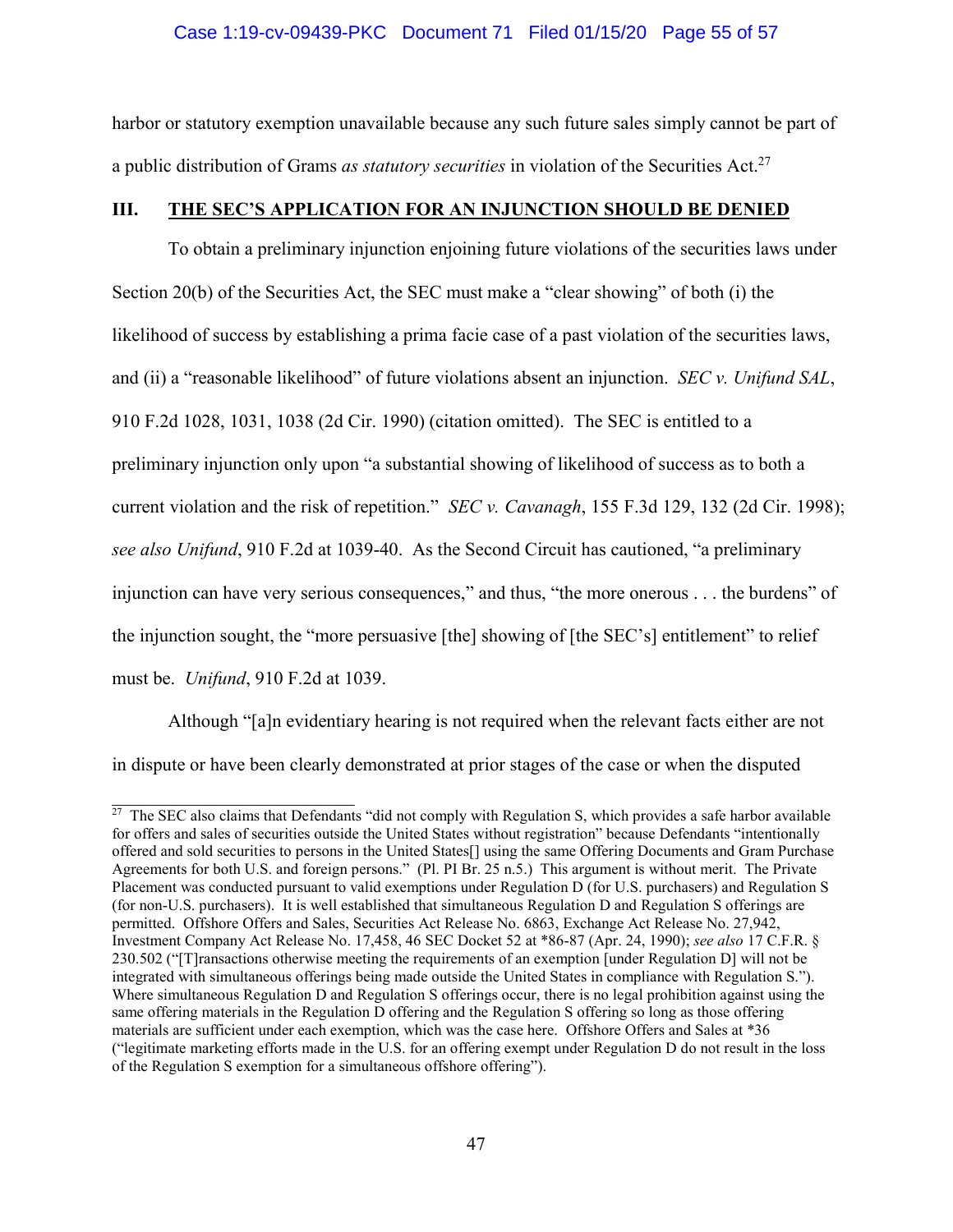### Case 1:19-cv-09439-PKC Document 71 Filed 01/15/20 Page 56 of 57

facts are amenable to complete resolution on a paper record, . . . the motion 'should not be resolved on the basis of affidavits which evince disputed issues of fact.'" *Charette v. Town of Oyster Bay*, 159 F.3d 749, 755 (2d Cir. 1998) (citations omitted). Where, as here (*see supra*  p. 22), a party waives its right to an evidentiary hearing, "it is not entitled to have the court accept its untested representations as true if they are disputed." *Charette*, 159 F.3d at 755; *see also Holt v. Cont'l Grp., Inc.*, 708 F.2d 87, 90 n.2 (2d Cir. 1983).

The SEC cannot make the requisite clear showing of either a past violation or the reasonable likelihood of a future violation. As discussed above, Defendants complied with all required exemptions from the registration requirements of the Securities Act, and the SEC cannot establish a reasonable likelihood of future violations of the securities laws because, after the launch of the TON Blockchain, Grams will not be securities and thus will not be subject to the registration requirements of the Securities Act. (*See supra* Part II.) In any event, because the SEC waived its right to an evidentiary hearing, even if the SEC could demonstrate material issues of disputed fact (and it cannot), any such disputed facts cannot serve as the basis for the SEC's preliminary injunction. *See SEC v. Petrofunds, Inc.*, 414 F. Supp. 1191, 1195-96 & n.7 (S.D.N.Y. 1976) (SEC "failed to establish its 'requisite "strong prima facie case"' of a violation," in part, because defendants' competing papers created a factual dispute (citations omitted)).

#### **CONCLUSION**

For the foregoing reasons, Defendants respectfully request that the Court grant their motion for summary judgment and deny the SEC's application for a preliminary injunction.